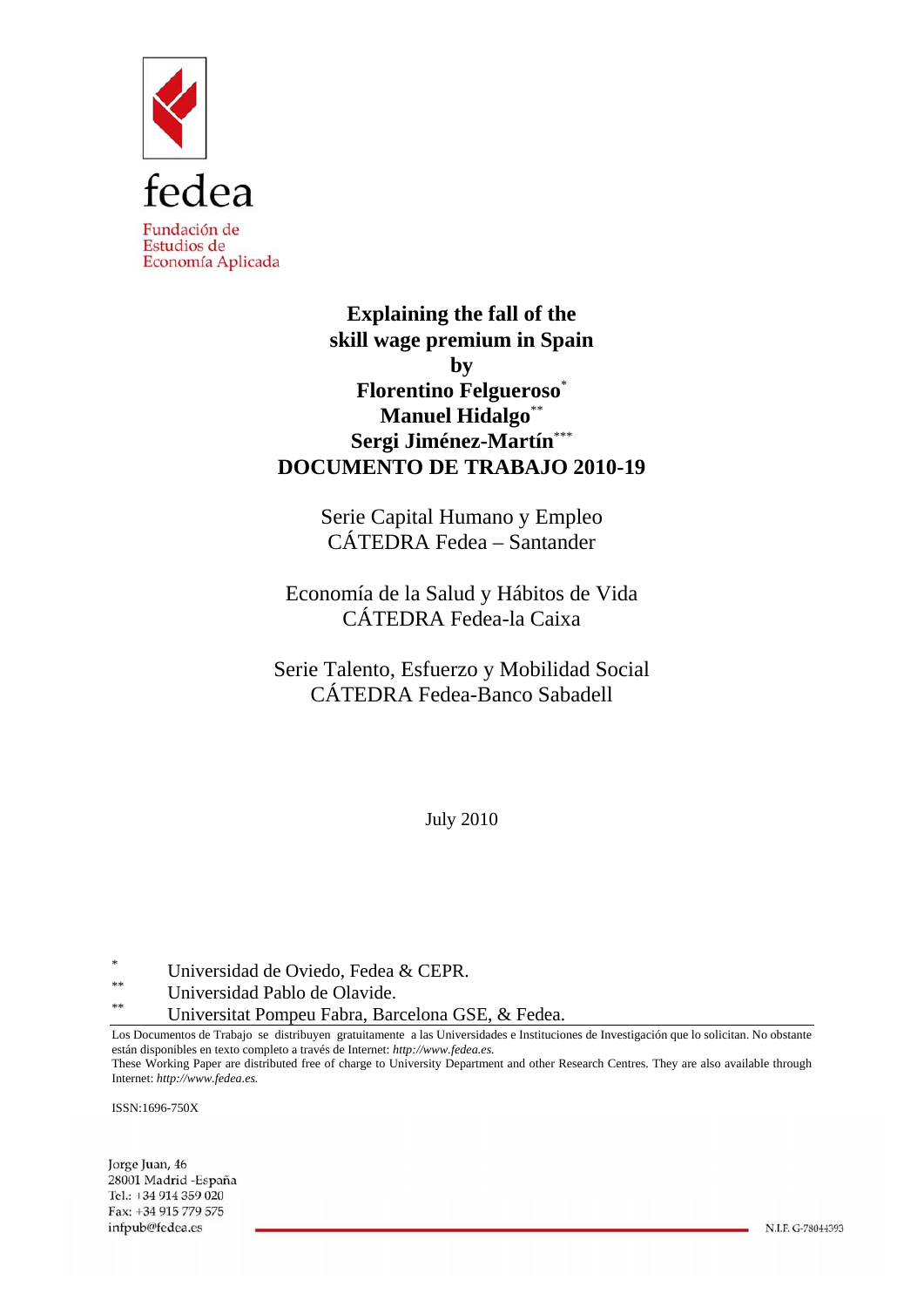# **Explaining the fall of the skill wage premium in Spain (\*)**

Florentino Felgueroso, (Universidad de Oviedo & Fedea)

Manuel Hidalgo (Universidad Pablo de Olavide)

Sergi Jiménez-Martín (Universidad Pompeu Fabra & Fedea)

(21 June 2010)

### **Abstract**

The main purpose of this work is to document the driven forces of the fall in the wage skill premium (WSP) in Spain in the last two decades. We show that the increase of occupational mismatch helps to explain the downward trend in university returns since the mid-80s. In the second part of the 90s and during the last decade, the decrease of labor market experience and firm tenure among well-matched workers, due to the extensive use of temporary contracts, also contributes to explain the fall of the WSP.

Keywords: wage premium, return to education, experience, seniority JEL Classification:

(\*) Paper prepared for the FEDEA Annual Monograph Conference *Talent, effort and social mobility* , 19-20 May 2010. We thanks Libertad González for helpful discussion, and the Ministerio de Ciencia e Innovación for financial support (research project ECO2008-06395-C05).

Keywords: wage premium, return to education, experience, seniority JEL Classification: J31, J24, J41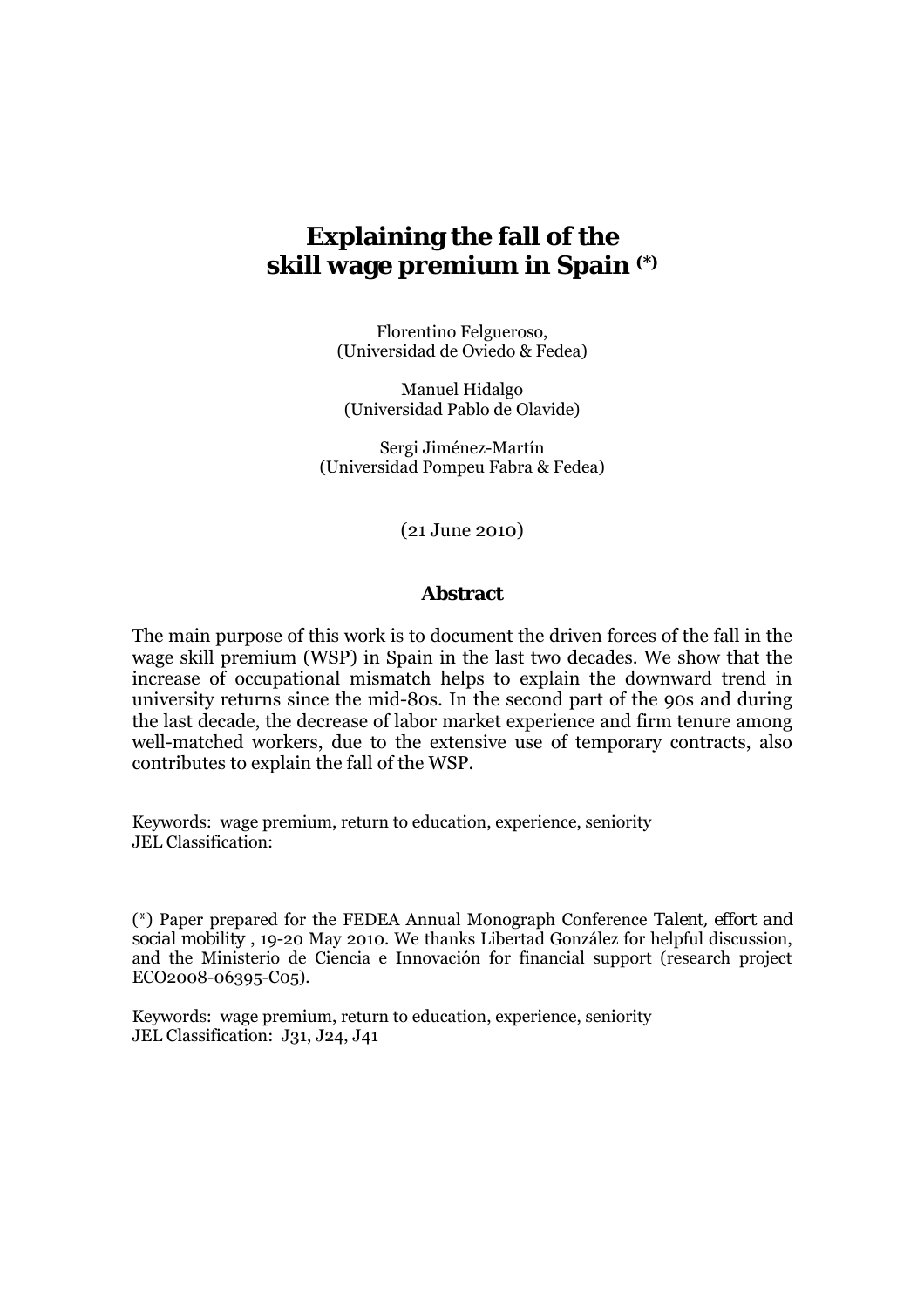# **1 Introduction**

The last three decades have been characterized by a huge increase in the number of college graduates in Spain. As shown in Figure 1, between 1977 and 2009, the number of male and female 25-29 graduates multiplied by 4.5 and 6, respectively. The star of the boom coincided with the entry in the market of the first baby boom generations accelerated by mid nineties, keep growing in the early 2000s despite the decreasing size of the cohorts born after 1975 and finally started falling very recently, after 2005.





Source: LFS, 2nd quarters (EPA, INE)

 $\overline{a}$ 

The evolution of the skill wage premium in Spain has been widely studied in recent years<sup>1</sup> and there is a fairly widespread consensus that this huge increase of college graduates has been accompanied by a decrease in the return to education at least since the early 90s. In fact, data from the Encuesta de Estructura Salarial 1995-2006 shows that the gross earnings 90-10 ratio for Spanish men working full-time has fallen from 4.2 in 1995 to 3.6 in 2002 and 3.3 in 2006, which implies a large annual decrease (-0.48%). The decrease observed for the Spanish case is much larger than the observed in comparable countries (France, -0.11) or simply goes in the opposite direction than many other countries (Sweden, 0.08, UK 0.19; US 0.20).

The neologism "mileuristas" ("thousand-eurists") has been used recently

<sup>1</sup> See, for example, Abadie (1997), Arellano, Bentolila, and Bover (2001), Del Río and Ruiz-Castillo (2001), Febrer and Mora (2005), Izquierdo and Lacuesta (2007), Carrasco, Jimeno and Ortega (2008), Simón (2009), Felgueroso and Jiménez-Martín (2009), Pijoan and Sánchez (2010) and Hidalgo-Pérez (2010).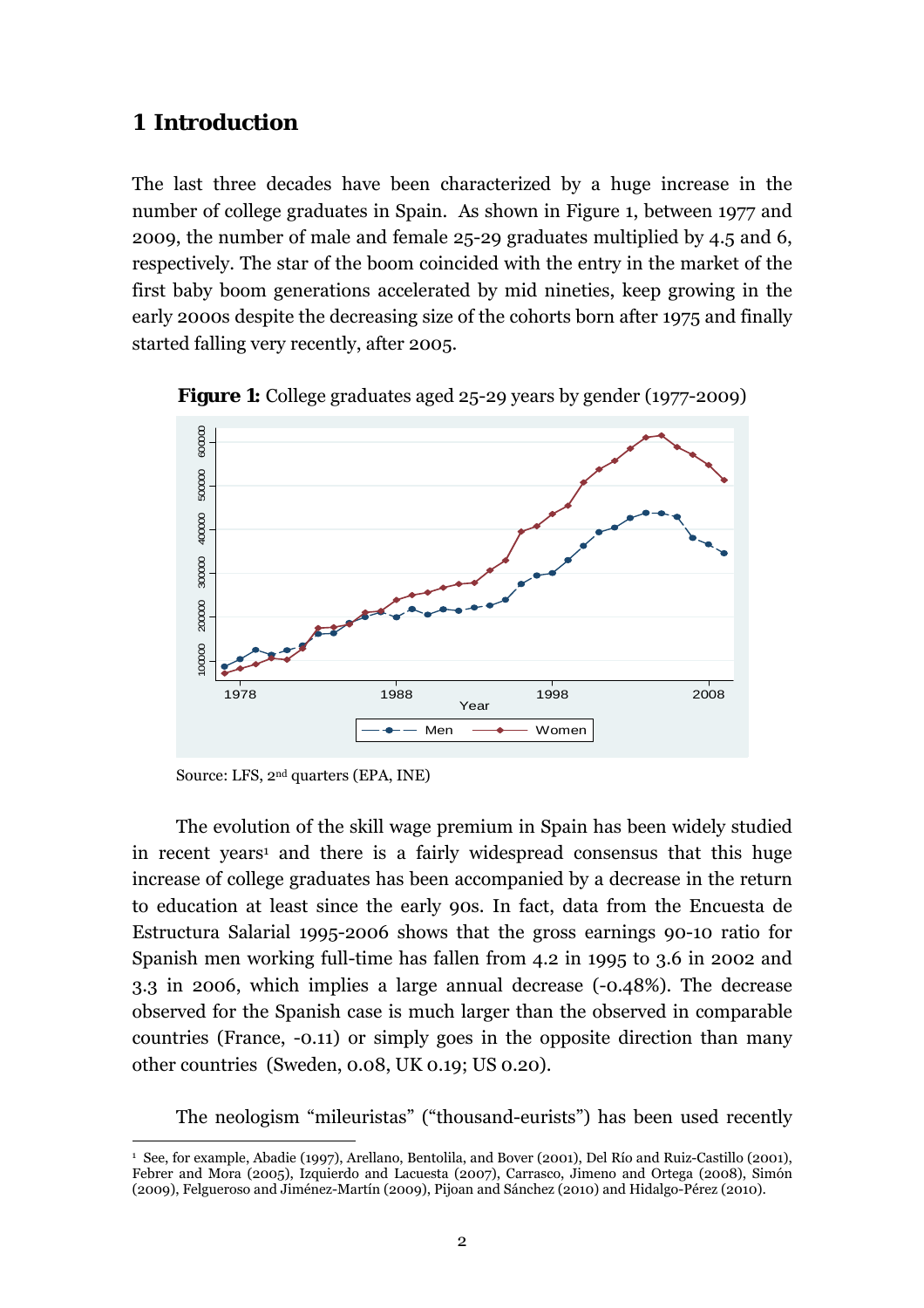referring to those persons belonging to the generation born in Spain after 1965 and whose earnings do not exceed 1,000 euros per month when they are aged over 30 years. In addition to their economic situation, the concept refers specifically to the recent, more educated Spanish cohorts, who tend to be overeducated at their jobs and often better trained than their own bosses. Felgueroso and Jiménez-Martín (2009) document the continuous increase in the rate of occupational mismatch amongst college graduates during the last two decades and how overeducation has been one important factor for explaining the fall in the skill premium. However, this composition effect could only explain a fraction of the fall. Indeed, the wage premium for well-matched graduates has also fallen in the last decade.

Moreover, during this period, the Spanish labor market has also been characterized by a huge increase of temporary employment (both in absolute and relative terms), which has affected all age and educational levels, specifically college graduates of intermediate age. The succession of temporary contracts and layoffs at the start of their career may also have been responsible of the fall of the returns to experience and tenure and, consequently, the fall of the wage skill premium.



**Figure 2:** Temporary employment rates, university graduates aged 30-44 years (1987-2009)

Source: LFS, 2nd quarters (EPA, INE)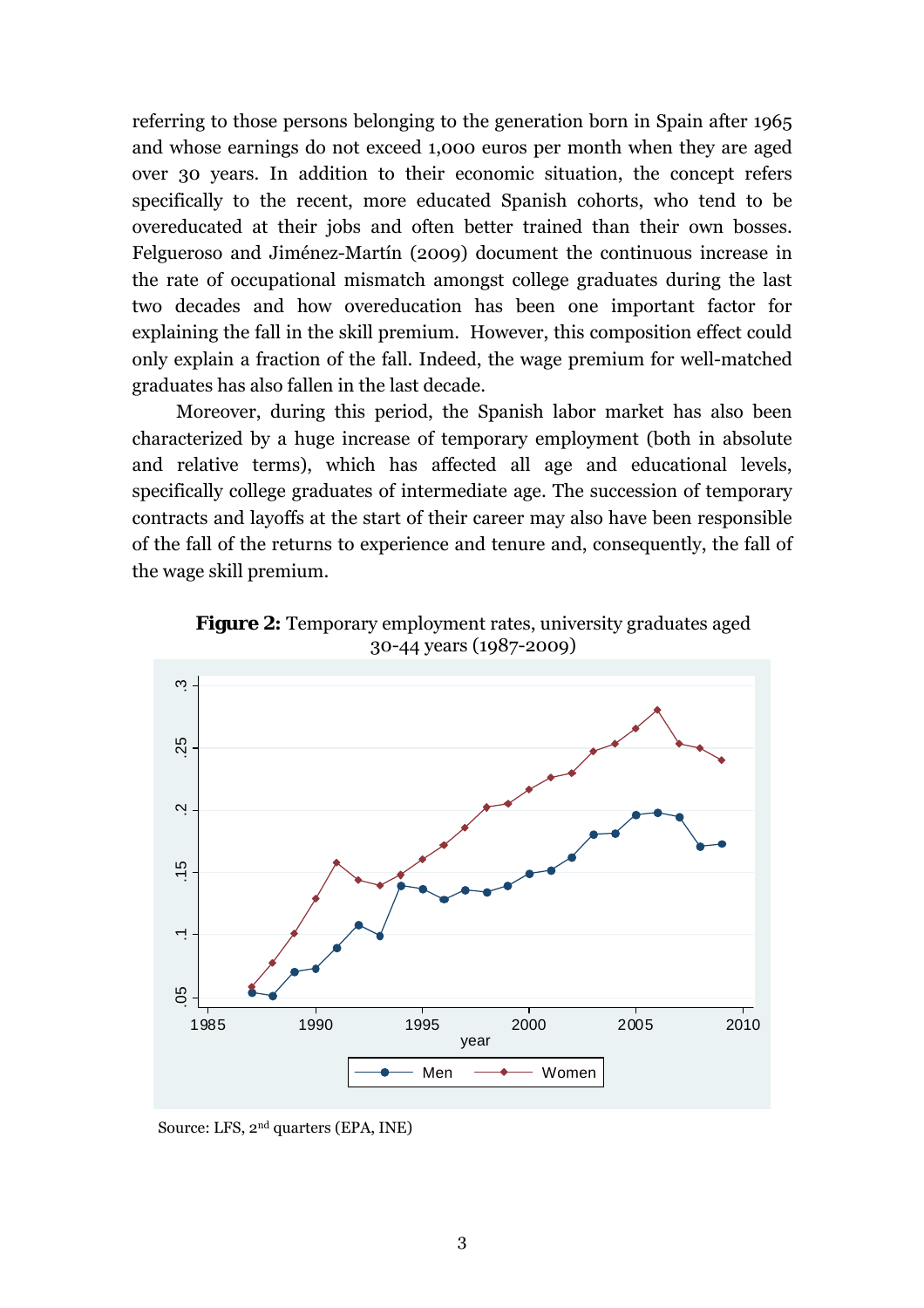The causes of the divergent trend of wage inequality and skill Premium between US and Europa have been widely studied. (see, for instance, Nickell, 1995; Katz, 1995 or Acemoglu, 2003). All the studies, besides differences in the rate of growth of the relative demand and supply for skills in a context of rapid skill-biased technical change, stress that European labour market institutions have prevented wage inequality from increasing. In this sense, Spain not only has been characterized by very rigid wage-setting institutions but also a regulation that favors temporary contracts and involuntary turnover, which has depressed wages of young cohorts.

Thus, in the Spanish case, any explanation of the college skill premium should take into account two basic factors. On the one hand, the effect of the quick increase in the supply of college graduates. On the other hand, tight labor market regulation. Regarding the first factor, the rapid increase in educational participation rates across cohorts are likely to imply changes in the abilityeducation relationship and thereby to impact on estimated returns to education. Naylor and Smith (2009) show that skewness in the underlying ability distribution has been a key determinant of the impact of graduate expansion on the college wage premium in Britain. The cohort crowding literature<sup>2</sup> offers an alternative explanation of the effect of increasing supply of graduates on the wage premium. The unifying idea underlying this literature is that workers with different amounts of labor market experience are imperfect substitutes in production and that individuals born in the same cohort are perfect substitutes, then an increase of a young cohort´s size is expected to deteriorate their earnings. The reason is that more experienced workers will generally perform somewhat different tasks than do younger workers, and compared to younger workers will tend to play different roles within a firm's organization. As the supply of labor with a given level of experience increases, the wages of workers in that group will tend to decrease relative to those with different experience levels. The smaller the degree of substitutability between workers with different experience levels, the greater the change in relative wages that will result from a given change in relative supplies. This is so because they compete mostly between themselves for the same jobs. Additionally, an increase of the educational level of young cohorts, combined with a high institutional employment protection of the old cohorts, also should reduce the degree of substitutability between both cohorts (Brunello, 2007). It is also important in this literature to test whether the relative wage reductions associated with being a member of a large cohort are concentrated in the early years of workers' careers or, alternatively, persist all over the lifecycle.

 $\overline{a}$ 

<sup>2</sup> See, for example, Welch, (1979), Murphy and Welch (1992), Freeman (1979), Berger (1985) or Card and Lemieux (1985).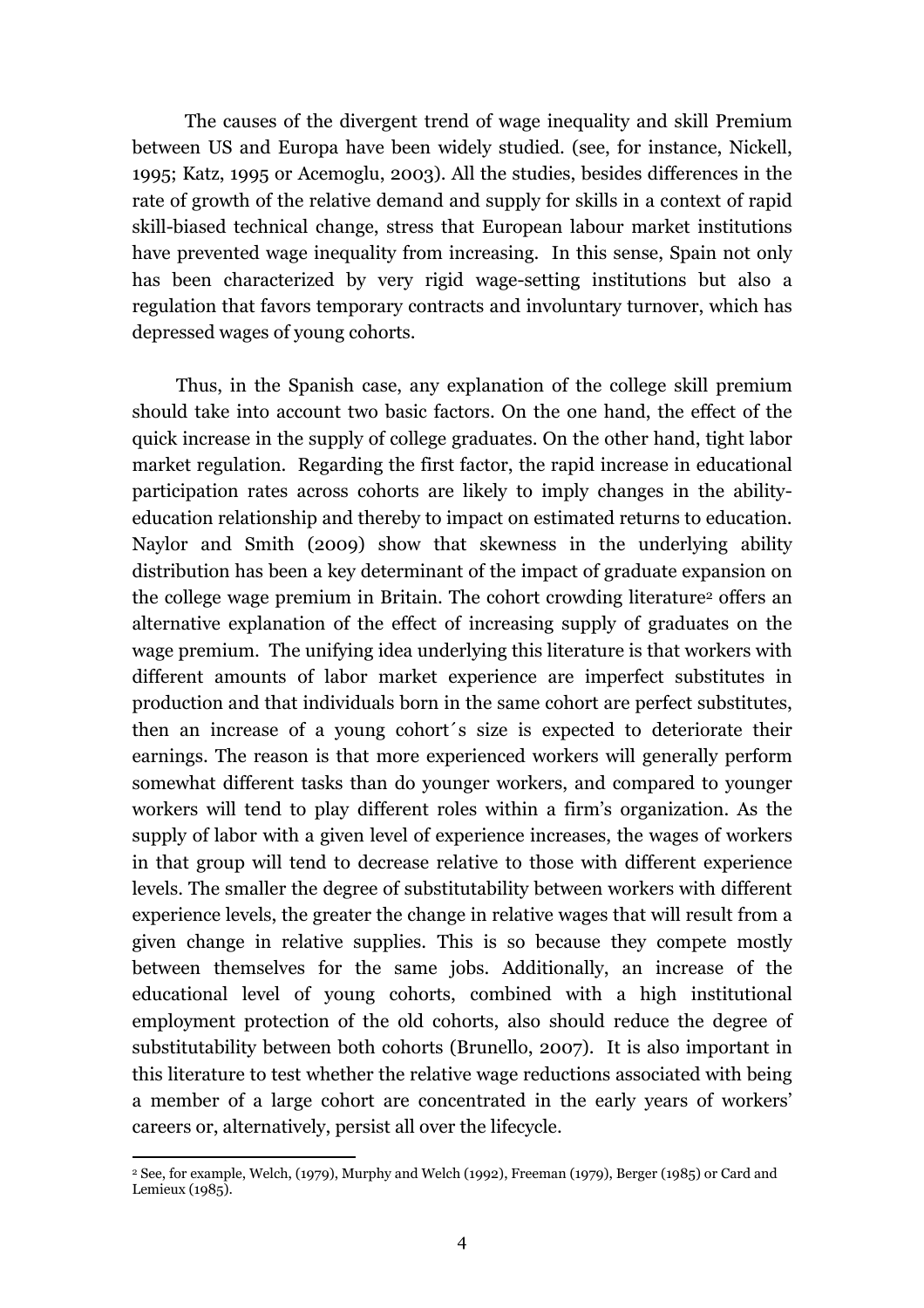The likely effects of contract regulation and EPL on skill wage premium are due to their likely effects on human capital and occupational mismatch. Talented people are likely to self-select into the firms and occupations where they get a larger reward for their superior ability and effort. However, labor market institutions may distort job mobility patterns away from the efficient ones. For example, employment protection legislation can delay or even prevent the occurrence of the best matches between firms and workers, affecting productivity and wages throughout working lives. Also, the succession of temporary contracts and layoffs at the start of a career can prevent workers from acquiring sufficient specific human capital to enable them to fully exploit their talent. They may even induce those workers to choose an occupation or industry where their talent is inefficiently used. In other words, high employment protection can lead to a lower use of internal markets among the young early in their career. Once advanced in their career, high redundancy payments increase workers´ switching costs, discouraging their voluntary mobility and the use of external markets. Workers with high specific human capital may remain at their jobs for a longer time than optimal.

The main aim of this work is to investigate the explanatory factors behind the continuous fall of the observed wage skill premium for males of intermediate age in Spain. In particular we aim at responding questions such as: what is the role of labor market experience and seniority in the evolution of the observed wage skill premium? How much of the wage premium fall is due to demographic and other labor market factors? Likewise, we also investigate the potential causes/sources of persistence/trap of the "mileurismo". In particular, we like to assess the importance of cohort effects and how they transmit over the lifecycle.

In order to shed some light to the above questions we estimate individual wage equations for the period 1988-2008. Following Dustman and Meghir (2006), we formulate and estimate a wage equation in which we control by the level of skills of the workers as well as their various sources of experience. In particular, we consider three types of experience: (a) general experience or potential experience gained by the employee; (b) sector specific experience; and, (c) and tenure in the firm or job. The investigation of how the firm-specific skills can determine the wage is an area currently under development because incorporating the effects of tenure on wages is by no means simple. In general, the problem is a combination of the traditional omitted variable problem (ability) and endogeneity/sample selection problems.

Our main source of data is the Muestra Contínua de Vidas Laborales 2008 (MCVL), a yearly extraction of working histories, covered wages, and benefits from the Spanish Social Security records. From 2005 on, data from the MCVL have been regularly matched with census and fiscal data. Particularly in our case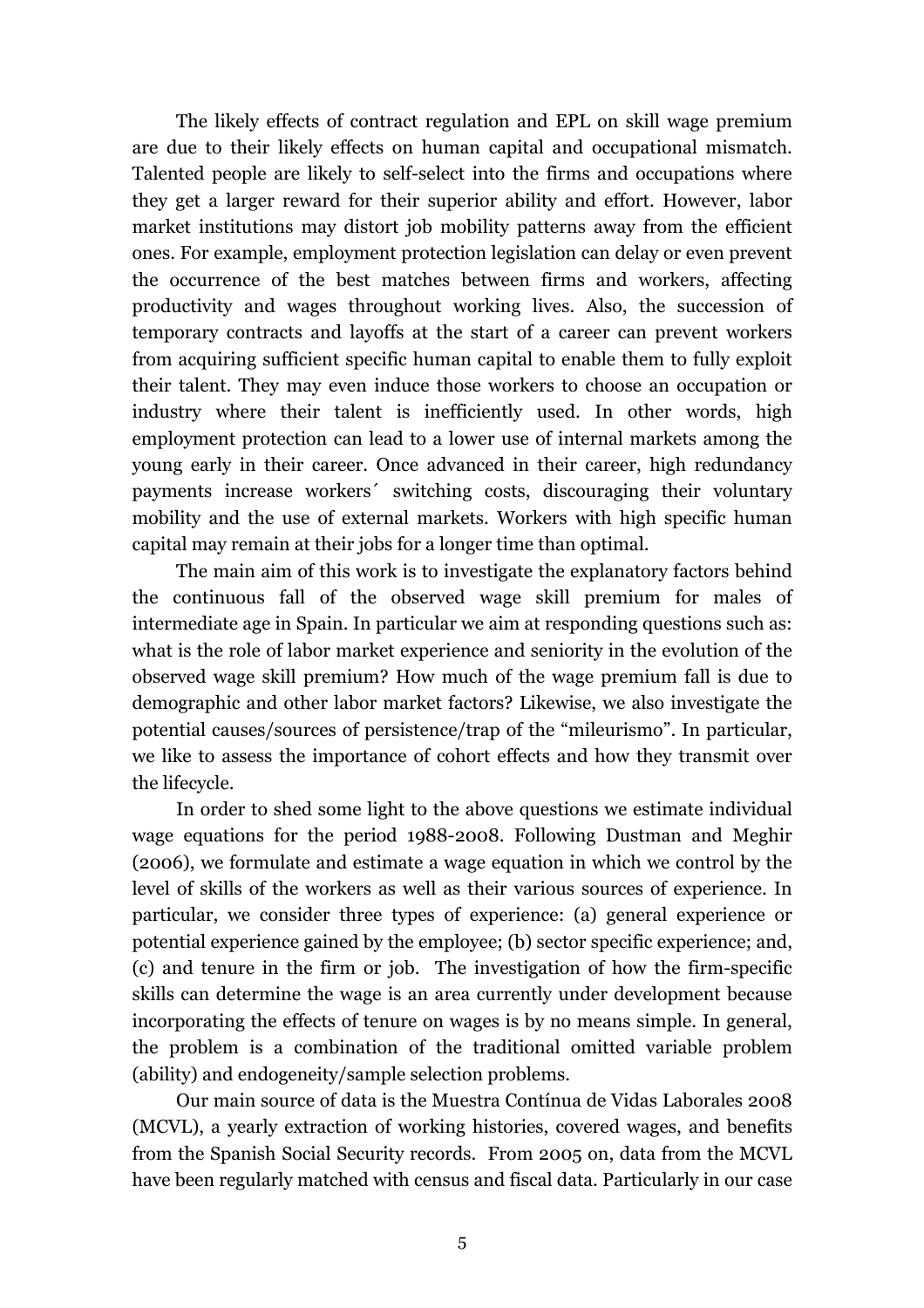we use census data to recover information about the level of education3. Although we dispose of monthly covered wages data from 1981 to 2008, we restrict econometric analysis to males aged 30-44 (and 30-54) in the period 1988-2008. We do so because of retrospective data for the previous period is less representative of the male working population especially for young and older individuals. Likewise we exclude females from the analysis because part time work, which is very important for them, cannot be accurately identified in the MCVL.4 It is important to note that monthly covered wages are a double censored version of wages. This data restriction substantially complicates the analysis of the wage equation. We use the procedure proposed by Boldrin et al (2004), recover uncensored wage information by predicting wages for those individual top censored5.

The remaining of the paper goes as follows. In section 2 we describe the main trends of the WSP in the last three decades using working histories, while in section 3 we describe and characterize potential determinants of these trends, namely, the evolution of occupational mismatch and experience and seniority. In section 4 we describe the econometric model and data. Section 5 presents the key evidences obtained. Finally, section 6 concludes.

# **2. The wage skill premium in Spain, 1982-2008**

### **2.1. Previous evidence for Spain**

 $\overline{a}$ 

The study of returns to education and experience has been widely carried out for several countries. The evidence, however, is very varied. For the US, UK and the Canada, the returns to education and wage differentials in general have been growing continuously since middle eighties. Alternatively, for Continental Europe countries the evidence points to stability or, in some cases, of falling wage premium (Freeman and Katz, 1995; Nickell and Bell, 1996; Katz and al. 1995, and Acemoglu, 2003).

Wage inequality and skill wage premium in Spain have been studied by Abadie (1997), Arellano, Bentolila, and Bover (2001), Del Río and Ruiz-Castillo

<sup>3</sup> Our main evaluation of the SWP will be based in the comparison of the wage levels of low and high educated individual. Given this decision may be subject to strong critics we have evaluated the main trends of the SWP and returns to experiences under alternative definitions of skill (for example, by group of contribution). Fortunately all of them lead to similar qualitative conclusions.

<sup>4</sup> Part time work, much more important among females, induces substantial differences between monthly and hourly wage differentials.

<sup>5</sup> The bottom censoring of covered wage is different because is affected by minimum wages. So we decided to skip treatment of this problem.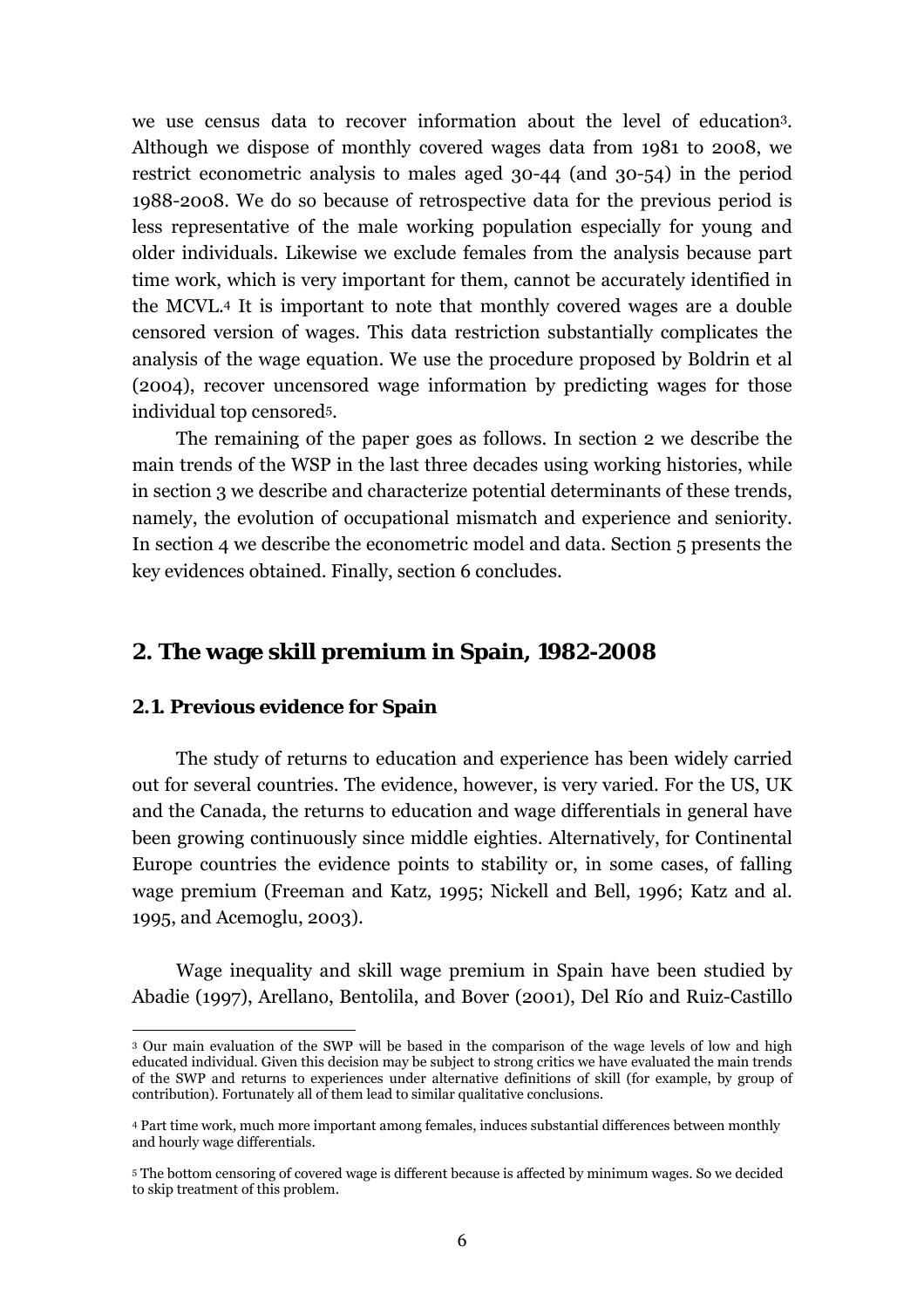(2001), Febrer and Mora (2005), Izquierdo and Lacuesta (2007), Carrasco, Jimeno and Ortega (2008), Simón (2009), Felgueroso and Jiménez-Martín (2009), Pijoan and Sánchez (2010) and Hidalgo-Pérez (2010).

We analyze first those works that use Household Budget Survey data. For example, Abadie (1997) examines wage inequality trends during the 1980s using quantile regression methods and the Household Budget Survey for 1980/81 and 1990/91. He documents a fall in the return to education during this period, which mostly affects the lower part of the distribution for younger workers and the upper part for elderly workers. In particular, young workers faced the largest drops in the coefficients related to the low tails at all schooling levels, specifically for secondary schooling. Del Río and Ruiz-Castillo (2001) found that income inequality has dropped continuously since 1973, and that returns to schooling showed a decreasing trend in the eighties and early nineties. Hidalgo-Pérez (2010) found that the education wage premium fell -1.52% during the 1980s and -0.92% during the 1990s. He argues that a big portion of these decreases are due to the relative increase in the supply of more educated workers. Moreover, he finds that the moderation of the decrease observed in the 90s is due to "some" stabilization of the relative supply of skilled workers, because relative demand of skill seems to be stable through the two different decades.

In a very recent study, Pijoan and Sánchez (2010) using the Continuous Household Budgets Survey for 1985-1996 and the European Community Household Panel for 1994-2000, found that the tertiary education premium, is stable until 1996 and then it decreases from about 1.57 to about 1.47 at the end of the decade. Also they found that the experience premium increases from about 1.2 in 1994 to around 1.45 in 1996 to remain almost steady afterwards. Composition effects are important because the decrease in the tertiary education premium in terms of Mincer regressions is more moderate than in terms of raw data. That implies that the age and sex composition changes of the tertiary educated is important to partially explain the evolution of its trend over the end of the nineties. This study also shows that inequality in individual labor earnings in Spain has decreased substantially most due to the decrease in the tertiary premium. In addition, the substantial decrease in unemployment from around 24 percent in 1985 to 13 percent in 2000 drives a hefty increase in the incomes at the lower tail of the distribution. Finally, part of the fall in the tertiary education premium is due to this reduction in unemployment, which affected differently different education groups.

Another series of papers have used data from the Encuesta de Estructura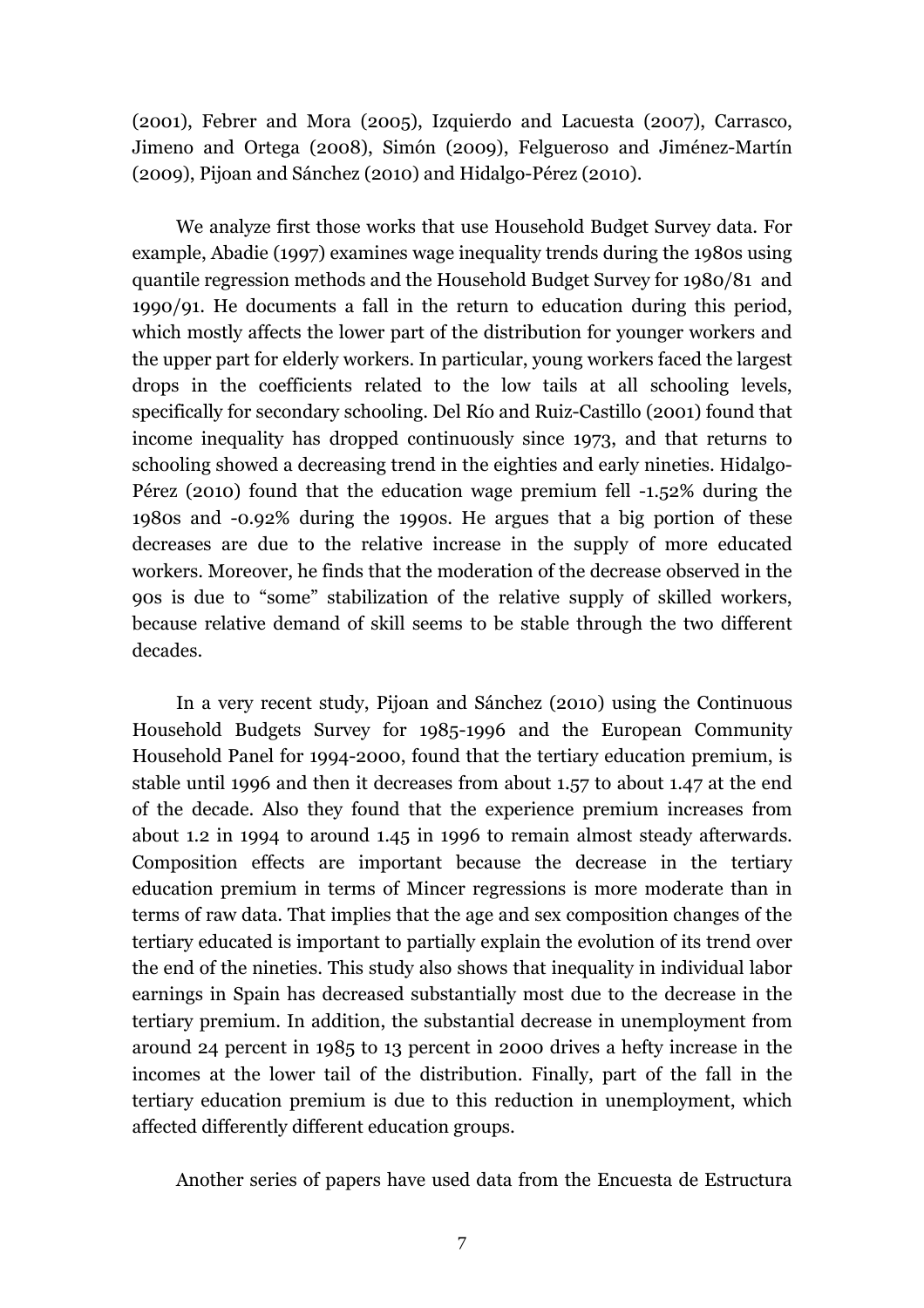Salarial (EES), for which three waves (1995, 2002 and 2006) are currently available. Izquierdo and Lacuesta (2007) use non-parametric techniques to analyze Spanish wage inequality between 1995 and 2002 using the EES. They show that changes in the return to education and tenure decreased inequality, while changes in composition increased the inequality. Return to schooling has decreased 5% in this period and more than compensate the previous effect on inequality due to composition alone. Carrasco, Jimeno and Ortega (2008) analyses the contribution of immigration to the observed changes in the Spanish wage distribution using the two first waves of the SSE using quantile method. They find that the effects of immigration on wage changes are small and that the patterns of changes in the returns of natives do not support the view that immigration negatively affects the evolution of wages. They suggest that other factors, besides immigration, should be identified as the key determinants of the wage moderation observed since the early nineties in Spain. Simón (2009) uses matched employer-employee data to examine wage inequality in Spain. The empirical analysis reveals that the bulk of the reduction observed between 1995 and 2002 can be mechanically explained by changes in the characteristics of economic agents. Finally Felgueroso and Jiménez-Martín (2009) analyze for the period 1995-2006 the role of education mismatch on wage premium. They document the fall of the wage premium for all levels of education. For them, the key explanatory factors are the production model (too specialized in low productivity sectors) and the increased occupational mismatch.

Finally, Arellano, Bentolila, and Bover (2001), using data for males from a large Social Security data sample, examine wage inequality trends for the 1980- 1987 period. Their analysis focuses on the behavior of returns to skill and experience both over time and across sectors. They found that in medium-sized and large firms, returns to both college and junior college rise but in small firms, returns to junior college remain essentially constant.

In summary, although there is no a clear consensus about the evolution of the skill wage premium in the 80, all the evidence points to a fall of the skill wage premium since mid 90.

## **2.2. Estimating the skill wage premium from working histories**

The main objective of this section is to document the skill wage premium trends in Spain using data from the MCVL2008. The dataset is a 4% sample of those individual with "some" relationship with the Social Security in 2004. If the individuals keep the relationship with the SS then they are included in the next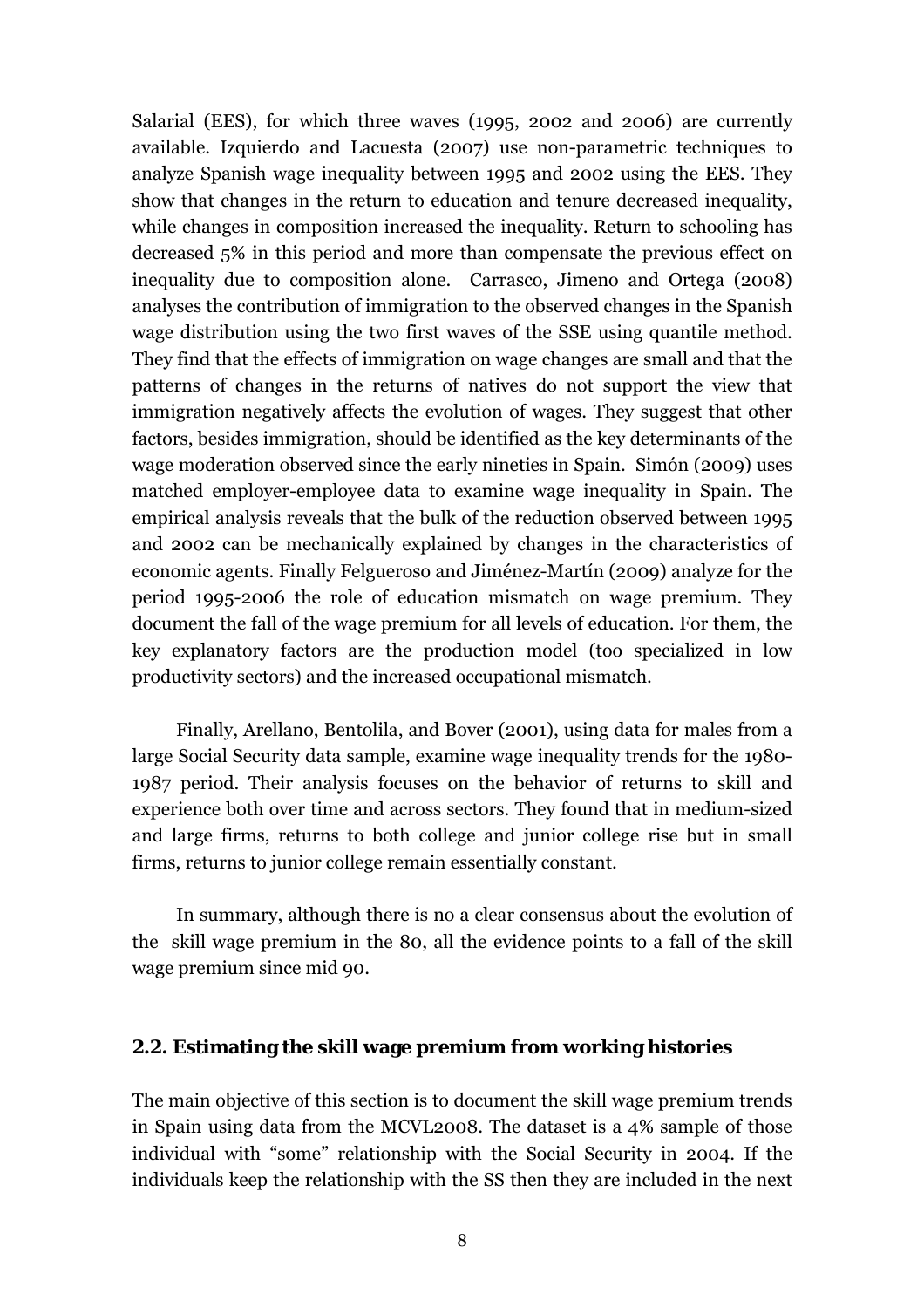period wave. Those lost are replaced with a new extraction in order to complete the desired 4% target (see García-Pérez (2008) for a detailed description). The SS information is then matched with census and fiscal data. Currently is the only available Spanish source to study longitudinally the evolution of the SWP. However, the dataset has some notable limitations that have to be carefully considered: attrition, incomplete or missing information and censoring of covered wages.

The first important problem is attrition, that is, workers that having been contributed previously currently are not. As we move back in time the likelihood of attrition (or lack of representativeness of the sample) increases. Although we have retrospective information for the current pensioners, we do not have information for those that have contributed in the past and have died in recent years. Given the fact that life expectancy varies with gender, education and region, going back in time too far may cause important sample selection problem. Another potential cause of attrition is participation at young ages combined with non participation at older ages, which is typical of older generation of Spanish women. Consequently, information of women at younger ages, given they are current older, is conditioned to continuous participation, which maybe condition by individual characteristics like education. In this sense, low wage women are more likely to abandon the labor market at older ages, which may subestimate the retrospective estimation of the SWP for them.

Figure 3 present the evolution in the fraction of wage earners each age group represents at different points in time using information from the MCVL2008 and the EPA. Note that the distribution of male has a greater bias with respect to the EPA than the distribution of females, especially at younger and older ages. This discrepancy gets reduces as we move forward in time, being practically non-existent in recent year and, in any case, very small for male aged 30-49 since 1988.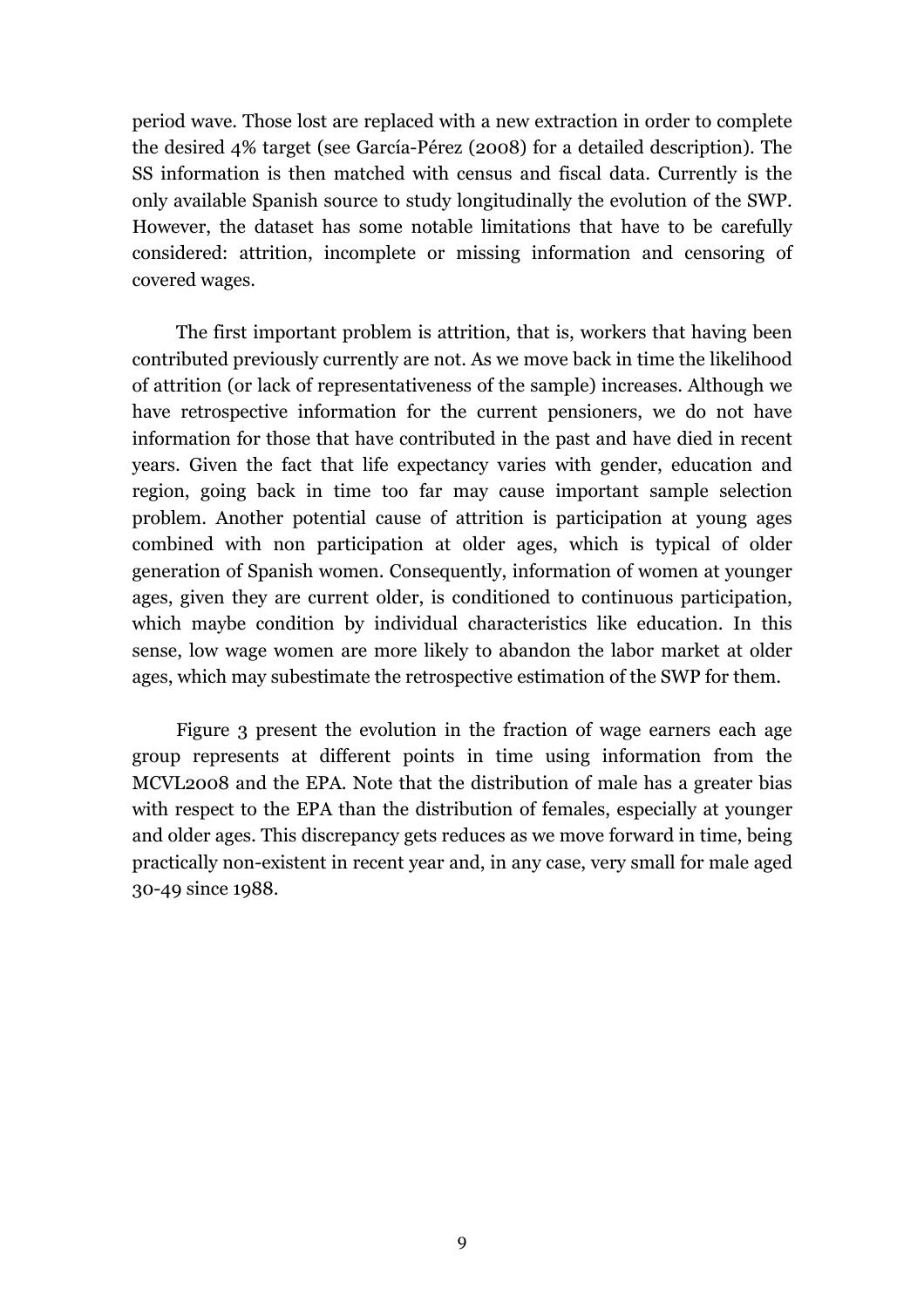**Figure 3:** Differences in the weights of age groups between the MCVL and the LFS by gender(wage earners, aged 25-54 years)



Note: % age group/wage earners aged 25-54 in the MCVL - % age group/wage earners aged 25-54 in the LFS. Sources: MCVL 2008 & EPA (2º quarters, 1978, 1988, 1998 & 2008)

The second problem we have to consider is the information about education which is collected from the population census, which was last actualized in 2001. Consequently it could be fairly inaccurate for younger cohorts. This is so because the only reason for revising the population census information is residential mobility, relatively infrequent among younger cohorts in Spain. Fortunately, the MCVL provides as with a proxy of the level of education. This is so because of the two first groups of contribution are referred to university graduates. However, this alternative definition is not exempt of problems, because of the first group of contribution also includes managerial staff, which may not necessarily have university studies. Apart of this, lower levels of contribution, typically occupied by less educated and dropouts are also not exempt of problems. This is so because an increasing fraction of educated young individuals enter the labor market through lower levels of contribution. Some of them advance to higher groups of contribution at latter stages of their career but other remain in lower levels for many years, even sometimes they never achieve the top levels of contribution.6

 $\overline{a}$ 6 This is for example the case of diploma and university graduates working in administrative jobs. An informal survey among UPF's department of economics staff showed that  $\frac{3}{4}$  of mismatched university or diploma graduates.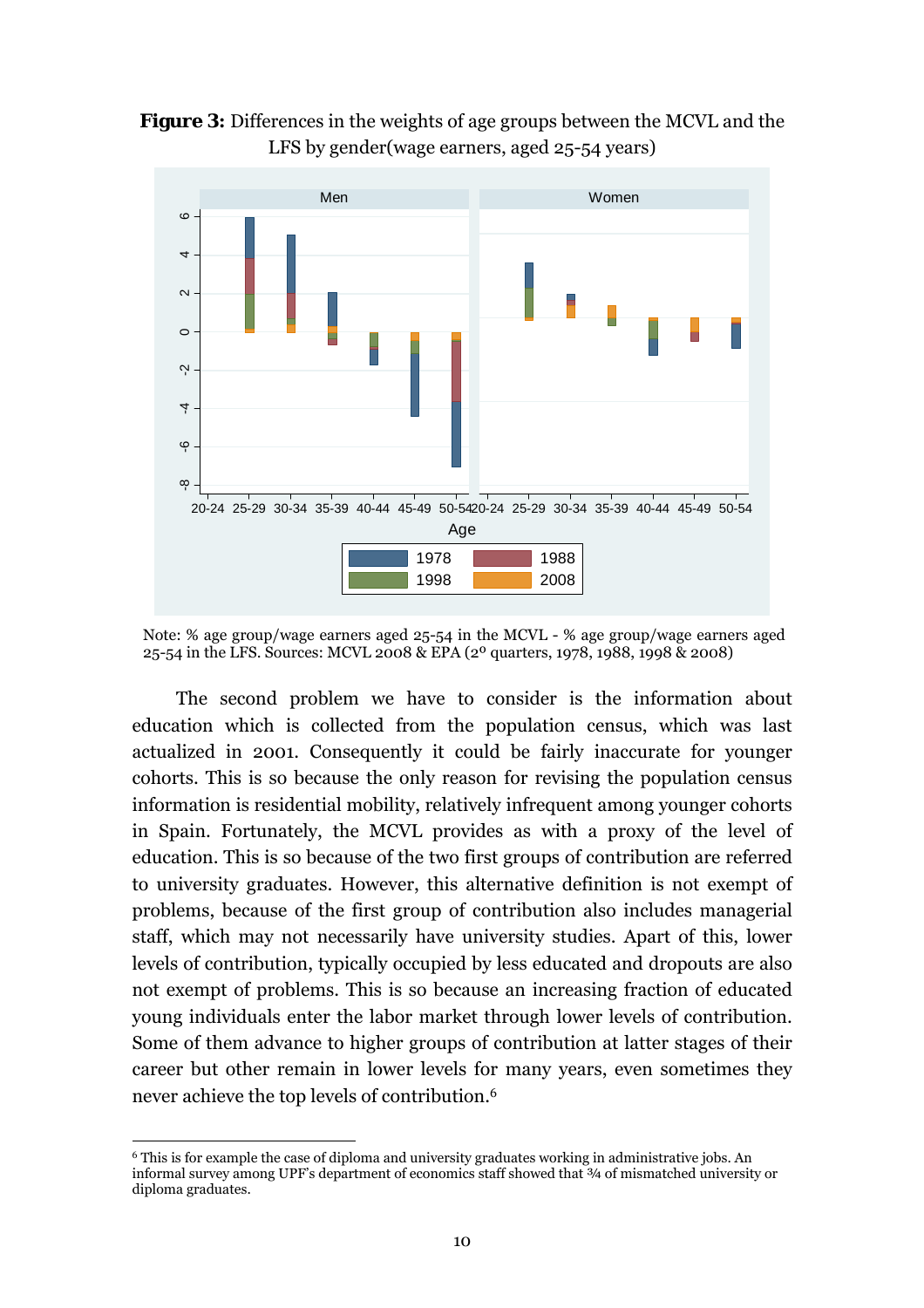Given the latter problems we have decided to use the level of education obtained from the census to classify workers. In particular our main evaluation of the SWP will be based in the comparison of the wage levels of low and high educated individual.7 Given this decision may be subject to strong critics we have evaluated the main trends of the SWP and returns to experiences under alternative definitions of skill (for example, by group of contribution). Fortunately, all of them lead to similar qualitative conclusions.

Another potential data problem derives from then changes in the group of contribution that are observed within a given contract. In this case they are not recorded in the data. However, preliminary exploration of the data reveals that this problem is not very important since only affect about 3% of the records. Something similar happens with workday time (either complete or part time). However in this case, the incidence is much more important for females, who change workday status much more frequently than male do. This is one of the key reasons for not analyzing data for women (at least for the moment). It also explain why we focus on monthly earning instead of hourly wages.

Finally, the third data problem is the censoring of the wage information. Wages are computed from covered wages that are censored from below and above. Minimum covered wages are related to statutory minimum wages and should not worry us too much. Alternatively, maximum covered wages do imply real censoring of monthly wages for an important fraction of the simple. As we can observe in Figure 4 censoring is especially important for male in qualified occupations (groups of contribution 1 and 2) and also for high educated individuals. For workers older than 45 in the top groups of contributions, censoring can even affect the median, that poses severe difficulties to quantile estimation methods. Finally, note than censoring is increasing with age for highskill occupations and decreasing for high-education workers. Undoubtedly this is one of the consequences of the increasing mismatch of the Spanish educated population.

 $\overline{a}$ 

<sup>7</sup>The potential bias of choosing the census level of education as a reference to measure skill is due to the relationship between education and residential mobility for educated young. This would likely upward bias the skill Premium for young individuals.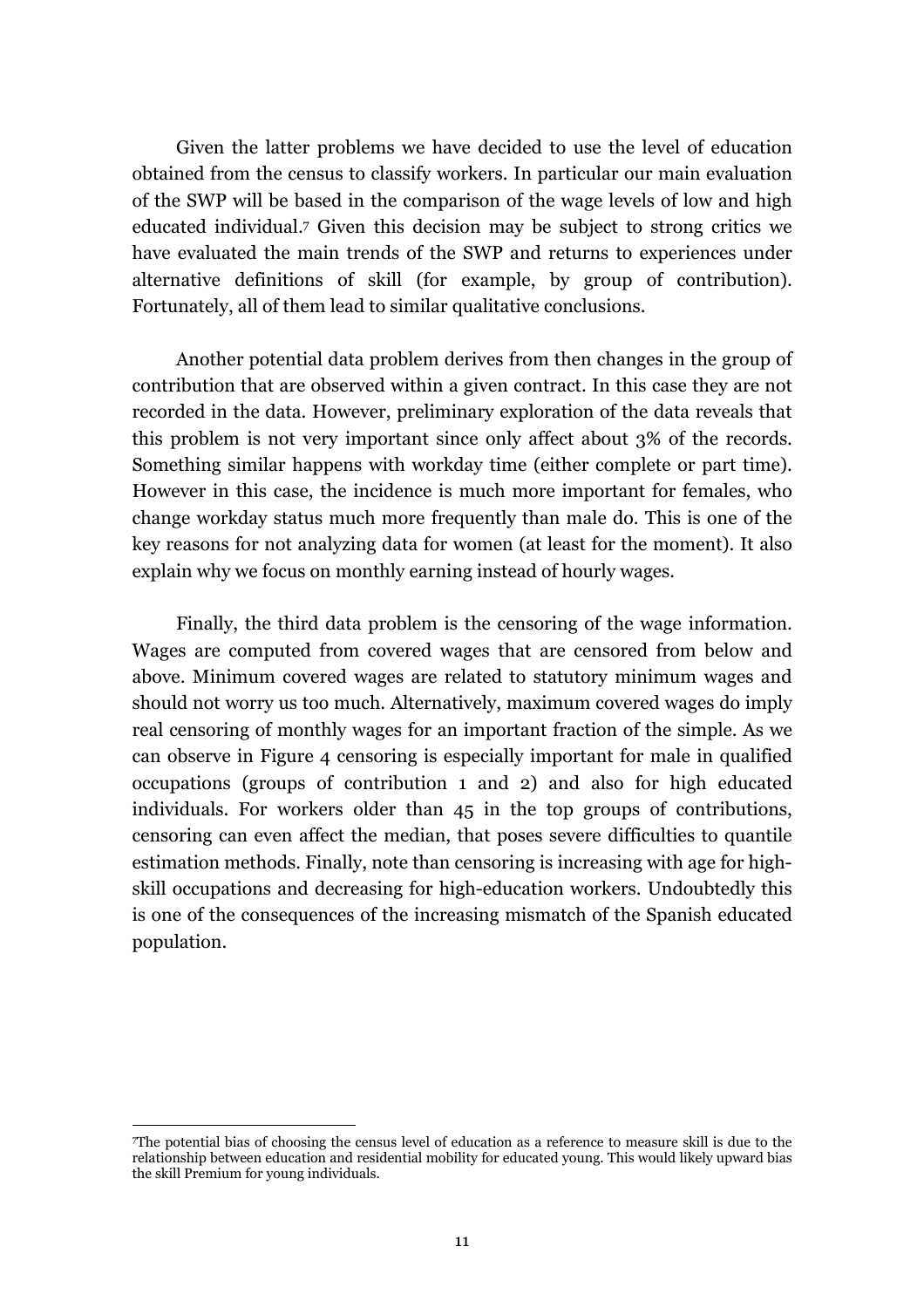



Like some recent econometric work (see Hanoch & Honig, 1985, Bover et al., 2001 o Bonhomme & Hóspido, 2009), we correct censoring by means of standard econometric methods. In our case, like Boldrin et al (2004) we estimate a year-by-year Tobit reduced form wage equation and predict wages for top censored observations. See Appendix A for details.

Taking into account all these limitations we present descriptive evidence of the trends of the skill wage Premium in the 1982-20008 (recall that evidence for the 80s has to be taken with a lot of caution. We keep, for the moment, the gender distinction and compare using two definitions of skill: high educated (university graduates) versus low educated (without any post-compulsory studies) and high occupations (groups of contribution 1-2) vs low occupations (groups of contribution 9 and 10). In greater detail, Figure 5 presents the main trends of the percentage wage difference at both the mean and the median. Wages are corrected for censoring and skill premium is shown in two version unweighted and weighted using weights obtained from the EPA for workers between 25 and 54.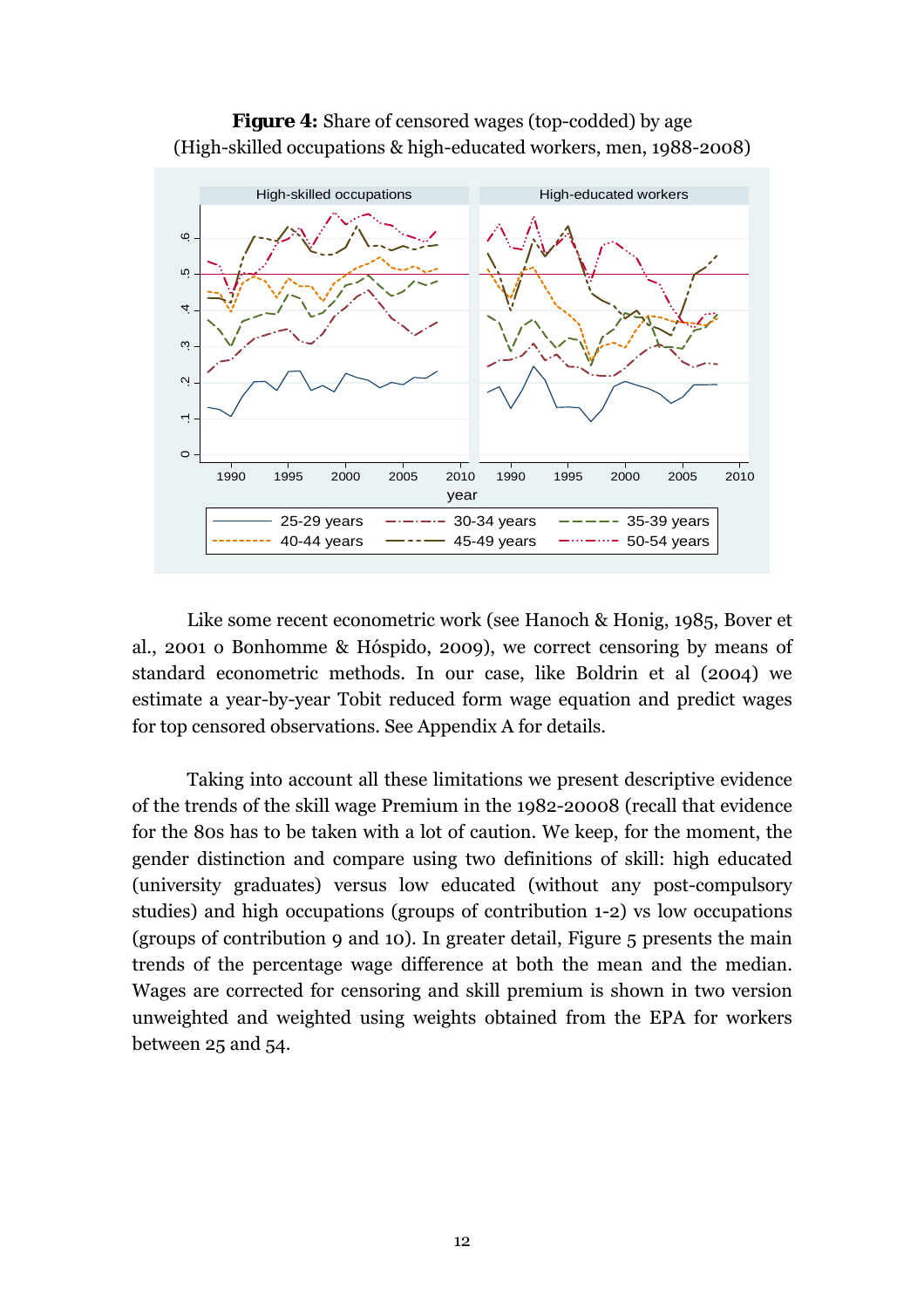**Figure 5:** Skill wage premium by year and gender: differences in median & mean wages between high and low educated workers between high & lowskilled occupations (wage earners aged 25-54, 1982-2008 )



Note: High-educated workers: university graduates; Low-educated workers: compulsory education attainment; High-skilled occupations: Social Security Groups 1 & 2; Lowskilled occupations: Social Security 9 & 10. Wage premium measured as % differences in median & mean monthly wages. Source: MCVL, 2008

The first relevant observation is that weighting does not affect wage differentials. Consequently attrition problem may be less relevant than what we were a priori expecting. In any case the larger deviations are observed for women before middle 90. The second important observation is that wage differential patterns are similar using mean or median wages.

Turning back to the evaluation of the SWP by educational level, we observe an important increase of the skill Premium in the 80 followed by a continuous decrease since the early 90 (above 25 pp) for males. For females, we also observe an increase during the 80 followed in this case by a long period of stabilization. When the comparison is based upon contributions groups, the SWP are much larger than those obtained using education. For males, mean and median are roughly equal and increase until 1997, and fall since them. For females, the evolution of the SWP by group of contribution is very similar to the one described before: increase in the 80 followed by stabilization from early 90.

At this stage of the work, it may be useful to compare the SWP obtained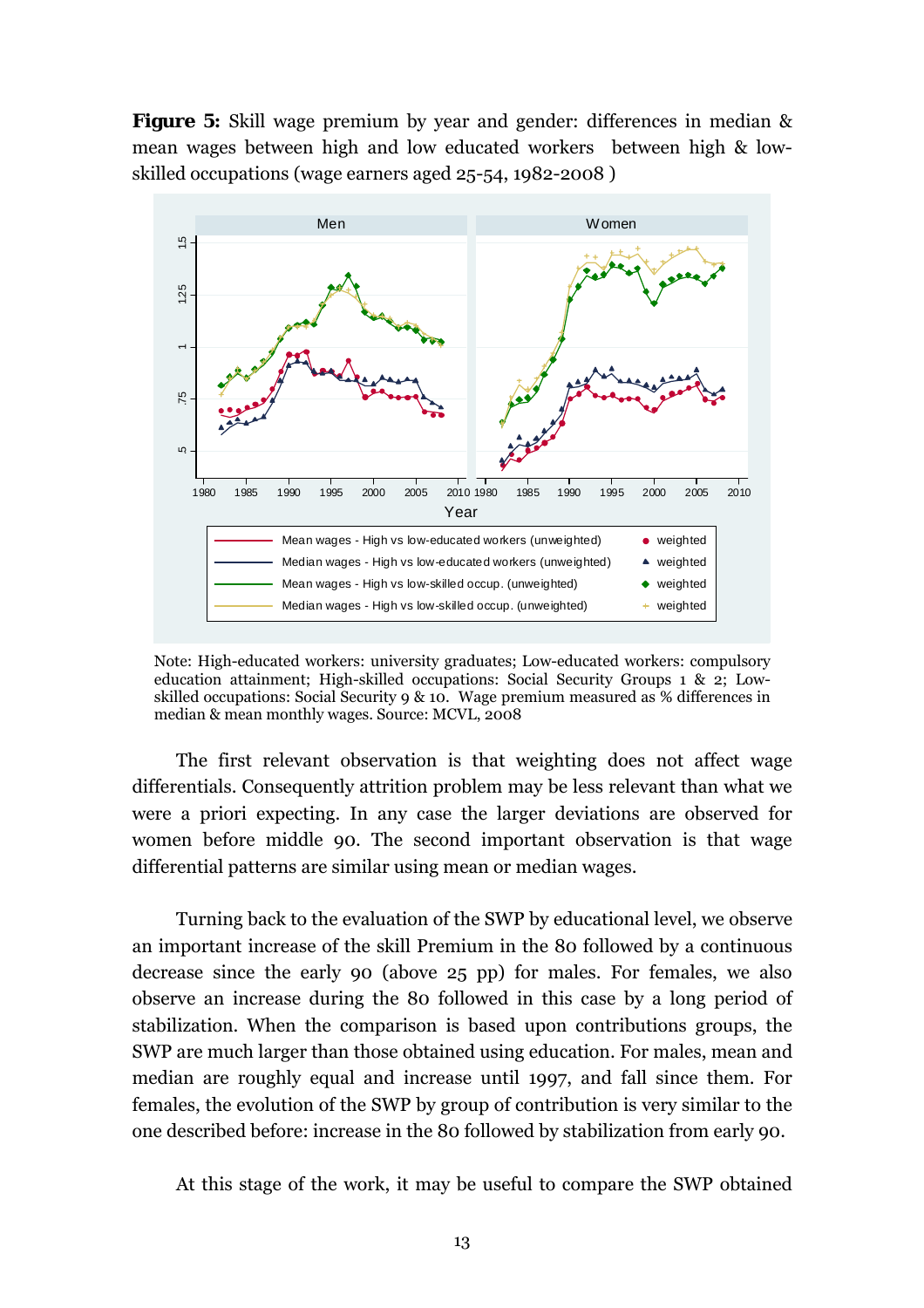from the MCVL with the one we can obtain from alternative sources. In our case we do so by comparing the above numbers with the number we can obtain from Encuesta de Estructura Salarial (EES). In Table 1, we present the SWP by educational level computed using hourly and monthly mean wages from the first EES (1995) and the last one (2006). We extract the following lessons: first, when considering monthly mean or median wages the SWP obtained from the EES, being the discrepancy much more evident for males than for females. The presence of non-regular wage information in the EES may help explain these discrepancies (see de la Rica et al., Dolado & Vegas, 2010).

|                      |       | 1995  | 2006 |
|----------------------|-------|-------|------|
| Monthly wages (MCVL) |       |       |      |
|                      | Men   | 88.4  | 69.1 |
|                      | Women | 77.3  | 75.2 |
| Monthly wages (EES)  |       |       |      |
|                      | Men   | 107.7 | 94.9 |
|                      | Women | 83.3  | 86.7 |
| Hourly wages (EES)   |       |       |      |
|                      | Men   | 112.9 | 94.0 |
|                      | Women | 80.2  | 64.3 |

**Table 1**  Estimations of the SWP by educational level using the MCVI & the

Sources: Encuesta de estructura salarial (EES, 1995 & 2006) and MCVL (2008)

In any case, when considering mean monthly wage information, the evolution of the SWP is very similar to the one obtained with the MCVL: a substantial decrease for male and stabilization for female. Note that when we consider hourly wages instead of monthly wages we detect in the EES a fall in the SWP. This may be due to changes in the distribution between part and full time jobs among women, which can be hardly detected using the MCVL.

Figure 6 shows the evolution of the SWP by age, cohort and gender. Again we observe a similar pattern either comparing educational or qualification groups. The numbers are revealing: firstly, at the time of entry the SWP have been falling for cohort born after early 60 (with implies entry in the market after 1985); secondly, despite the apparent increase with the age, the SWP falls with time for all the male cohorts; the differences by gender are due to a delay in the SWP fall for women.

Specifically for women, we observe a substantial increase of the SWP for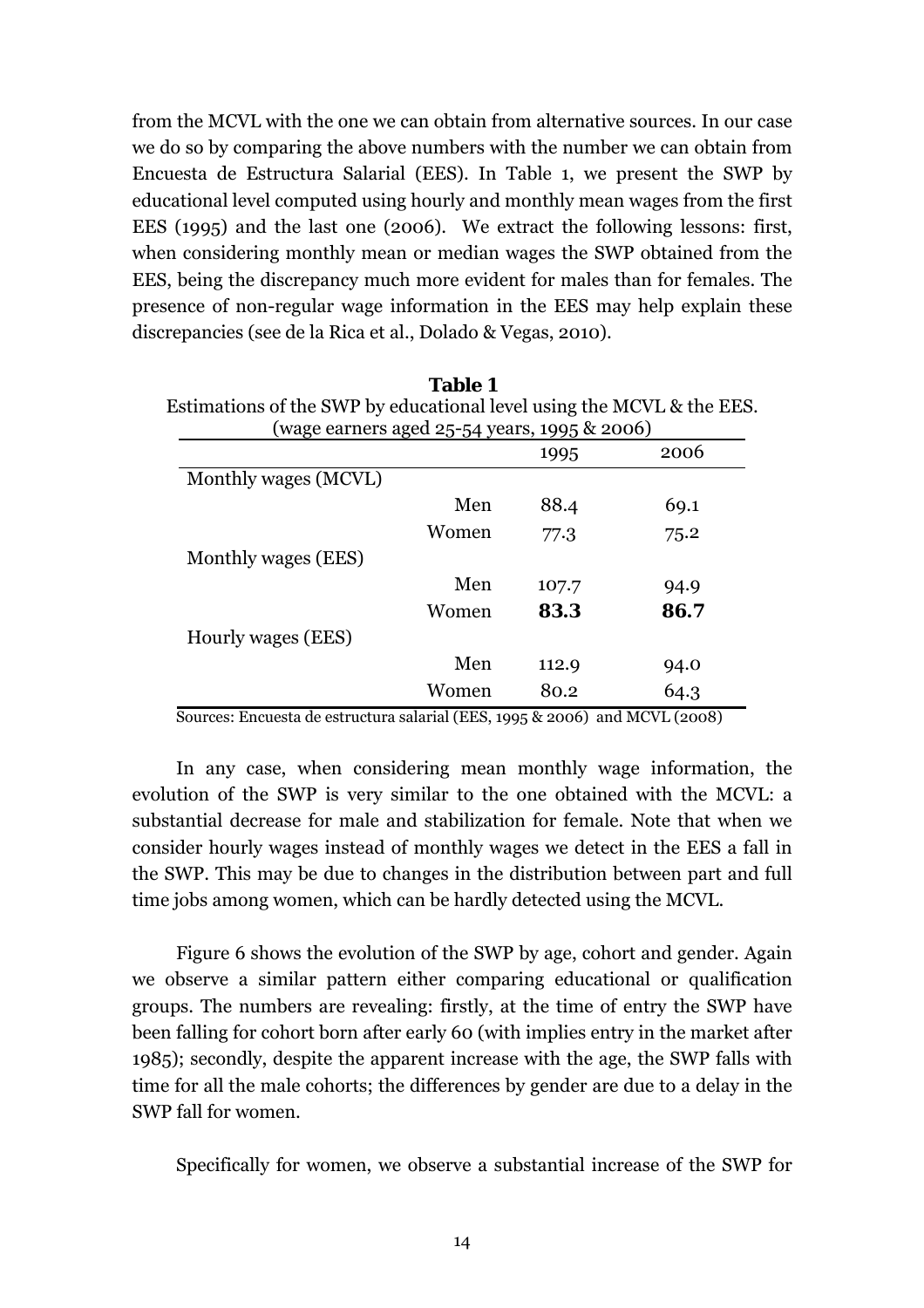those born between 1963 and 1967, currently aged 43-47. For those born after 1967 a small decrease of the SWP is observed at all ages. Alternatively for males, the fall of the SWP starts for cohorts born between 1958-1962, currently aged 48-52. Note finally that for both gender the discrepancies between the SWP measured by educational level or occupation are larger for younger cohorts. In our opinion this is likely due to the increasing fraction of mismatched educated individuals present in younger cohorts.

**Figure 6:** Skill wage premium by age, birth year and gender: differences in median & mean wages between high and low educated workers & between high & low-skilled occupations (wage earners aged 25-44, 1982-2008)



## **3. Occupational adjustment, experience and seniority**

In this section we document the evolution of the two mechanisms we believe help explain the recent trends of the male SWP in Spain: the occupational mismatch and changes in labor market experience and seniority.

## **3.1. Occupational mismatch**

An important characteristic of the Spanish labor market is the occupational mismatch, defined as university or diploma graduates that are not working in occupations that do not require this level of qualification. Felgueroso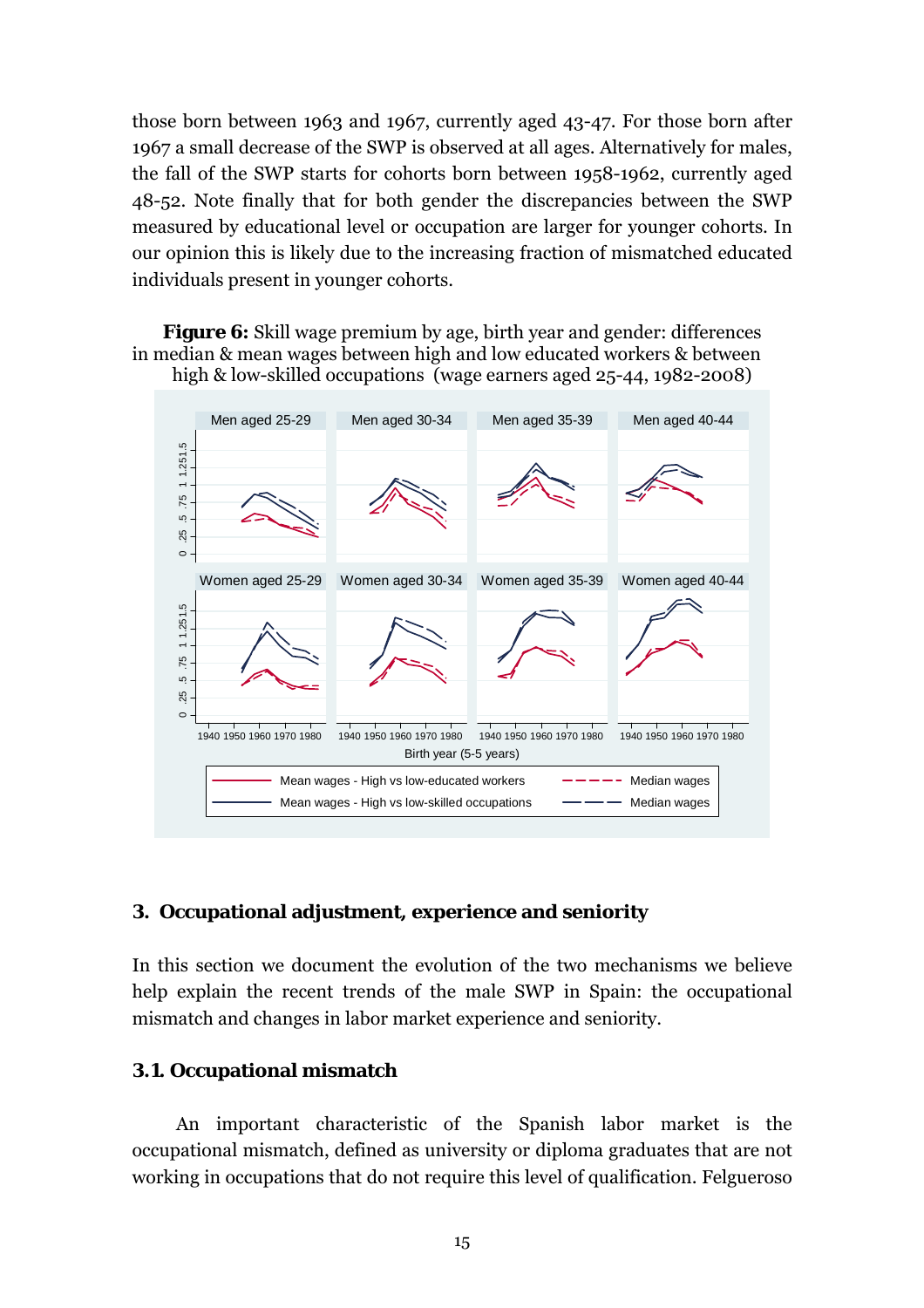& Jiménez-Martín (2009) showed that the fraction of mismatched graduates grew substantially in the nineties. Figure 7 presents new evidence on mismatch obtained from the MCVL. As it can be easily detected, the fraction of wellmatched has been falling until very recently for all age and gender groups. The recent trend change has to clear explanations: firstly, the fall in the absolute number of graduates observed in recent years; secondly, as showed by Felgueroso and Jiménez-Martín (2009) the recent increase in the unemployment rate has affected much more those individuals mismatched, thereby increasing the fraction of well-matched ones.





What is the likely effect of mismatch on perceived SWP? Figure 8 shows that the SWP of mismatched male (female) graduates has remained stable (slightly increased) during the last 25 years. Alternatively, the SWP of well-matched male graduates increased substantially until 1997 and fell afterwards. For wellmatched female graduates we also observe an increasing during the eighties followed by mild growth afterwards. Thus the global trend of the SWP is explained by the combination of two factors: changes in the composition of the educated workforce, and (after 1997) a decrease in the SWP of the well-matched (which can be due to the specialization in low productive sector observed in the last economic cycle). Evidence in Felgueroso and Jiménez-Martín (2009) using the EES offers support to these explanations. They found that the SWP fell because of both the increase in the fraction of mismatched workers and the decrease in the SWP of well-matched graduates.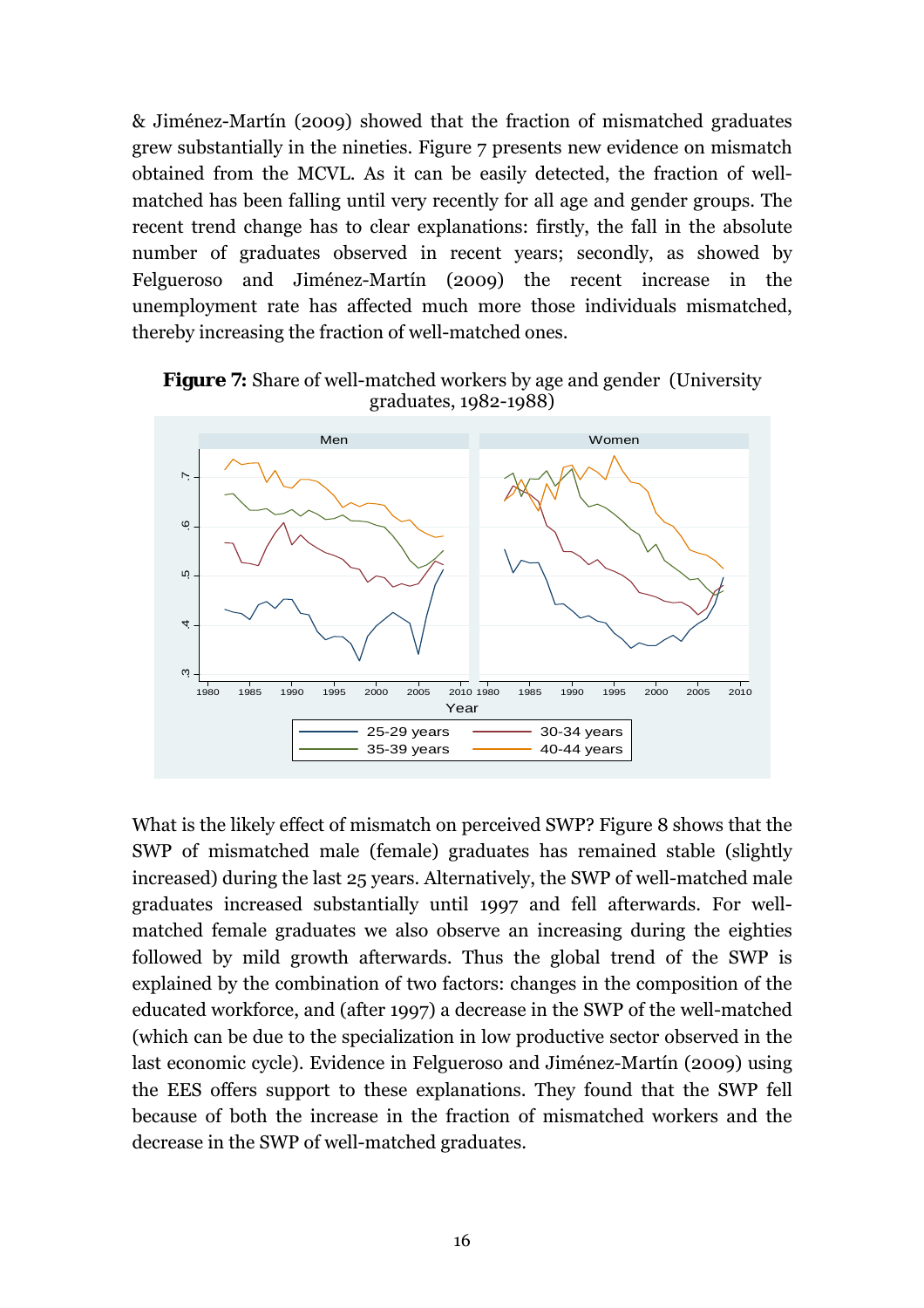Further exploration of the data reveals important age composition effect. Figure 9 reveals that the decrease in the SWP has been observed for both groups: mismatched and well-matched. Consequently, the stabilization of the SWP for mismatched males as a whole has to be explained because of changes of the composition of the mismatched population in terms of young (characterized by a low SWP) and older cohorts (higher SWP).





vs lowed-educated workers (workers aged 25-54, 1982-2008)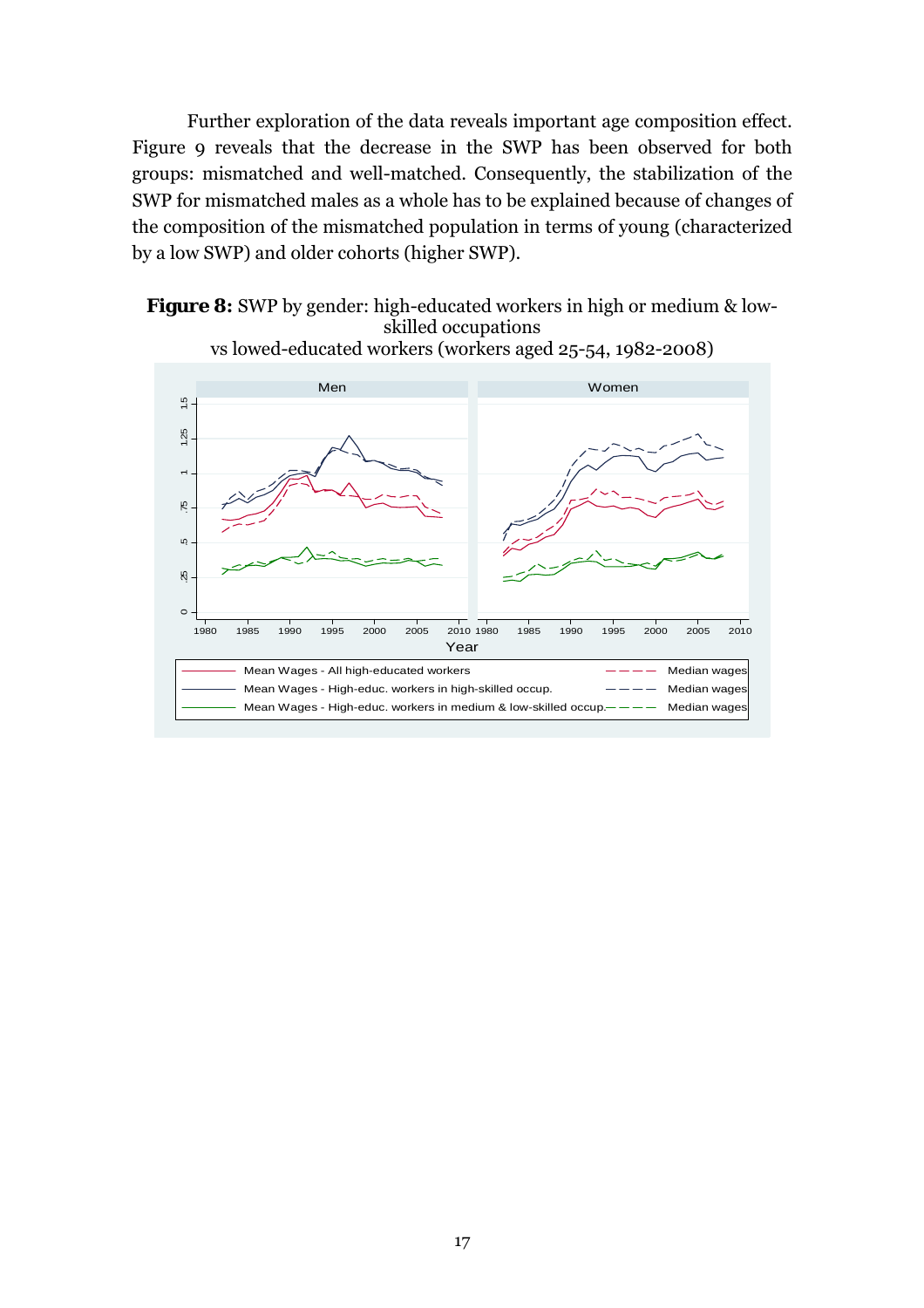**Figure 9:** SWP by age and gender: high-educated workers in high or medium & low-skilled occupations vs lowed-educated workers



## **3.2 Labor market experience, sector experience & job tenure**

It is well known that the Spanish labor market is characterized by a high (and persistent) fraction of temporary contracts and excessive rotation (see García-Pérez, 2008). In this section we document how these factors may have affected experience (labor market experience, sector experience and firm tenure) accumulation and, hence, may contribute to explain the observed reduction on the SWP in recent decades.

Figure 10 present the main trends of male accumulation of labor market and sector experience, and firm tenure by educational level at key ages (all, 30, 35, 40). Note first that average labor market and sector experience (reported in the first column) are greater for low educated than they are for high educated, with a difference that increases mildly with age. Note also that by age 40 this "advantage" is not present. The patterns of sector experience data are rather similar, larger for low educated at least until age 35.

Regarding firm tenure (reported in the bottom row of Figure 10), we find no differences in average firm tenure by level of education, although both are characterized by a mildly decreasing trend since middle 90s (likely due to increasing rotation). For key ages we stress the following findings: by age 30, most likely because of the increasing use of temporary contract, firm tenure has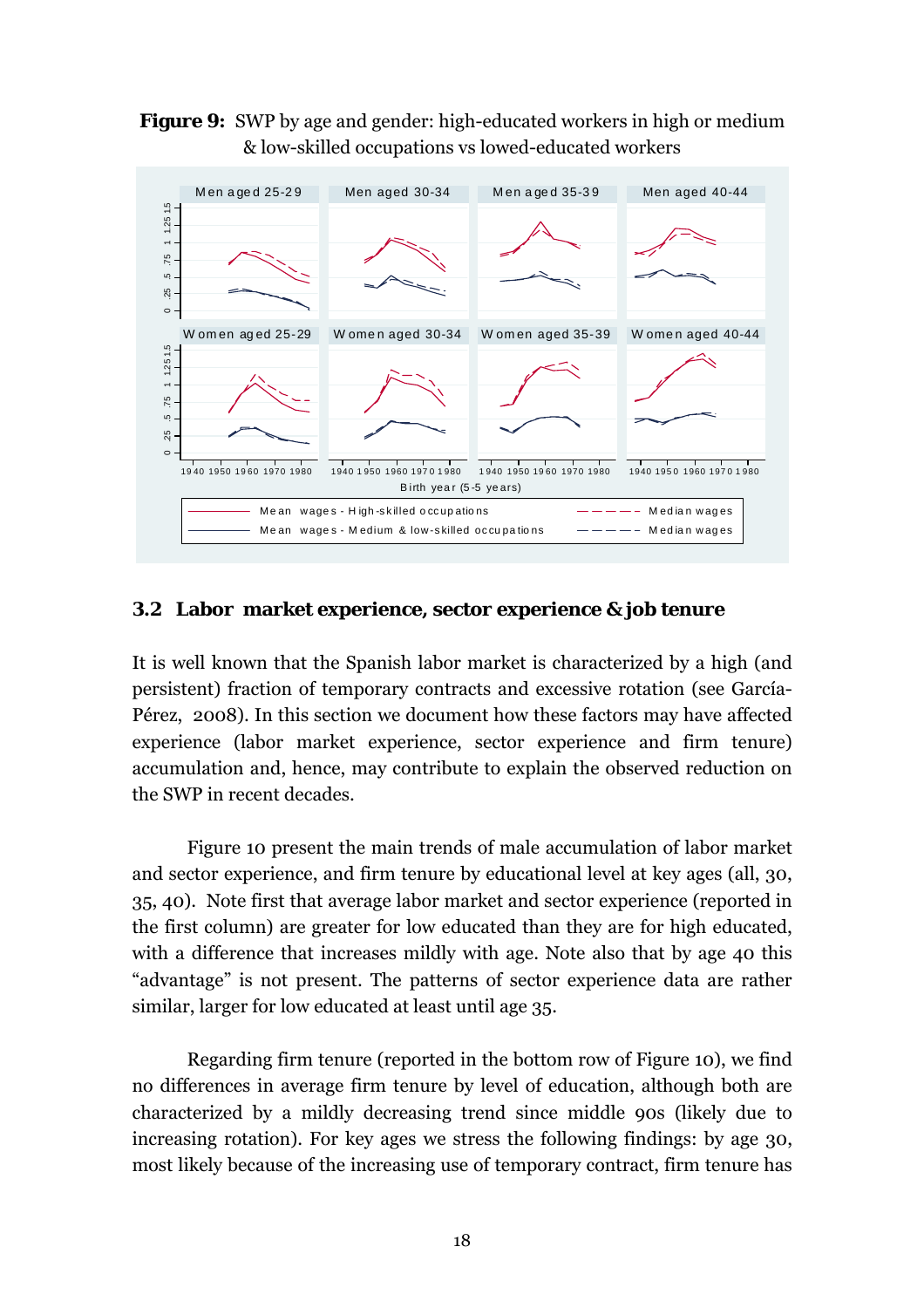been always decreasing for both levels of education; by age 35 and also age 40, firm tenure has also a decreasing trend for both groups, being the negative trend much more evident for the less educated.



**Figure 10:** Labor market experience, sector experience & firm tenure by education level Males (1988-2008, aged 25-54 years & at 30, 35 & 40 years old)

Note: High-educated workers: tertiary education attainment; Low-educated workers: at most compulsory education attainment. Wage premium measured as % differences in mean wages. Source: MCVL, 2008

Finally, Figure 11 compares the main trends of male accumulation of labor market and sector experience, and firm tenure of educated workers classified by the skill level of the occupation at key ages (all, 30, 35, 40). We classify the educated in high skill occupations as well-matched and those in medium or low skill occupation as mismatched. Note that LM and sector experience of wellmatched educated individuals has increased faster than those of mismatched educated individual due to the changes in the age composition of the mismatched population.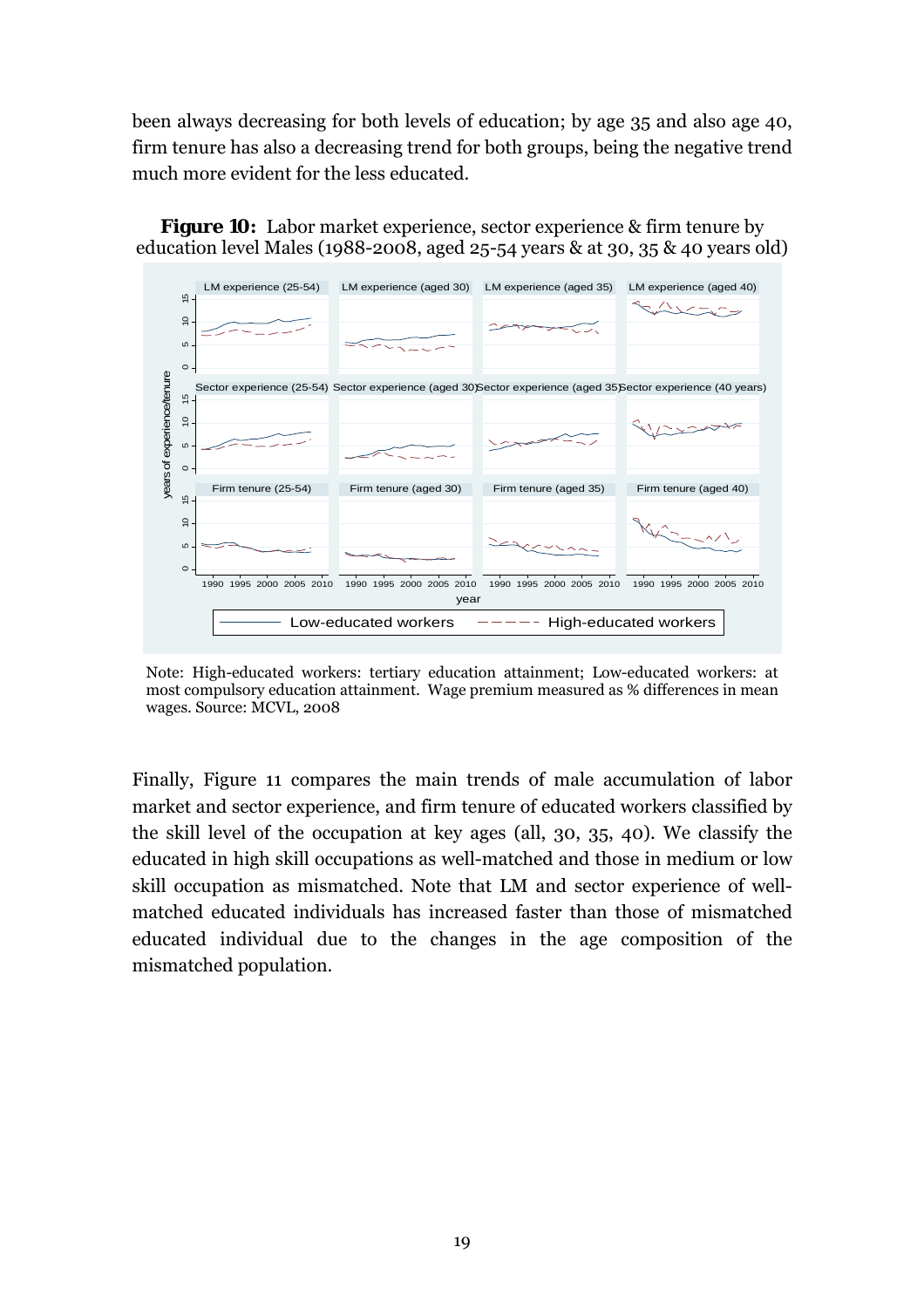## **Figure 11:** Labour market and sector experience, and firm tenure for high educated workers by occupation. Males (1988-2008, aged 25-54 years & at 30, 35 & 40 years old)



Note: High-skilled occupations: Social Security Groups 1 & 2; Low-skilled occupations: Social Security 9 & 10. Wage premium measured as % differences in mean wages. Source: MCVL, 2008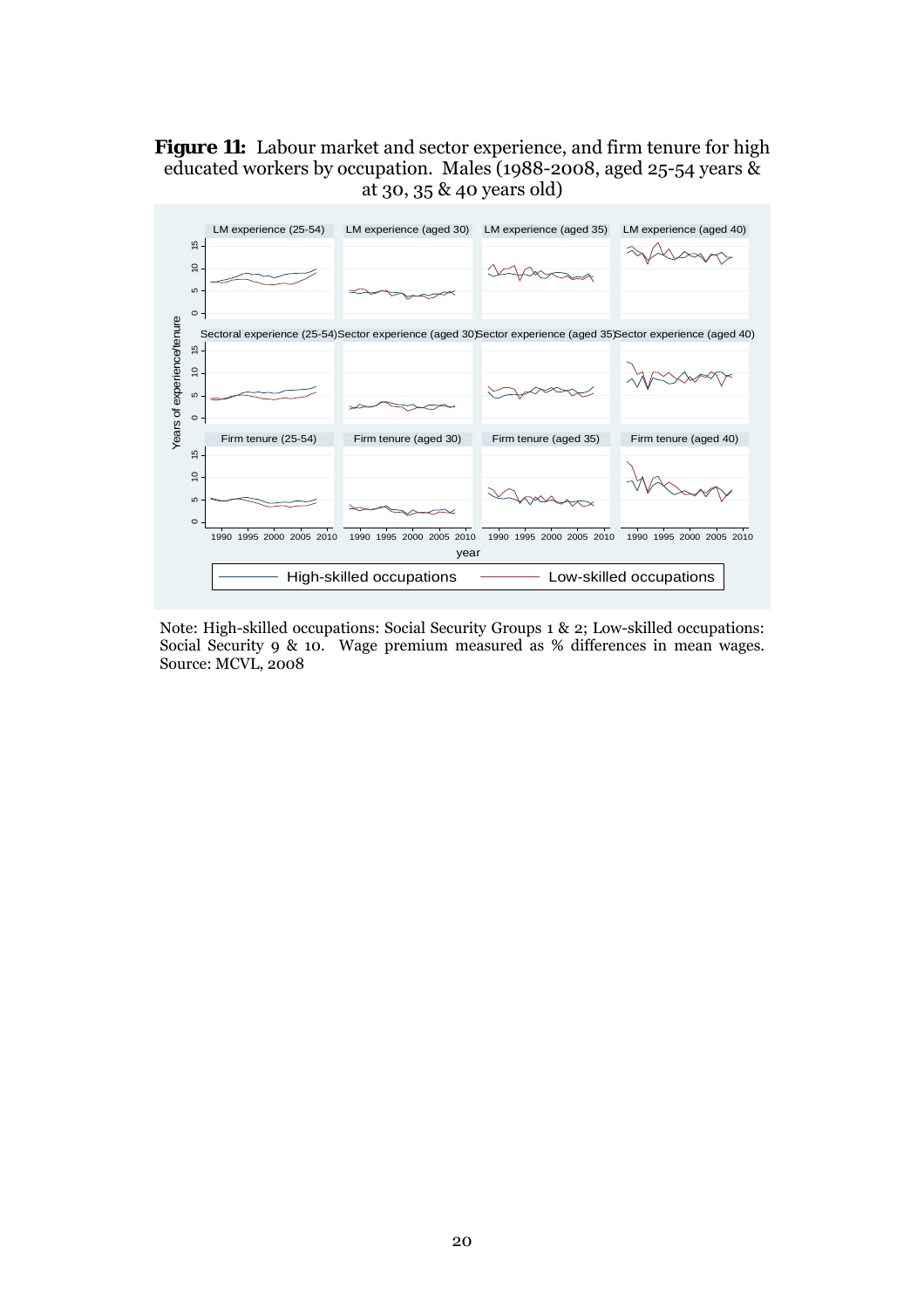# **4 Econometric specification: returns to tenure and experience.**

This section presents the econometric proceeding of the estimation of wage equations in which, following the seminal work of Dustman and Meghir (2006), we control by the level of skill of the workers as well as their various sources of experience. In particular, we consider three types of experience: (a) general labor market experience gained by the employee; (b) sector specific experience; and, (c) and tenure in the firm or job.

The inclusion of these three different experiences in a Mincerian wage equation requires a number of assumptions that must be discussed carefully. The investigation of how the firm-specific skills can determine the wage is an area currently under development because incorporating the effects of tenure on wages is by no means simple (see Dustman and Meghir, 2006, for a discussion). In general, the problem is a combination of the traditional omitted variable problem (ability) and endogeneity/sample selection problems. Given these problems, the literature offers different methods to achieve an estimate of the wage returns to education and experience.

Suppose we aim at estimating the following wage equation (we omit education):

$$
Ln w_{it} = \beta_1 X_{it} + \beta_2 T_{it} + \varepsilon_{it}
$$
 (1)

where  $X_i$  is the potential experience of worker *i* at time *t*, and  $T_i$  is the firm specific experience or *tenure* at the same time.

Regarding the estimation of the return to experience and tenure in equation (1), it is well known in the literature (Altonji and Shakotko, 1987, Topel, 1991 and Altonji and Williams, 1996) the existence of a potential bias in the coefficient of tenure. Three reason have been often argued: firstly, greater experience by a better job and wage choice; secondly, higher ability may imply greater capacity to keep the job; and, thirdly, workers with higher returns to experience are more likely to participate. The last cause is especially relevant in the correlated random effects class of models (Dustmann y Meghir, 2006). All of them generate the typical selection problem (with multiple sources) and pose severe difficulties in the estimation of  $\beta_1$  and  $\beta_2$ .

Topel (1991) showed that it is possible to identify these two coefficients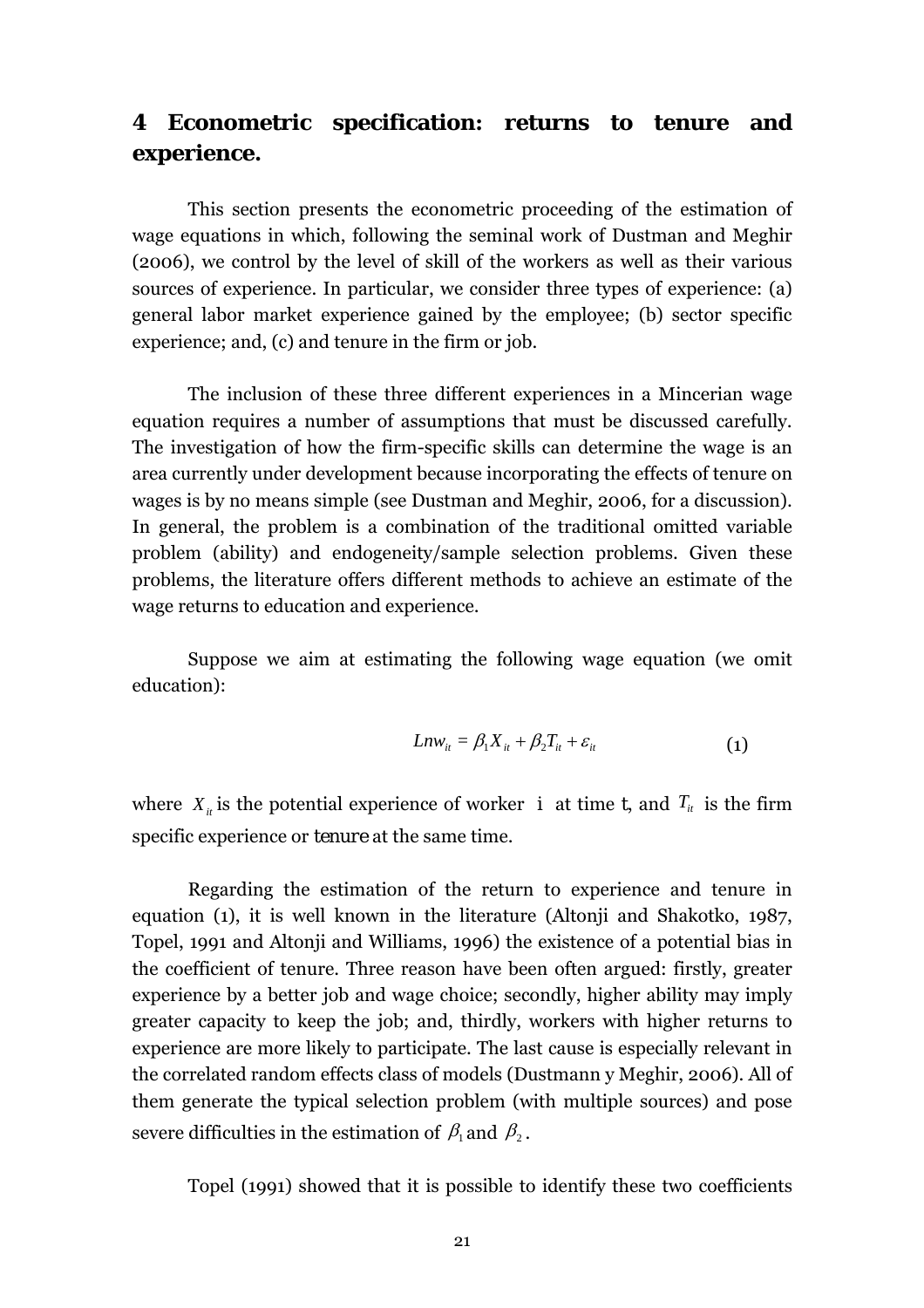from the first difference to (1). In more detail, take the wage growth equation:

$$
\Delta Lnw_{it} = \beta_1 + \beta_2 + \Delta \varepsilon_{it} \tag{2}
$$

It is clear that for workers that keeps working in the same firm  $\Delta X_i = \Delta T_i = 1$ , so for them we can not identify both coefficients. Topel argued that it is possible to identify (an upper bound for)  $\beta_1$  for entrants, for which tenure is zero. Given this estimate of  $\beta_1$ , Topel identifies  $\beta_2$  in (2). He founds that the effect of tenure in wage increase is very important, about 25% after 10 years in the same firm.

However, this estimation strategy may bias upwards the estimate of  $\beta_2$ . This may be so because, in the US case, those workers with greater experience may switch jobs more frequently, so entry wage can be observed more frequently for those workers who benefit more from switching jobs. There may be the case that experience is greater for those workers that have a better match, so as the estimation will be biases for those that do not want to change job. Dustman and Meghir propose to restrict the estimation of the wage equation to displaced workers only. In particular, in order to avoid sample selection issues, they restrict the estimation sample to (exogenously) displaced workers because of plant closure. In this sample, there are two additional problems that have to be considered. Firstly, the potential correlation between unobserved ability and experience, which may downward bias the estimated coefficient of experience. And secondly, the sample selection bias associated to the fact that we only observe a fraction of the pool of displaced workers accepting an offer.

As Dustman and Meghir (2006) we consider three samples: firstly, the sample of all workers; secondly, the sample of new entrants, that mix two different types of workers: voluntary movers, who switch because they have a better wage offers, and unemployed, who decide to accept a job offer and, consequently, to abandon the unemployment pool (Dustman and Meghir, 2006); finally, the sample of displaced workers. In our case, we define displaced workers as those that have lost the job because of an ERE or a large employment adjusted (above 10% of the workforce) as well as those that lost the employment because of firm closure.

Apart of this, and as a major difference with respect to D&M, we carefully consider and control for the characteristics of the Spanish labor market. Before moving to data description and estimation, let us review briefly Dustman and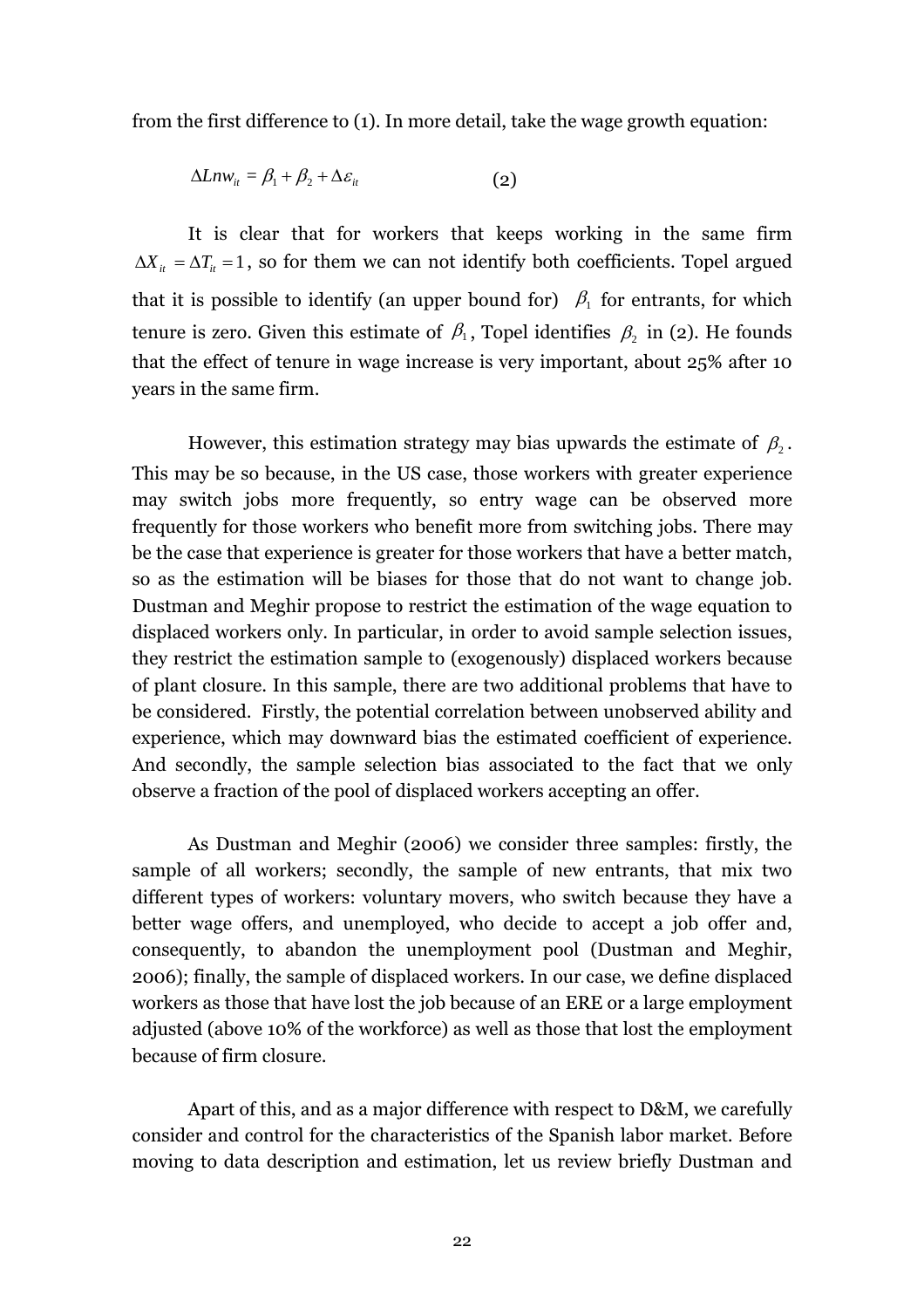Meghir (2006) model.

## **4.1 The experience model.**

Consider two groups of workers identified by their level of qualification; high  $(a<sub>i</sub> = 1)$  and low  $(a<sub>i</sub> = 0)$ . For each of these groups, the wage can be described as follows:

$$
ln w_{\text{iet}} = ln \omega_t^a + g(T_{\text{it}}^G \mid a_i) + s(T_{\text{it}}^S \mid a_i) + e(T_{\text{it}}^e \mid a_i) + \eta_{\text{it}} T_{\text{it}}^G + \varepsilon_{\text{it}} T_{\text{it}}^S + v_{\text{it}} T_{\text{it}}^e + m_{\text{it}},
$$
 (3)

where  $ln \omega_i^a$  is the market return to qualification *a*.  $g(T_i^G | a_i) + \eta_i T_i^G$ , *S*  $s(T_{it}^s | a_i) + \varepsilon_{it} T_{it}^s$  and  $e(T_{it}^e | a_i) + v_{it} T_{it}^e$  are the wage value of potential experience, sector experience and tenure, respectively. Each of these expressions is composed of two parts. The first one captures the mean effect of experiences on wages. The second part, represented by  $\eta_i$ ,  $\varepsilon_i$  and  $v_{i\epsilon}$ , captures the individual (unobserved) specific return to experiences. Finally,  $m_{jet}$  evaluates the effect of the matching between firm and worker.

The experience specific components in equation (3) imply a random return to experience model for each of the three types of experiences: general, sector and firm tenure. This type of model has been widely used in the estimation of returns to education and/or experience (Willis and Rosen, 1979; Heckman and Sedlacek, 1985; Heckman and Robb, 1985; Bjorklund and Moffit, 1987; Imbens and Angrist, 1994 and Heckman, 1995).

In their estimation strategy D&M propose using age as instrument for potential experience. For sector experience and tenure they propose using control functions based on the residuals from reduced forms for experience and participation (Heckman and Robb, 1985).

## *Model assumptions and empirical specification*

As D&M our approach for estimating the average returns to experience for the workforce population is based on the following assumptions: firstly, displaced workers cannot predict firm closure. Secondly, both employers and employees have perfect information about their match (implicitly we assume there are no further gains from learning about the match). Thirdly, after controlling from observable characteristic, firms cannot differentiate between displaced workers.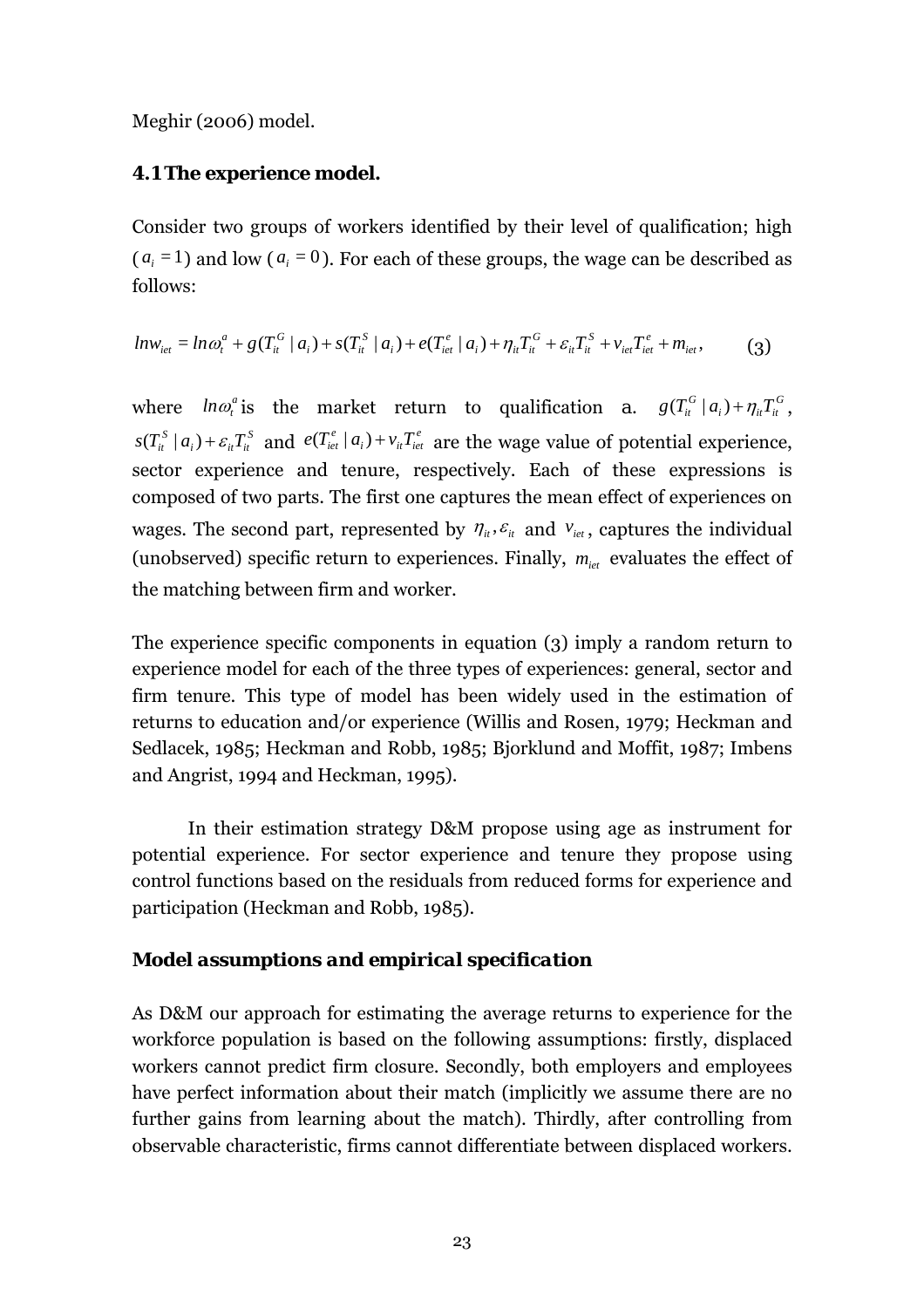Finally, the rank condition is satisfied. Note than condition three and four allow us to identify the mean returns to tenure.

Model implementation starts with the estimation of the reduced forms for participation and experience at the starting of the job spell. These reduced are aimed at controlling the potential selection biases we have commented above. In more detail we estimate:

$$
T_{ii}^{G} = \alpha_0^{aG} + \alpha_1^{aG} age_{ii} + \alpha_2^{aG} c_{ii} + \alpha_3^{aG} age_{ii} c_{ii} + ed_{ii}^{aG} \alpha_4^{aG} + (ed_{ii}^{'} c_{ii})^{'} \alpha_5^{aG} + x_{ii}^{'} \xi^{aG} + v_{ii}^{G},
$$
 (4)

Were the variables *age*, *c* and *ed* are the workers age, her potential experience and age indicators respectively. In x we include the level of education, a set of factors that control for the general and regional economic conditions, and year dummies. The same specification is used to model labor force participation. After estimation of these reduced form equation the corresponding residuals,  $\hat{v}_i^c$  and  $\hat{v}_i^r$ , are used to control for participation and experience in the wage equation:

$$
ln w_{iet}^{a} = \ln \omega_{t}^{a} + g(T_{it}^{G} | a_{i}) + s(T_{it}^{S} | a_{i}) + x_{it}^{'} \gamma^{a} +
$$
  
+  $\delta_{1}^{G} \hat{v}_{it}^{G} + \delta_{2}^{G} c \hat{v}_{it}^{G} + \delta_{1}^{P} \hat{v}_{it}^{P} + \delta_{2}^{P} \hat{v}_{it}^{P} +$   
+  $\gamma_{1}^{G} T_{it}^{G} \hat{v}_{it}^{G} + \gamma_{2}^{G} c_{it} T_{it}^{G} \hat{v}_{it}^{G} + \gamma_{1}^{P} T_{it}^{G} \hat{v}_{it}^{P} + \gamma_{2}^{P} c_{it} T_{it}^{G} \hat{v}_{it}^{P} +$   
+  $\kappa_{1}^{G} T_{it}^{S} \hat{v}_{it}^{G} + \kappa_{2}^{G} c_{it} T_{it}^{S} \hat{v}_{it}^{G} + \kappa_{1}^{P} T_{it}^{S} \hat{v}_{it}^{P} + \kappa_{2}^{P} c_{it} T_{it}^{S} \hat{v}_{it}^{P} + e_{it}^{*}.$  (5)

The residuals included in this regression to control selection and participation sample selection biases are obtained from the corresponding reduced form regressions described above. In addition we also include interaction of these residuals with labor market and sector experiences as well as the squared of all these variables (residuals and interactions of the residuals with experiences). Finally, the returns to tenure are obtained form the following expression:

$$
ln\widetilde{w}_{iet} = ln w_{iet} - ln \omega_t^a - g(\widehat{T_{it}}^G | a_i) - s(\widehat{T_{it}}^S | a_i) =
$$
  
\n
$$
= e(T_{it}^e | a_i) + \lambda^G (c_{it}) v_{it}^G + \lambda^P (c_{it}) v_{it}^P + \lambda^T (c_{it}) v_{it}^T +
$$
  
\n
$$
+ [\rho^G (c_{it}) v_{it}^G + \rho^P (c_{it}) v_{it}^P + \rho^T (c_{it}) v_{it}^T] \Gamma_{it}^G +
$$
  
\n
$$
+ [\theta^G (c_{it}) v_{it}^G + \theta^P (c_{it}) v_{it}^P + \theta^T (c_{it}) v_{it}^T] \Gamma_{it}^S +
$$
  
\n
$$
+ [\xi^G (c_{it}) v_{it}^G + \xi^P (c_{it}) v_{it}^P + \xi^T (c_{it}) v_{it}^T] \Gamma_{iet}^e + e_{it}.
$$

Were  $\bullet$   $(c_i)$  represents a function of potential experience. In this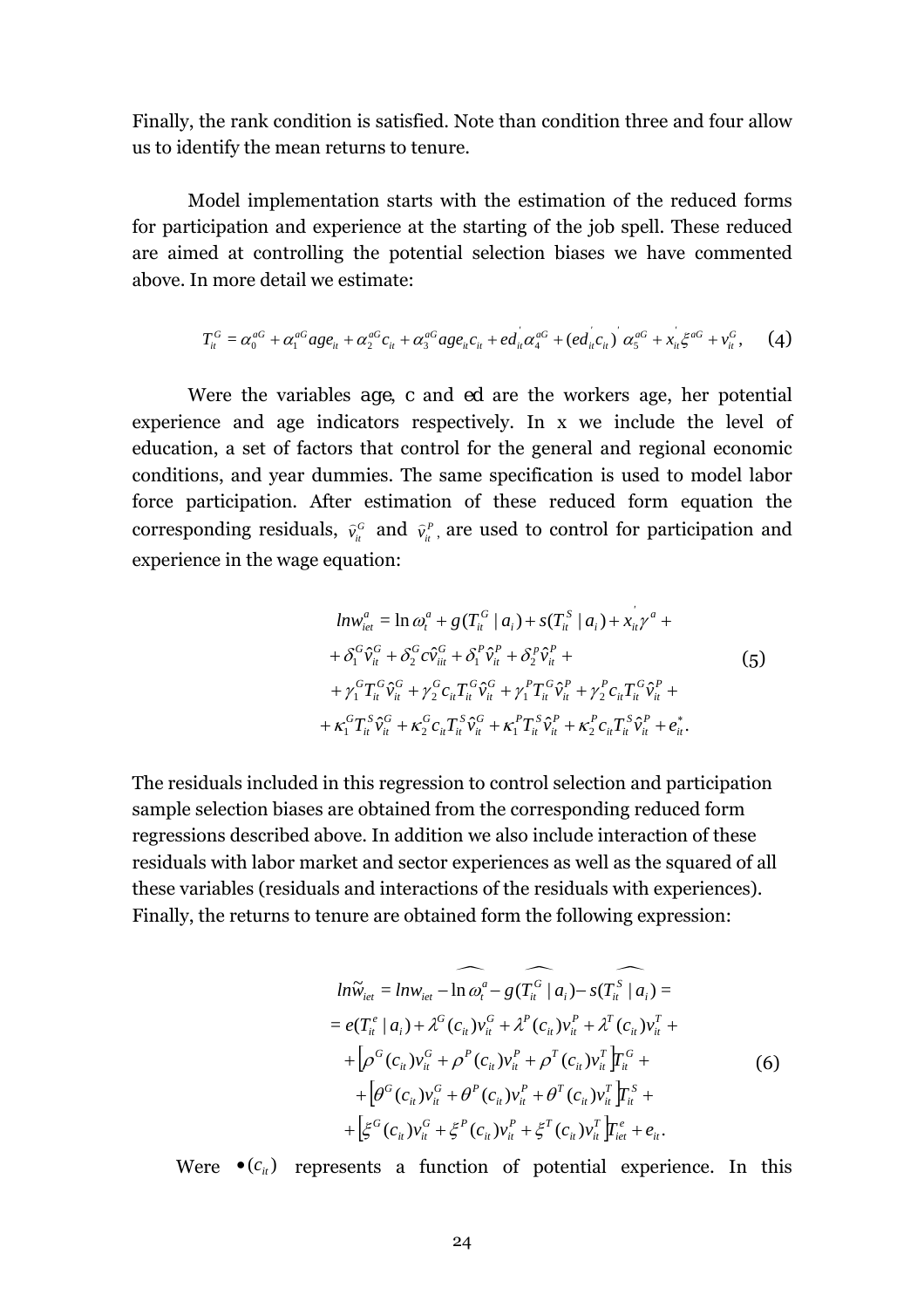regression we have included the residuals from the first stage labor market experience and tenure reduced forms. As in the previous regression, we have also included interaction of these residuals with labor market and firm sector experiences as well as the squared of all these variables (residuals and interactions of the residuals with experiences).

## *Other explanatory factors*

Given our primary interest is the identification of the main trends of the wage skill premium as well as the returns to experience, the non-stationarity of the Spanish population and labor market has to be considered in the analysis. In particular, and following our motivation in section 2, we control for the relative cohort size at the age of entry, the shares of low and high educated population, the female labor force participation (as a fraction of the 30-45 labor force), the fraction of temporary contracts, the production structure at the regional level, the unemployment rate, the capital to output ratio, and the ICT capital to capital ratio. All these variables (with the exception of the cohort size at the age of entry that is kept fixed) have both regional and time variation. These factors may have acted as confounders of the wage skill premium as well as the effect of the various experiences we have considered in the model.

## **4.2. Data and sample definitions.**

Our main data source is the Muestra Continua de Vidas Laborales 2008 (MCVL), a yearly extraction of working histories and benefits from Spanish Social Security records. This database allows us to identify the key ingredients of the previous model: entry, transition to a new job or a new sector and their causes. As we have justified in section 2, we restrict the sample period to 1988- 2008 because of data for the previous period is less accurate and because of the retrospective nature of the data set. The dataset is composed of three basic files: affiliation, contribution and benefit files.

Each record in the affiliation file contains detailed information from each of the different relationships between the individual and the Social Security. Each of these relationships includes information about the starting and ending dates of the affiliation spell and a number of characteristics of the job, including some firm characteristics (size, region, sector of activity). Thus, for each person, we have as many records as changes he/she has had with Social Security from his/her initial register. At this point, homogenization of existing information is necessary with the objective marked by the main research question: to explain wage differentials between skilled and unskilled workers in the last 20 years.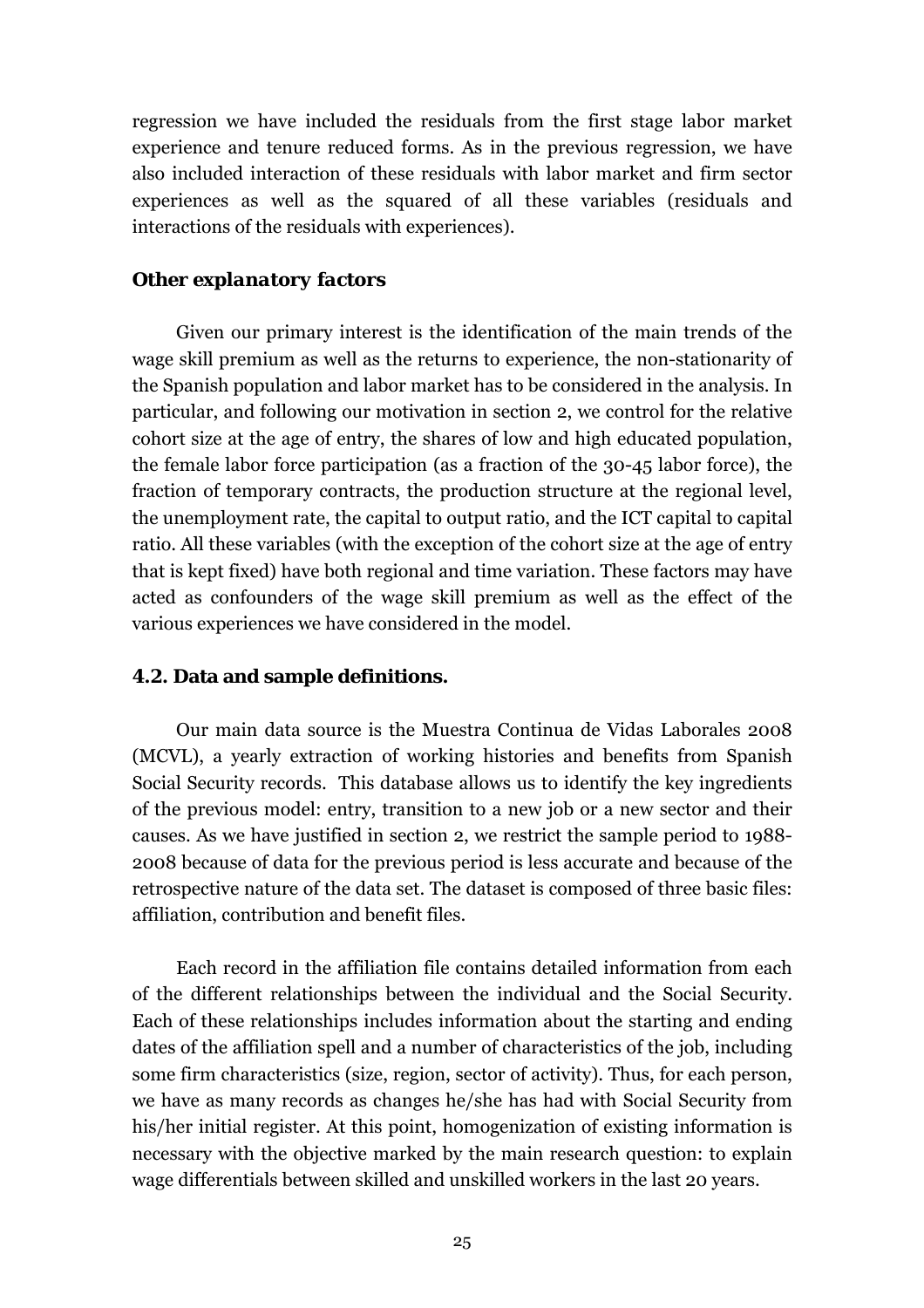Obviously only those relationships originating a salary are interesting for this purpose given that this means the worker is paying the corresponding contributions and, thus, we know the corresponding wage. Therefore, the unemployed and pensioners in all forms are not included in the sample. Of the remaining workers, we exclude self-employed (since the information about contribution is unrelated with earnings for them, and all those who do not belong to the general regime of social security (domestic helpers and other special regimes are excluded from the analysis). From those contributing to the General Regime we restrict the analysis to those in groups of contribution 1 to 10. With regard to the employment relationship, some special cases, as those contributors who have some peculiarities that make them not being registered or those with a learning contract have been eliminated. Workers hired through temporary employment agencies were also eliminated. Finally, those workers with missing information that might be relevant for the subsequent analysis have also been eliminated.

The MCVL for 2008 includes 1,213,706 records of people who had some kind of relationship with Social Security this year, and who generated a total of 16.151.836 different affiliations for their entire working life. Filtering according to the criteria above, we reduce the valid sample to 754,615 wage earners which generated a total of 14,403,110 affiliations registers. Since this implies a huge amount of information we decided to extract a 13% random sample of the initial (valid) sample. Also, for this sample, those contributions for the selected affiliates previous to 1988 have been eliminated and also those below 25 and above 55 years. From this random sample we have selected only males. Thus, the final sample has 69,758 valid male wage earners in the 1988-2008 period.

Once we have the sample for affiliations, we match it with the file of contributions in order to get wage information. Recorded monthly contribution bases are a double censored (both from below and above) version of salaries. In order to recover wages we model censoring from above as Boldrin et al (2004) and then predict wages for those that are right censored (see appendix A for a description). As them, we consider that censoring from below is too noise (because of part time jobs and other incidences) and decide not to treat them at all. Our wage is the annual average of monthly covered earnings. Because we panel our sample in a worker-firm match, we may observe two or more wages within one year for a worker.

The 69,758 affiliates selected generated 3.31 different affiliations throughout their labor lives leaving us 230,947 different relationships with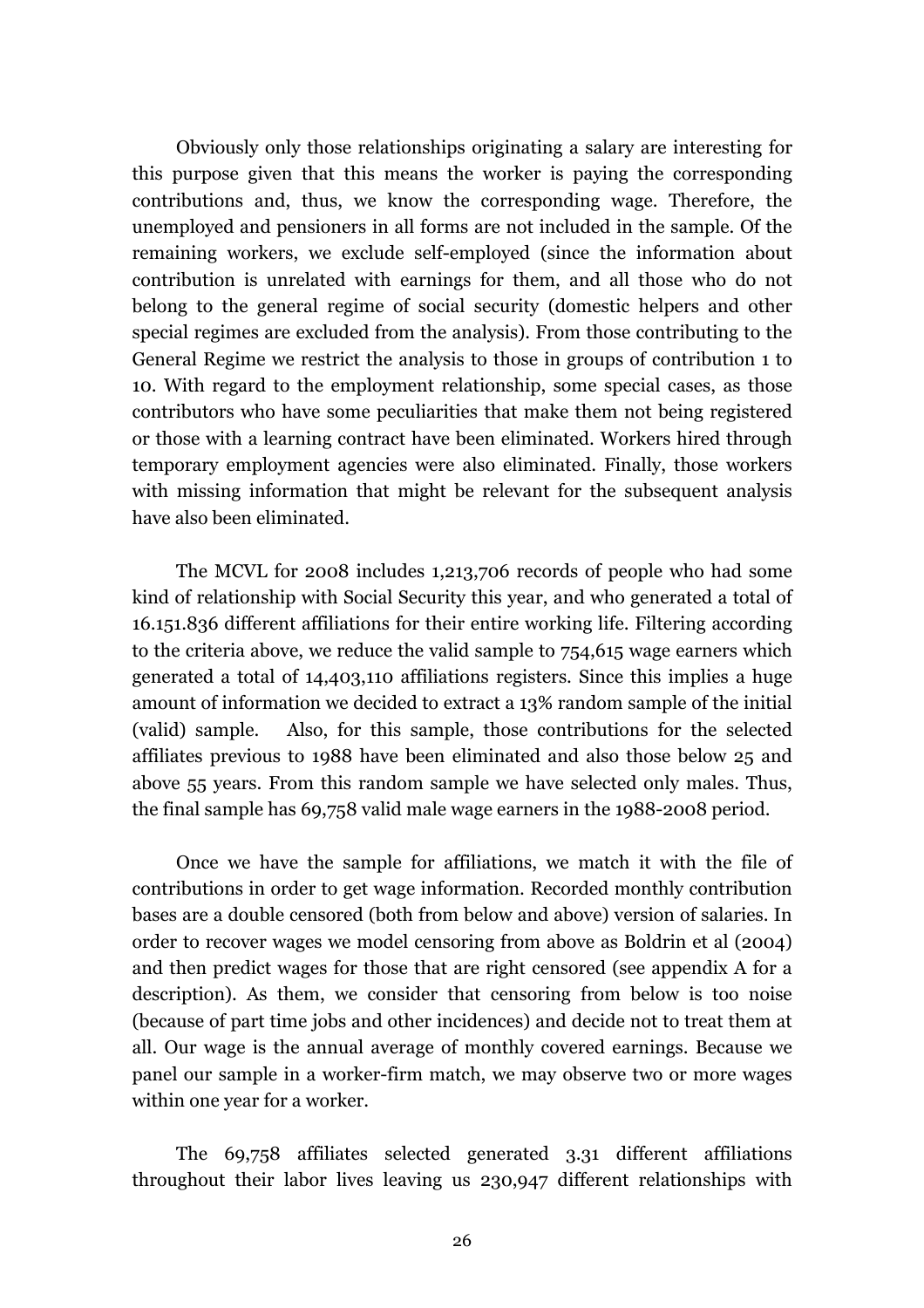firms and 757,677 contributions records From this sample we construct two subsamples: new contracts (or new matches) and displaced workers. The first group is constructed with workers that started their relationship with the firm after 1988. They could be previously either in another job or unemployed. This gives us 57,497 workers, 207,626 relationships and 574,346 records. Displaced workers are those workers that shift firms because involuntary job lose. To ensure that we do not include self-selected workers in the "displaced" sample we restrict it to those workers that has lost the job because firm closure or because the firms has gone through a major restructuring process (Expediente de Regulación de Empleo) or because a collective dismissal process (more than 15% of the workforce). The identification of these workers is not extremely difficult using the MCVL. First, we identify those firms (zero workers in a given years). Second, those workers with contributions in this particular firm one year before the firm closure have been considered displaced in the next job relationship. The rest of the observations that have been classified as displaced are defined similarly. Only the following job after a displacement is considered. The final displaced sample is composed of 31,406 workers that at least have lived one displacement, 60,434 relationships and 168,238 records.

We generate three subsamples in terms of level of education and occupations. Then, we defined skilled workers as those with college education and unskilled workers as secondary drop-outs. Also, within the first group we differentiated between the workers that having college education the job occupation is Management staff and College graduates (level 1 of Social Security Contributions Group) and Technical College Graduates and Colleges Assistant (level 2 of Social Security Contributions Group), and the workers whose their occupation are below these two levels (3 to 10). Those in the latest group are considered overeducated or mismatched. The percentage for each groups are 4.91, 6.14 and 88.96%.

To estimate the wage equations we have to define general experience, sector tenure and firm tenure. These variables are constructed using only the effective time the workers have had a labor relationship within these three different experience levels. So general experience is the time the workers has had a job since his first real register, firm tenure is defined as the duration of the current spells within the same firm and, finally, sector tenure is defined similarly.

To control within the wage equations, we use also some general variables that we consider may affect to the individual wages. In that case we use the regional, level of education and age dimension to impute these control variables.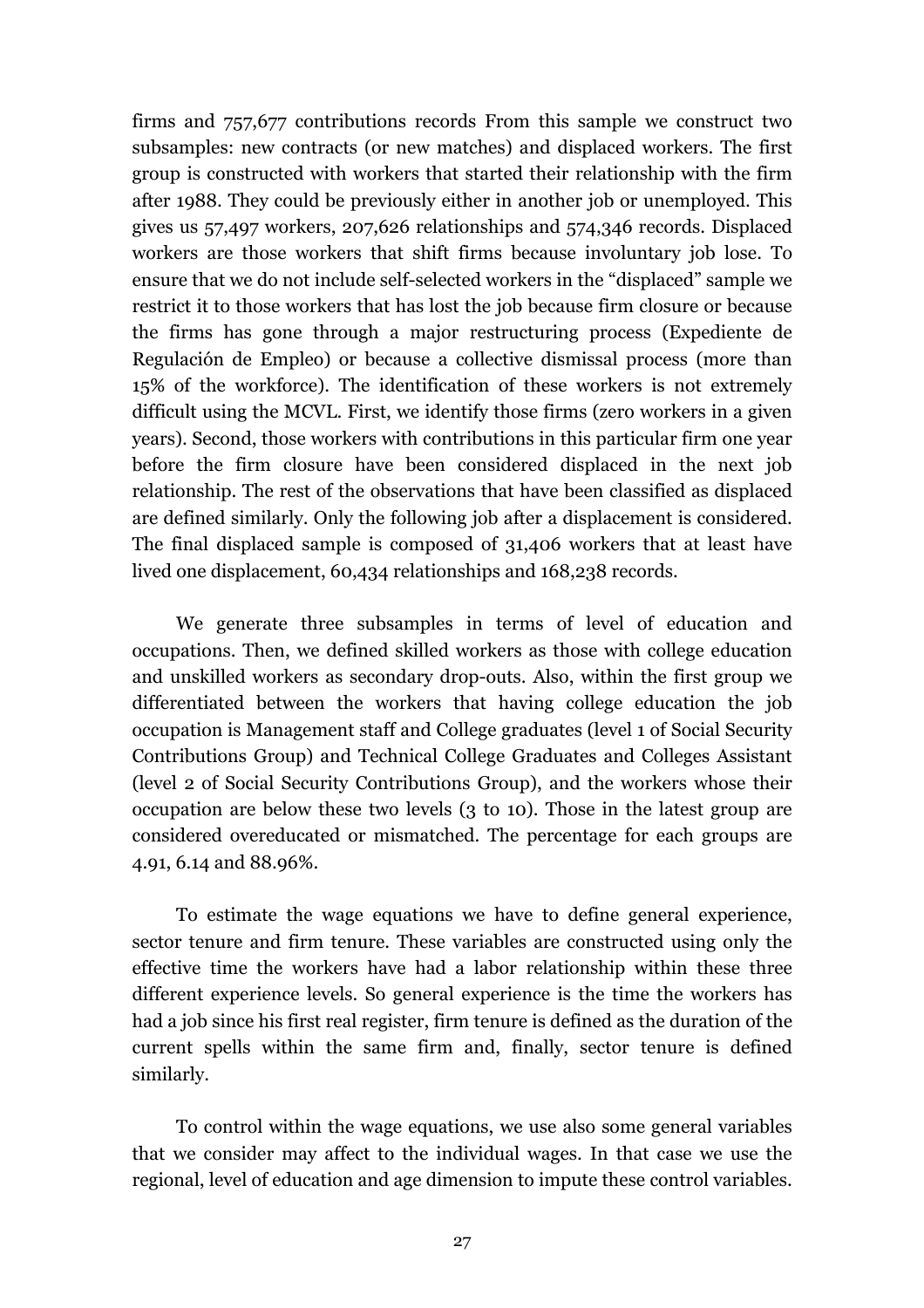Then, defining cells or cohorts by 17 Spanish regions, two years of interval for age between 25 and 55 years and the three education levels defined above. These controls are the capital-GDP ratio, the ITC-capital ratio, unemployment rate, the cohort size (à la Welch, 19798) and female share in cohort employment. The first two variables are taken from the BD-Mores regional survey9 , and the rest are constructed from the EPA survey.10

## **5 Results**

All the estimations presented in this section include information for workers between 30 and 44 years between 1988 and 2008 from the MCVL2008. We decided to restrict the main estimation sample to the age range 30-44 in order to avoid all the potential forms of attrition pointed our in section 2. Results with a broader age definition are available on request. We estimate three first stage reduced forms as control functions (participation, experience, tenure and mismatching), a second stage wage equation in order to estimate the returns to experience and to sector tenure, and, finally, a third stage regression to obtain returns to firm tenure. In each table we present results for all workers in the given age range, and break down the sample by education level (high and low educated). Results for high educated workers are further broken down for well-matched and mismatched educated workers. Note that each set of estimations is carried out for all, new contracts and displaced workers as it was specified in section 5. Results with others definitions of skill (for example by occupation) are available from the authors or request.

## **5.1. Reduced forms**

We have estimated three reduced forms: experience, participation, and tenure. Given the specification (4), the version of reduced forms that are estimated is given by:

$$
T_{ii}^{G} = \alpha_0 + \alpha_1 a g e_{ii} + \alpha_2 c_{ii} + \alpha_3 a g e_{ii} c_{ii} + e d_{ii}^{aG} \alpha_4^{aG} + (e d_{ii} x c_{ii}) \alpha_5^{aG} + x_{ii} \xi^{aG} + v_{ii}^{G}
$$

Each of them includes dummies for age groups (five years brackets) as well

$$
c(x) = \sum_{i=-2}^{2} \alpha_i n_{x+i}
$$

 $\overline{a}$ 

<sup>8</sup> The cohort size is computed as in Welch (1979), normalizing by the size of the population The proportion of group members at each age cohort is smoothed by computing a moving average with inverted V weights:

where  $n_x$  is the fraction of those in the group who are in their xth year of work experience. The  $\alpha$  weights are:  $\alpha = 3$  (3, 2, 1, 2, 3). For age 16-17, the distribution of  $\alpha$  is truncated and remaining weights are scaled accordingly to sum to one.

<sup>9</sup> Ministerio de Economía y Hacienda

<sup>&</sup>lt;sup>10</sup> For each year we use the information from the second quarter wave.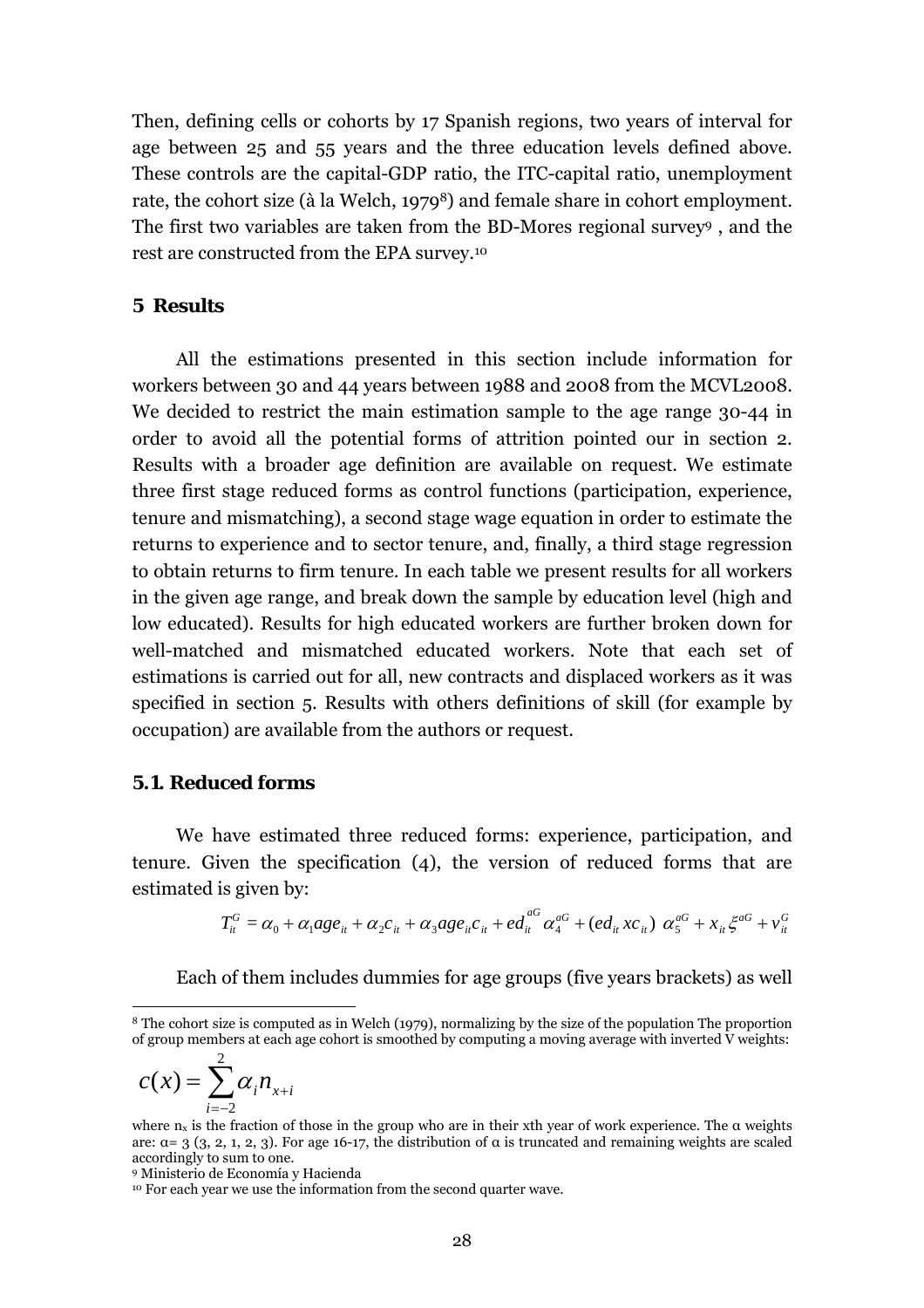as age dummies interacted with potential experience (*c*). They also include occupational dummies, to approximate qualification, and times dummies. In tables A1 to A4 we present, for the sake of simplicity results for the whole sample period, 1988-2008, and ages, 30-44 years [Results for other groups are available from the authors on request]. In each table we present results for all workers (in the given age range) and also by level of education and qualification adjustment, except for mismatching where we present only estimations for all workers.

A quick inspection of the first stage results for labor market experience presented in Table A1 reveals that labor market experience for all workers increases in 1991-1994 and decreases since 1997. By skill level evidence is less clear since the positive effect of the 1992-1995 crisis is only observed for loweducated workers. After this period of time, LME of the low educated fell 4.2 years between 1998 and 2008. For educated workers, evidence is somewhat different: LME of those mismatched falls between 1994 and 2002 and mildly recovers afterwards; alternatively, for well-matched LME falls continuously since 2000. Note finally that the LME of those mismatched is greater the lower is the level of qualification of the job.

Regarding participation (see Table A.2) we detect, with perhaps the exception of the high-educated wellmatched, a mild decrease in the participation probability of this group. It is also important to note participation of mismatched individuals is greater the lower is the level of qualification of the job.

Likely due to increase job instability and rotation, firm tenure (see Table A3) falls continuously during the period: more than 3 years from 1988 to 2008. The fall in firm tenure for the low educated nearly doubles that of the high educated (3.7 versus 2.0 years). Likewise, the fall is larger for those mismatched (2.8 years) than it is for well-matched (1.3 years).

## **5.2 Returns to experience, sector tenure, activity and qualification**

Provided with the reduced form's residuals obtained from the reduced form equation estimated above, we estimate the wage equation (5). These wage equations are estimated for all workers, and, following Topel (1991) and D&M, for those with a new match  $(T_i^f = 0)$ , for those with a new contract (where contract born during the period 1988-2008) with a new match  $(T_{\text{tr}}^f = 0)$ , and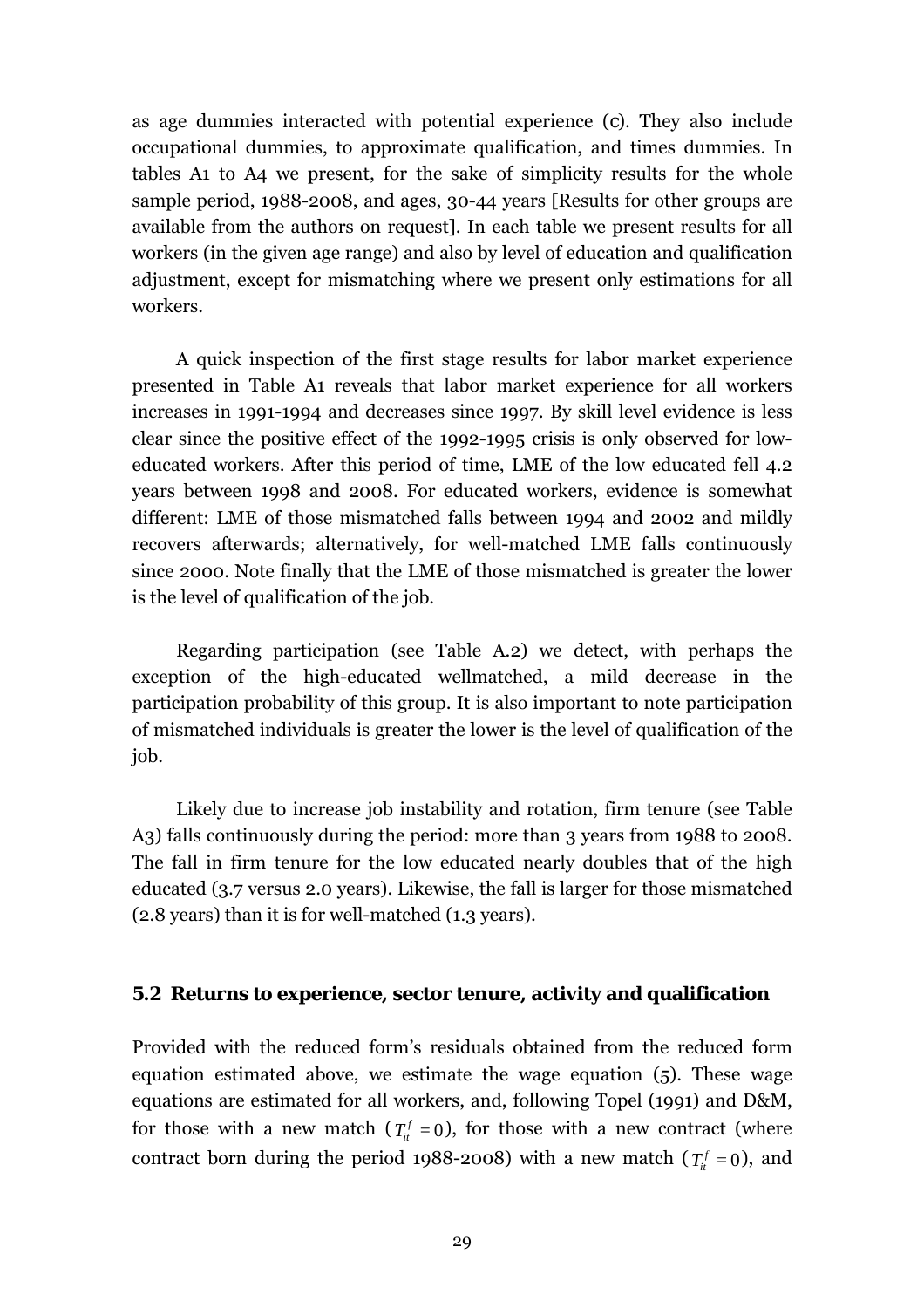finally for those that have been defined as displaced with a new match ( $T_{it}^f = 0$ ). All the estimations are replicated by level of education, and, for those educated, by qualification adjustment. Before presenting the results, let us describe more precisely (in terms of the functions *g, s,* and *e)* the specification of the wage equation:

$$
ln w_{iet}^a = \beta_0 + exp e_{it}^G \eta + exp e_{it}^S \theta + x_{it} \gamma^a + \delta_1^G v_{it}^G + \delta_2^G c v_{it}^G + \delta_1^P v_{it}^P + \delta_2^P v_{it}^P + + \gamma_1^G T_{it}^G v_{it}^G + \gamma_2^G c_{it} T_{it}^G v_{it}^B + \gamma_1^P T_{it}^G v_{it}^P + \gamma_2^P c_{it} T_{it}^G v_{it}^P + \kappa_1^G T_{it}^S v_{it}^G + \kappa_2^G c_{it} T_{it}^S v_{it}^G + \kappa_1^P T_{it}^S v_{it}^P + \kappa_2^P c_{it} T_{it}^S v_{it}^P + \epsilon_{it}^*
$$

where vector  $\exp e^G$  includes four dummies for the first four years of the workers experience plus a linear experience variable for experiences above 5. Likewise the vector *expeS* includes a dummy for the first five years of sector tenure and a linear sector experience variable for tenures above five. The coefficients for the set of experience and sector tenure indicators are interpreted as the level of wages at different experience levels. In each case the reference is an individual with less than one year of experience and sector tenure. The specification pooling all levels of education (skilled and unskilled) also includes a dummy for skilled workers, which controls for the skilled wage premium once we control for the rest of variables, and a set of controls which vary at the regional level. In this set we include the same set of control we described in the previous section: relative cohort size at the age of entry, the shares of low and high educated population, the female labor force participation (as a fraction of the 30-45 labor force), the fraction of temporary contracts, the production structure at the regional level, the unemployment rate, the capital to output ratio, and the ICT capital to capital ratio. Apart of this in all these estimations we include year effects (21 years), qualification (occupational groups) effects, a part time contract dummy, regional effects (17), age group dummies (from 30 to 44 years in five years brackets), and the set of regional variables mentioned in the previous section.

# *5.2.1. The effect of labor market and sector experience and firm tenure.*

In tables A4 to A6 we present, for the sake of simplicity, results about the effect of respectively labor market experience, sector experience and firm tenure, for two periods, 1988-1996 and 1997-2008, and ages 30-44 years [Results for the whole period and other age groups are available from the authors on request]. In each table we present three panels: all matches, new matches, and displaced workers. In each panel we present results for all workers (in the given age range) and also by level of education and qualification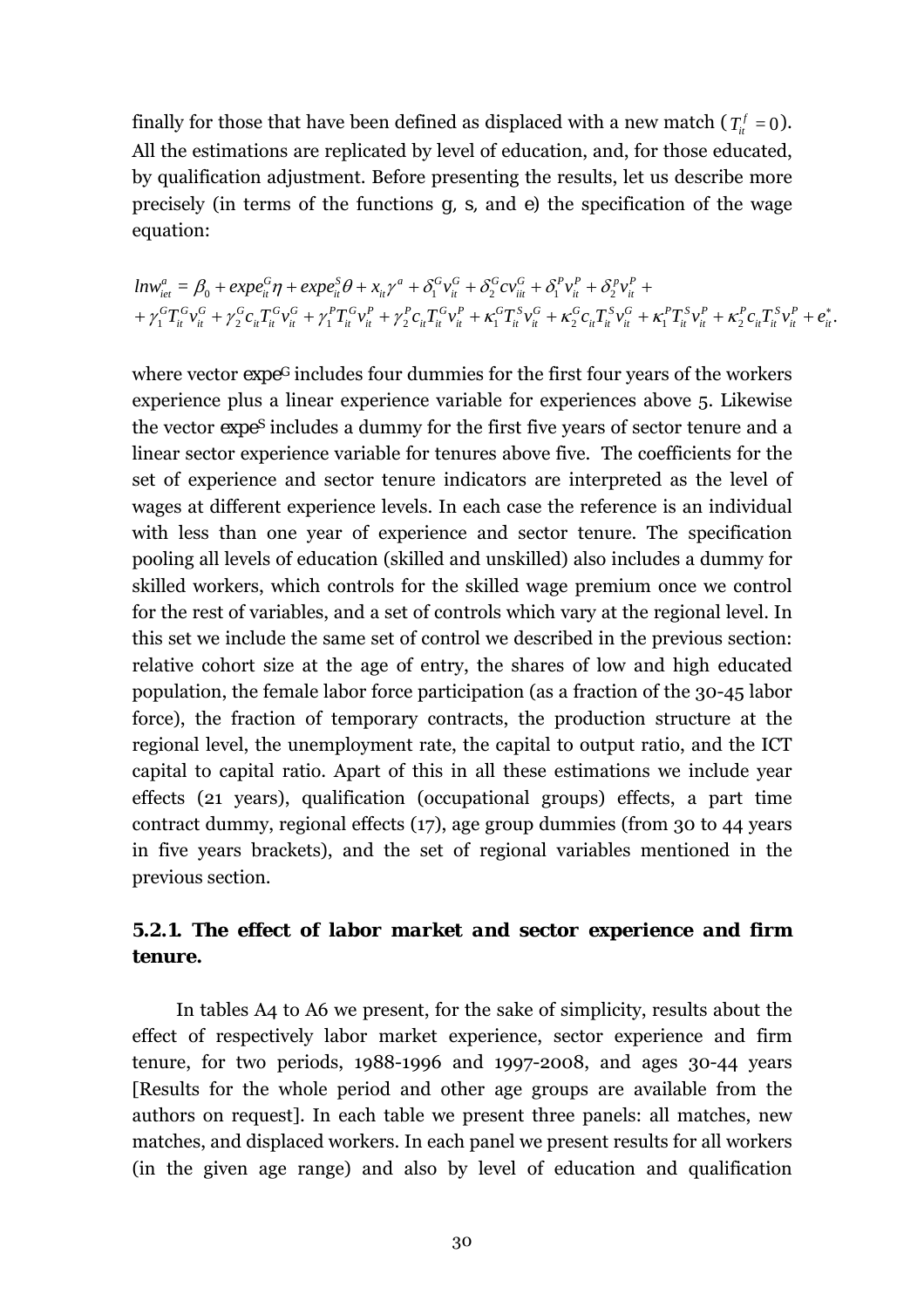adjustment.

Table A4 helps explain the decline of the SWP observed in the last 15 years. It reveals that returns to labor market experience have declined in the second period (1997-2008) with respect to the first (1988-1995) for high educated individual, while they have increased for low educated individuals. Note that the decline of labor market experience is more evident for mismatched high educated individuals than it is for well-matched individuals (especially for new matches).

Table A5 also reveals a decline of the returns to sector experience for all workers, more evident for high educated individuals than for low educated ones. In this case, despite the low significance of many coefficients, one can get the impression that the decline in the value of sector experience is more evident for well-matched educated individuals than it is for the mismatched ones.

After inspection of Table A6, that presents the key results of returns for firm tenure, we get a similar impression. The value of firm tenure has fallen relatively more from 1997 for well-matched high educated (especially in the case of displaced workers). For well-matched the returns to short firm tenures (less than five years) have decreased and the returns to longer tenures have remained unaltered.

Figures 12a and 12b summarize the key results obtained from the analysis. The main conclusion we can extract from Figure 13 is evident: the distance between high and low educated in the returns to all types of tenures get reduced after 1997, that is, after the starting of the last period of growth of the Spanish Economy. As commented in section 2 this is likely due to the increase in the fraction of high educated workers that are mismatched.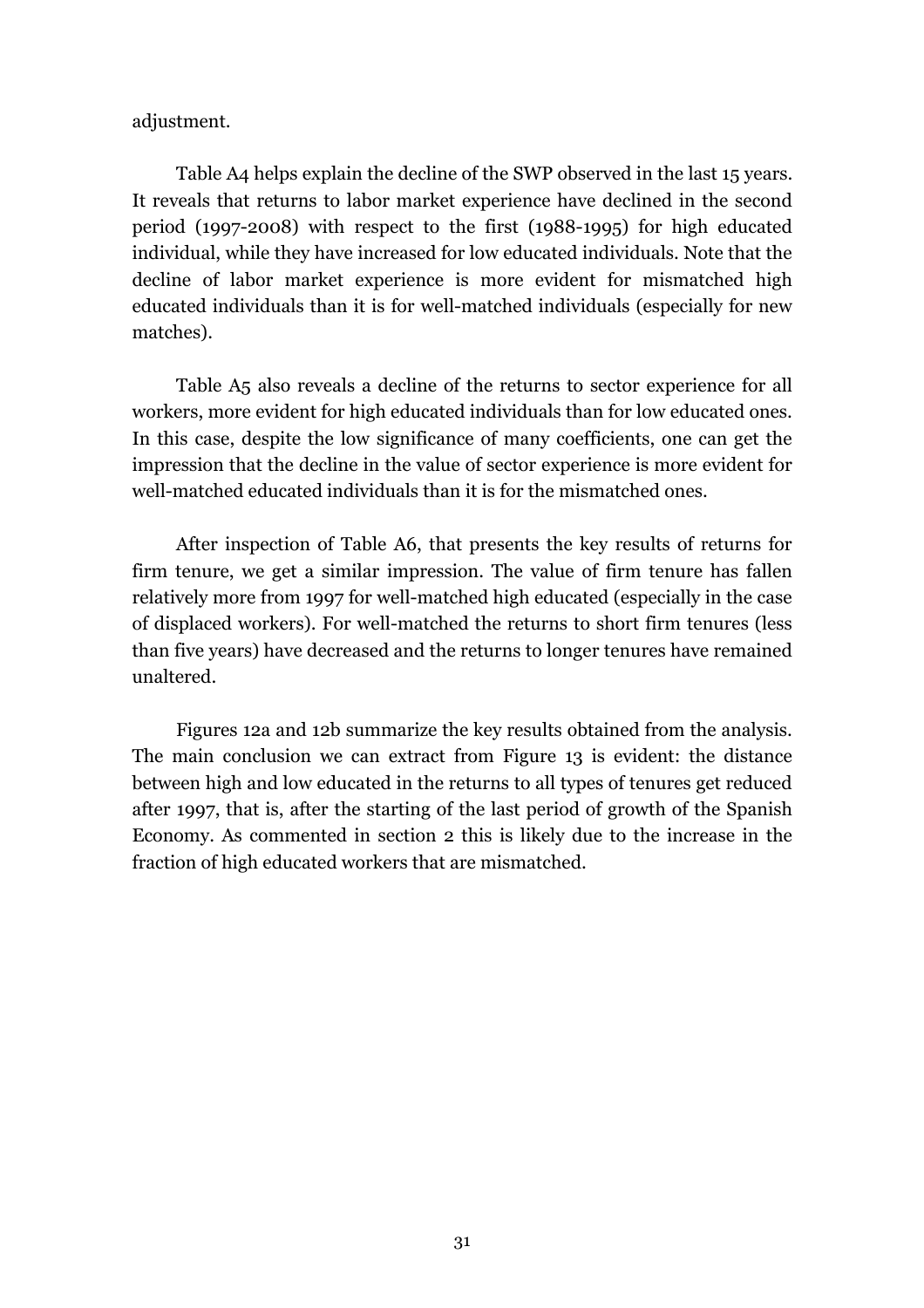**Figure 12a:** Estimated experience & tenure returns High versus low-educated workers (2nd & 3rd steps, with control functions, males aged 30-44 years, 1988- 2008)



Figure 12b compares the returns to experiences for well-matched and mismatched high educated workers. First note that in this case evidence seems to be less clear because of the smaller sample size (especially in the case of displaced workers). Apparently, distances between returns to well-matched and mismatched high educated workers have not diverged after 1997, thereby offering support to our argument that the reduction of the returns to skill seems to be due to a change in the composition of the educated population, in favor of the fraction of mismatched.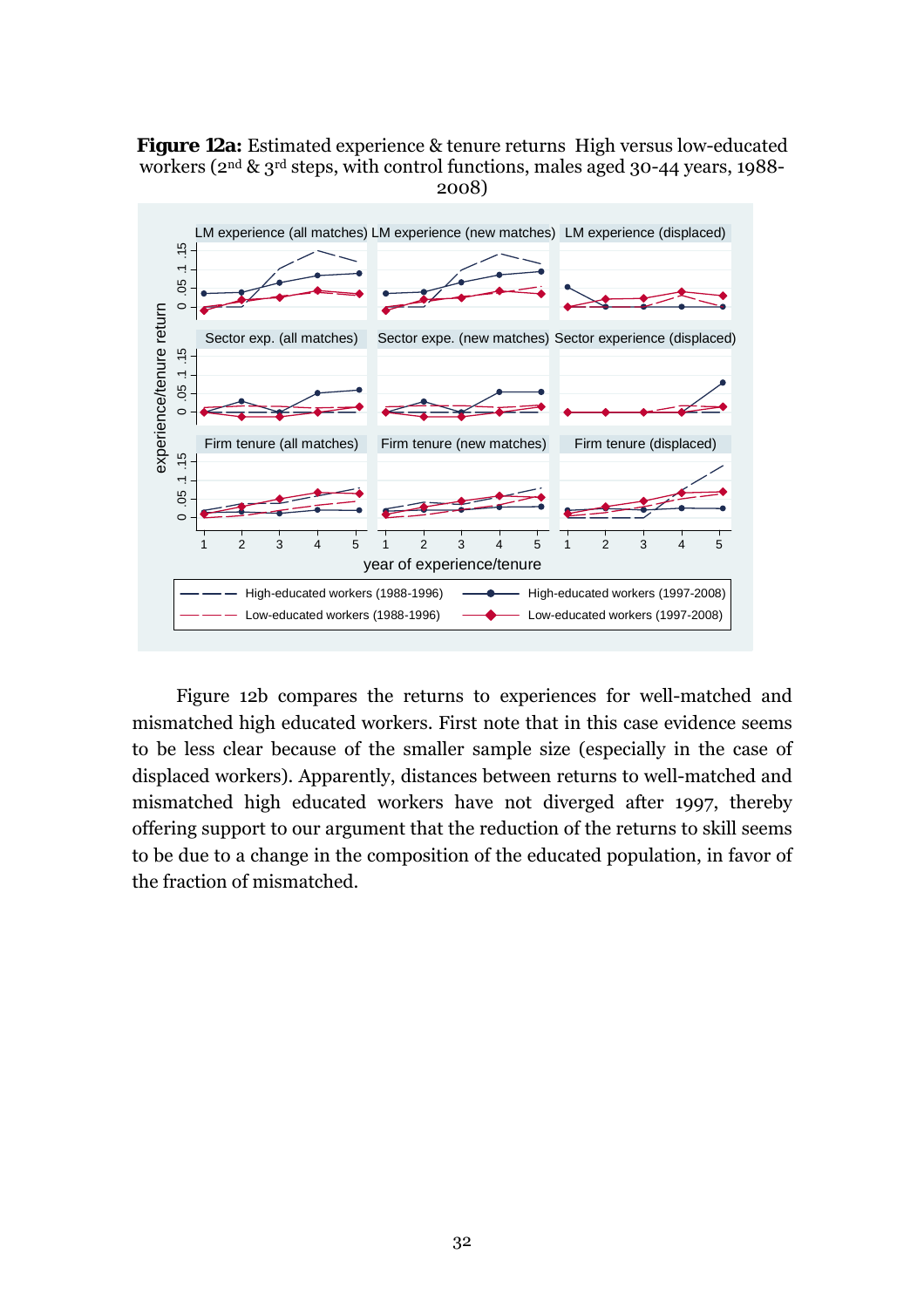**Figure 12b:** Estimated experience & tenure returns. High educated, high versus low-skilled occupations. (2<sup>nd</sup> & 3<sup>rd</sup> steps, with control functions, males aged 30-44 years, 1988-2008)



# *5.2.2 The role of supply and demand control on wages and firm tenure.*

The purpose of this section is to analyze the effect of both demand and supply controls on wages. In tables A7 to A9 we review for respectively all matches, new matches and displaced workers, the results of the regional variables in the wage regressions. Within each table we present results with and without control functions for the two periods considered: 1988-1996 and 1997-2008. Finally, table A11 evaluates the effect of cohort size in a model that also includes the cohort size at the age of entry as explanatory factor. Since we cannot construct the latter variable before 1997 we restrict this exercise to the 1997-2008 period.

## *Demand controls*

The capital output ratio captures the degree of capital skill complementarity. Existing evidence has shown the presence of capital-skill complementarity for skilled workers (Berman et al. 1994, Machin and Van Reenen 1998, Chun 2003). O´Mahony (2008) analyzing the demand for Skilled Labor using a cross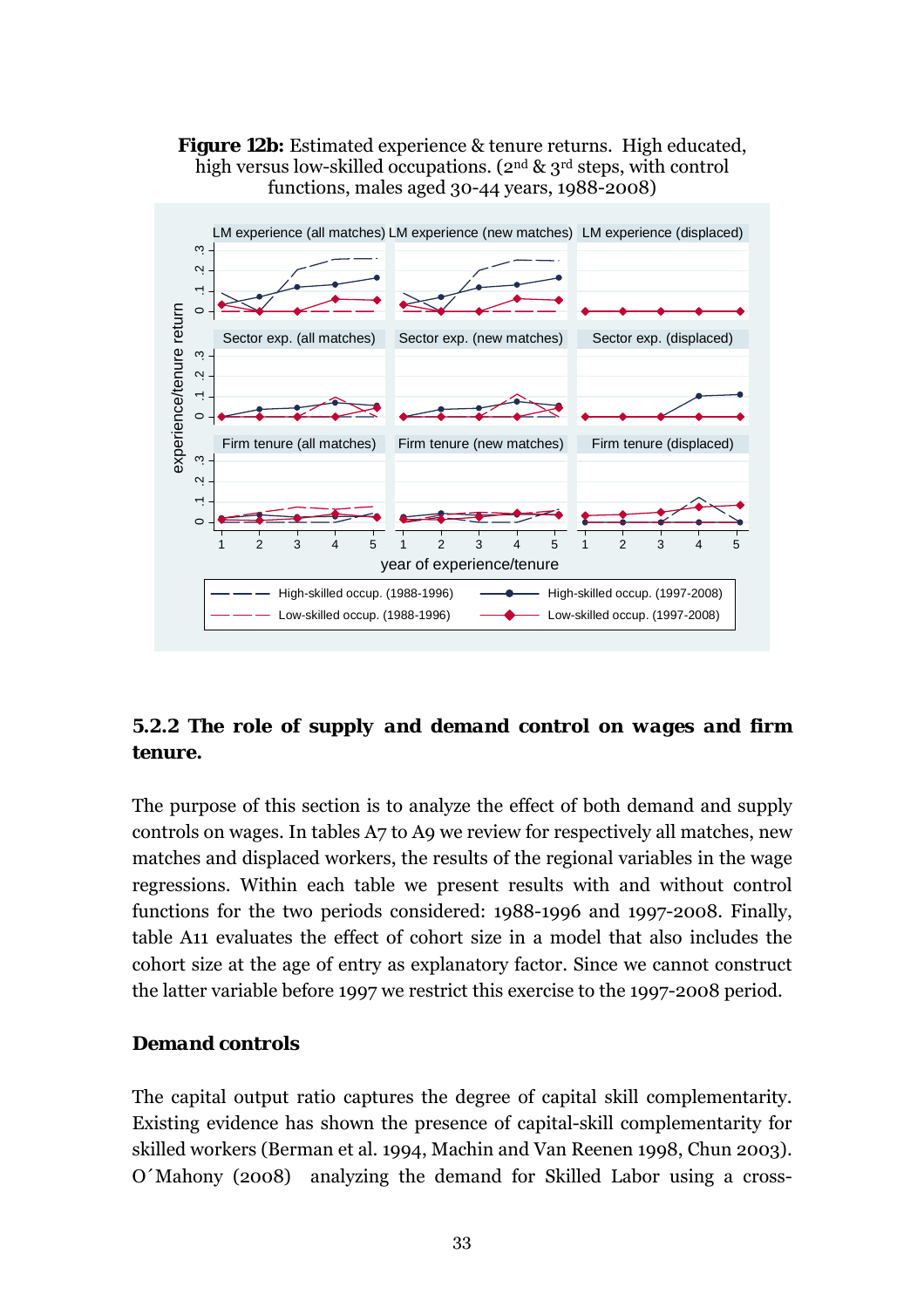country comparison find mixed results for the capital output ratio effects on wages by gender. For the highest skill group capital appears to be complement for females and substitute for males. The reverse is true for the lowest group with positive coefficients for males and the more usual negative for females. In our specifications the capital-output ratio has a negative effect for mismatched workers in the first period and for all types of matches. In the second period we do not observe any significant effect, being the case of displaced mismatched workers an exception.

The previous literature suggests that ICT increases the wage shares of the highly skilled at the expense of the unskilled, consistent with previous literature (e.g O'Mahony et al. 2008). Furthermore, technology also favors female workers. Specifically for the case of Spain, Felgueroso and Jiménez-Martín (2009) showed that the absence of a strong group of medium educated workers affected negatively the occupational adjustment of high-educated workers.

In the present paper the effect of the ICT to capital ratio varies markedly between the first and the second period considered. In the first period affects positively the low-educated wage. Alternatively, in the second period, were ICT technologies have been mostly introduced, the effect on low-educated wages is clearly negative. At the same time we do not observe (maybe because of the small sample size) any significant effect on the demand of high-educated individuals. Thus, ICT diffusion in recent years seems to be associated to a reduction in the demand of low skilled, who are not well trained to work with ICT technologies (Felgueroso and Jiménez-Martín, 2009).

Finally, we do not observe any significant effect of the employment distribution by sector of activity. This is likely due to the impossibility, for a very long period, of obtaining a proper desegregation of the productive structure by sector.

# *Supply controls*

Our key supply control is cohort size, constructed a la Welch (1979). Depending on the period, we consider two alternative definitions for this variable. In the first definition we let cohort size vary with time. In the second we kept cohort size fixed at its value at ages 24-25. Note, first, that cohort size effect change substantially between the specification with and without residual control functions. As noted by Dustman and Meghir (2006) this is likely due to the control of age effects in the estimation of first stage residual control functions.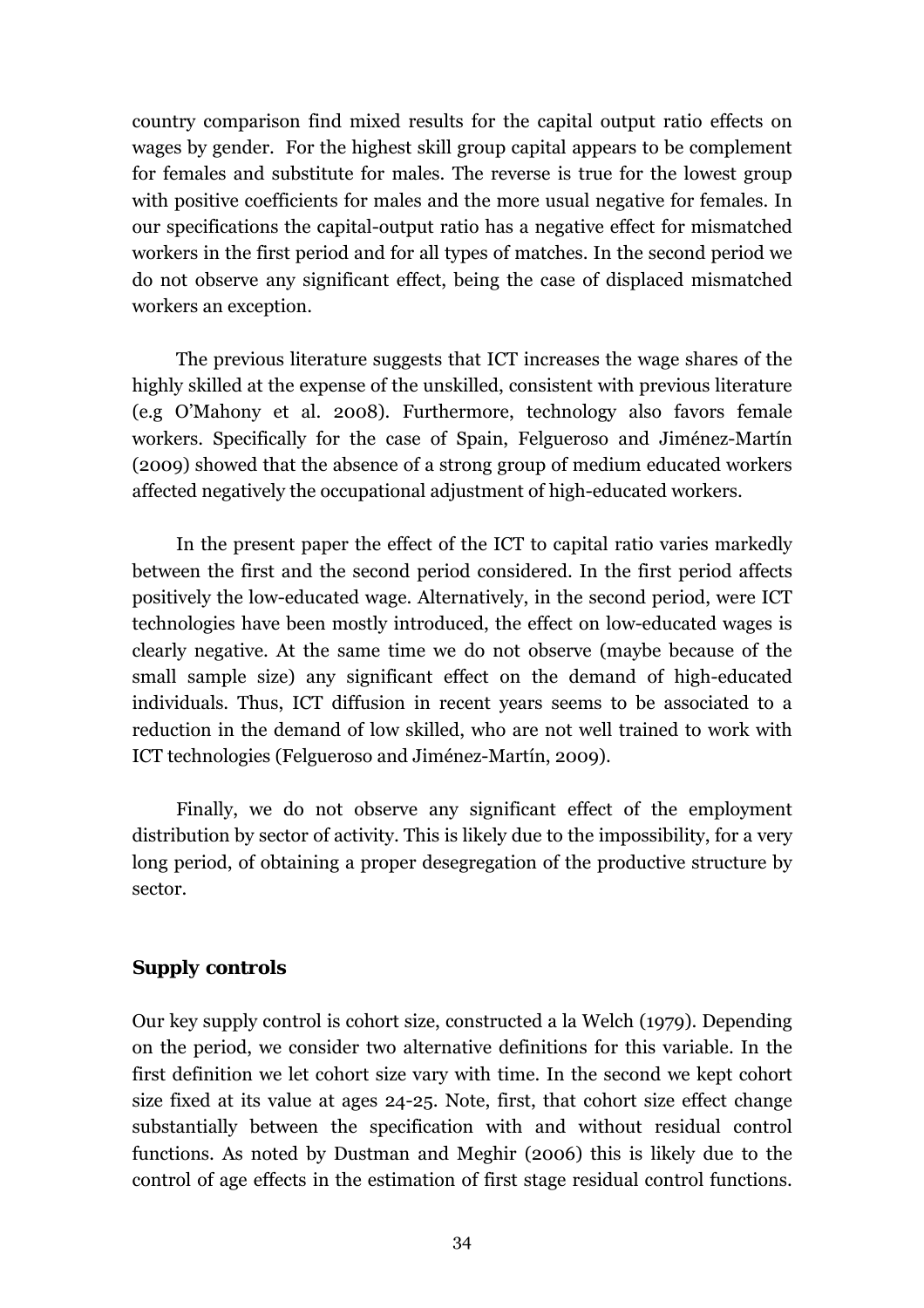We also find substantial differences between the two periods considered. For example, we find, in the specification without residuals control functions, a negative wage effect for all workers and also for the low educated in the first period and a positive effect for both groups (and also for those high-educated mismatched) in the second period. When including the residual control functions in the specification, we find a sizeable positive effect of cohort size on low educated and mismatched high-educated workers. Finally, for well-matched individual, with the exception of displaced workers, we do not find any clear pattern in the data.

Since we suspect the latter finding is due to the fact that current cohort size is not the relevant cohort determinant, we have introduced the cohort size at the age of entry (24-25) in the specification. However, this exercise can only be carried out for the second period due to data limitations (we cannot construct entry cohort size for many older cohorts). The results of this exercise are reported in Table A10 and partially confirm our a priori: in the specifications without control functions, entry cohort size is an important (negative) determinant of the wage skill premium of well-matched educated individuals for all types of matches (significant for displaced). After introducing residual control functions in the specification, the coefficients are still negative but are not found significant. Alternatively, the effect for mismatched individuals, mostly positive, is not found significant in any specification.

The share of female employment (by level of education) shows mixed results. In the first period affects positively the high educated displaced (with residual control function). Alternatively, in the second period we only found a negative effect for displaced mismatched (without control).

The share of population low-educated (which appears in the low-educated equation only) increases the low-educated wage in both period and for new matches. Acemoglu (2003) offers an explanation for this apparently surprising fact. He believes that institutions (collective bargaining in the case of Spain) may motivate (over) investment in low qualification technologies. In the Spanish case, collective bargaining is dominated by insiders who are basically low skilled workers, who prefer low qualification technologies.

Regarding the share of population high-educated, we find opposite results between the two periods. In the first period, while the high-educated in the labor market are still relatively very few, the effect is positive on displaced wellmatched wages. In contrast in the second period, the large supply of educated workers hurts high-educated wages via two channels: on the one hand, it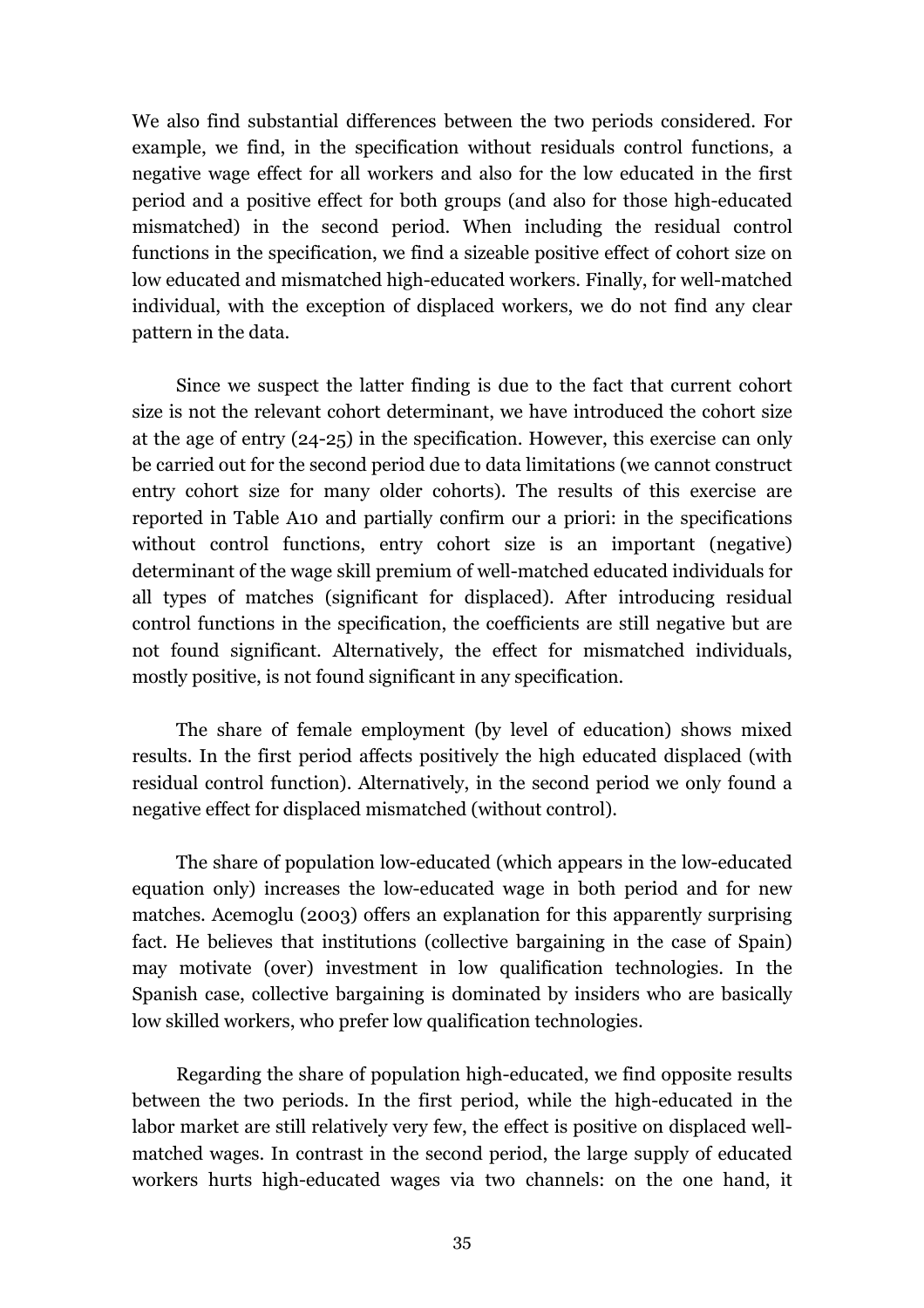increases the fraction of mismatched, thereby affecting average returns of higheducated; on the other, it reduces the wage of those well-matched.

Regarding the effect of the regional unemployment rate we find opposite results by period, which may reflect some changes in the bargaining process introduced after 1997. In the first period we find a negative effect for all and for low-educated and a positive effect for those well-matched. The negative effect for low educated can be explained because of the prevalence in the period of a collective bargaining model worried about high unemployment (which implies a high probability of dismissal for low-educated insiders). In contrast with the first period, in the second one we observe a positive association of unemployment and wages for low-educated workers. This is likely due to a change of priorities in the collective bargaining process after 1997 for insiders, who believed that unemployment only was affecting temporary workers.

## *5.2.3. Evidence about the SWP dummy across time.*

In Table A11 we present some summary estimates of the coefficient of the skill dummy in regressions for all workers. In the first period considered (1988- 1996) and after controlling for tenure and other factor the SWP is estimated around 0.2 in regressions without control functions and 0.3 in regressions with them. Surprisingly the estimated SWP is very stable across sample (all workers, new matches and displaced workers). More importantly, we document an important reduction in the estimated coefficient for the second period. The estimated coefficient falls from about 0.30 to 0.185, that is a fall of practically 40%.

Finally in figure 13 we present the evolution across time of the estimate of the skill coefficient. We present evidence for educated vs dropouts and then for wellmatched and mismatched vs dropouts for two age groups: 30-44 and 30-54. The estimates have been obtained from year-by-year regressions using data from the relevant comparison groups and including controls for experience. Average returns for college graduates start at .35 in 1982, grew until mid 90's and fell afterwards, finalizing the period practically at the same level than in early 80s. Returns for wellmatched, which started at .55 in 1982 grew practically continuously until year 1999 (0.80 for 30-44), and started falling afterwards (0.66 for the same age group). Returns for mismatched are much lower than they are for wellmatched educated workers. They started at a very low levels (around 0.10 in 1982 for 30-44), grew for a few years, until 1990 (0.22 for 30- 44), remained stable at this level for a few years and fell afterwards continuously until very recent years (0.08 in 2005 for the same age group).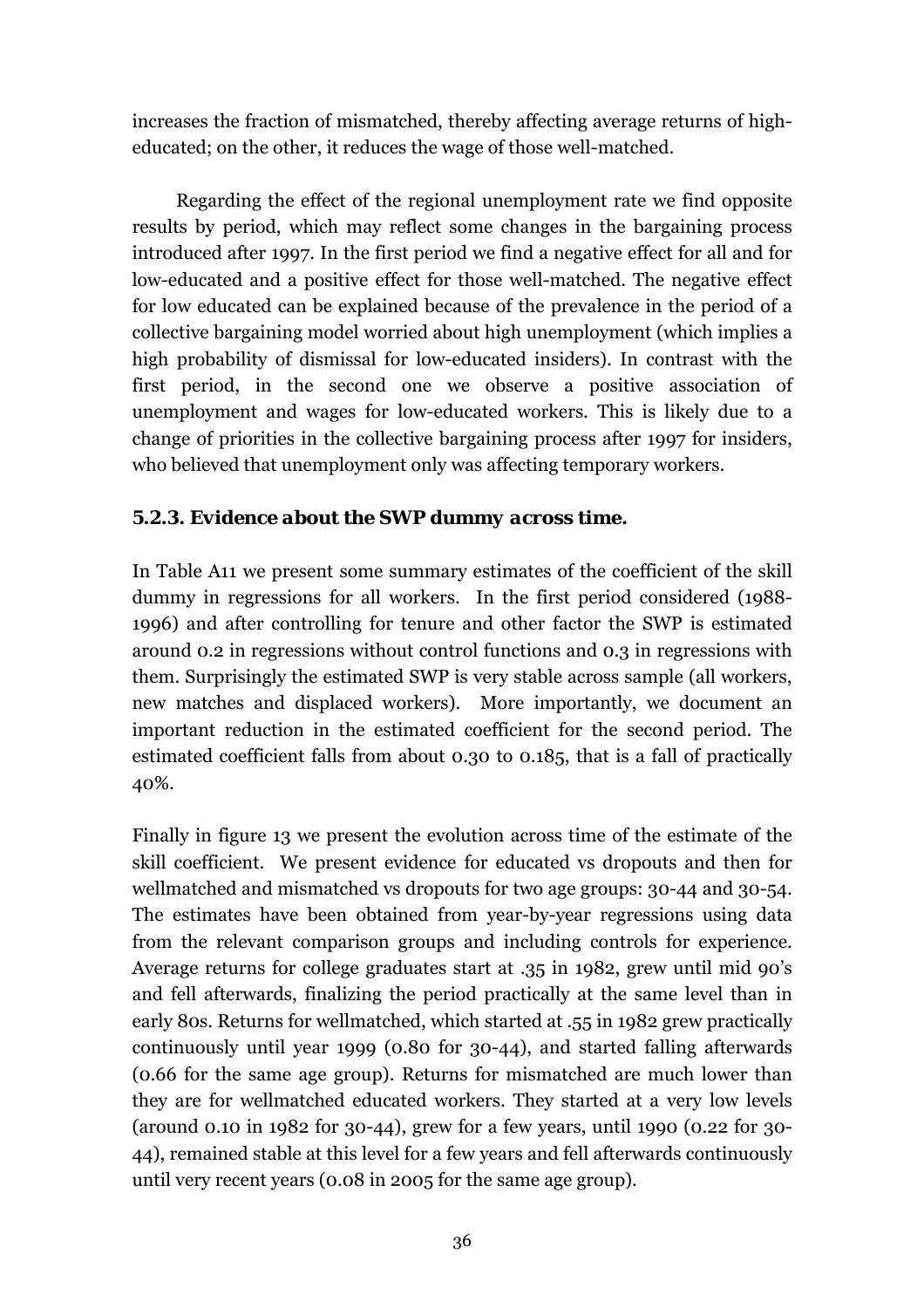

**Figure 13:** Estimated wage skill premium dummy across time. 1982- 2008. Educated vs dropout male 30-54.

## **5.3 Returns using other age range and other definitions of skill**

In order to evaluate the robustness of our estimates we have performed several specification execices [The detailed results are available upon request], just checking some of the assumptions that can be controversials. We have, first, reestimated the model increasing the age range (30-54) covered by the sample. Secondly, we have used the group of contribution instead of the level of education to classify workers by skill. In particular, we have considered that those in groups of contribution 1 and 2 are considered skilled. Finally, we have expanded the former definition of skill to include those in groups 1 to 4.

Overall the results do not show large differences with the results described in the previous sections. In all case we observe an increase in the returns to labor market experience for low-educated/low-skilled workers. However, we also document some differences in the behaviour of returns to experience for well-matched and for those classified as high skilled with respect to the previous sample. In contrast with the 30-44 sample, for which we were observing a continuous fall in returns to experience, in the extended 30-54 sample the fall in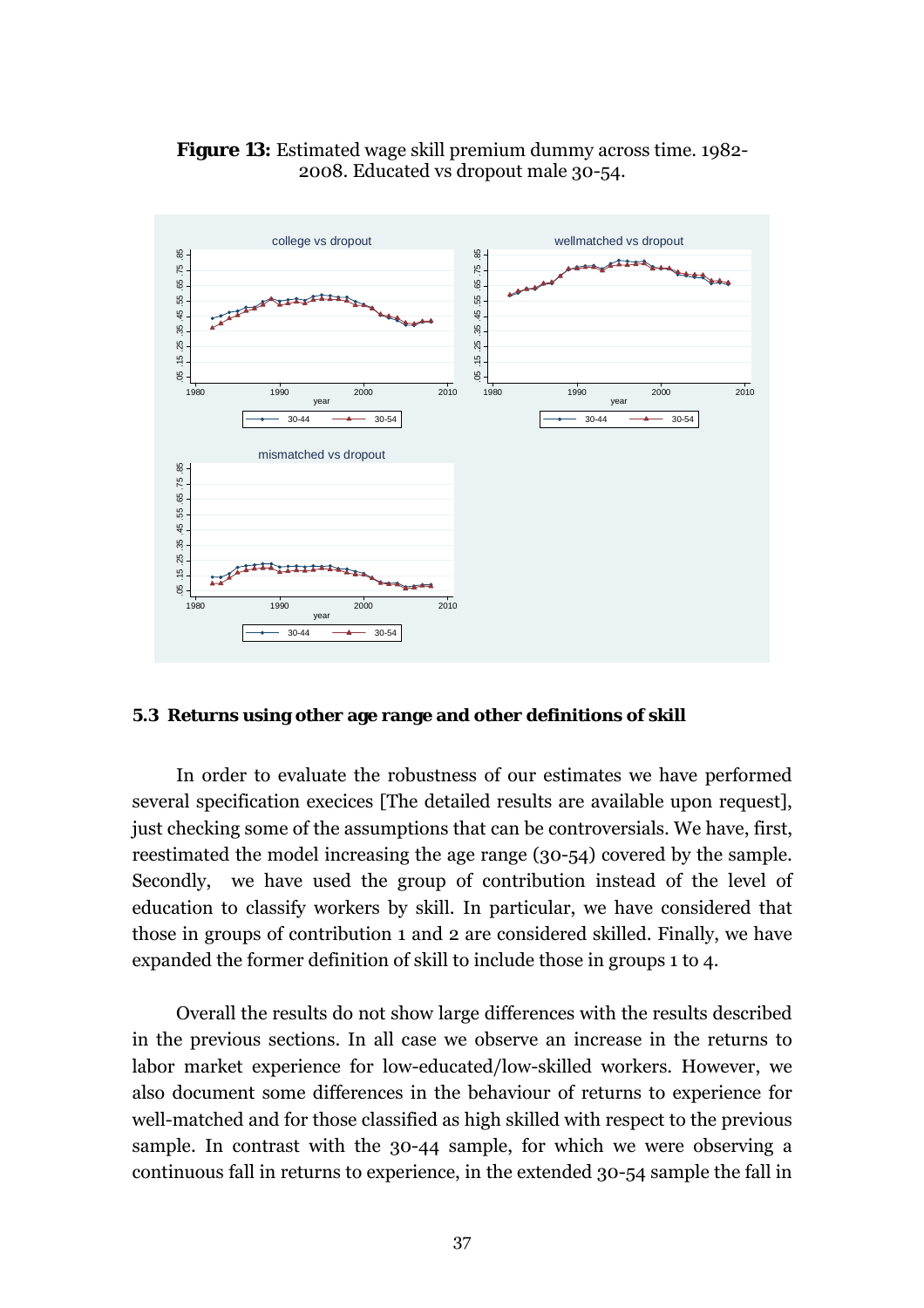returns to experience is less evident. In fact, it turns into an increase when an alternative definition of skill (based on the group of contribution) is used instead.

Finally, from these samples we have been able to obtain new estimates of the skill coefficient. The summary results are presented in Table A12. First note that increasing the age range does not lead to a significant change in the coefficient in neither period. Secondly, the coefficient clearly increases when skill is defined by means of the group of contribution and, more importantly, its reduction in the second period is much less pronounced. Once again mismatched individuals help explain these discrepancies, since the differences a are due to the inclusion of mismatched educated individuals in the first definition and not in the second.

## **6 Skill Wage Premium Decomposition**

Table A13 present the Oaxaca-Blinder decomposition of the SWP between University graduates and low educated workers aged 30-44 for the two periods we have considered in the analysis. We weight the differences in returns by means of the characteristics of low-educated and differences in characteristics by averages of the returns of the high-educated. The first column shows the total, and the following the contribution of variables that refer to the labor market experience and firm tenure and occupations. The main results obtained from this exercise are as follows:

(1) Overall, the fall of the skill premium was due to a fall in returns, since the changes in characteristics of the jobs have favored graduates.

(2) The fourth and fifth column show that the fall of the SWP are due largely to a reduction in the returns to labor market experience and firm tenure of graduates against the drop-outs, while changes in means of these variables do not seem to have been a factor.

(3) Interestingly, the composition effect of overeducation is not the result of the contribution of occupations to the evolution of the skill premium, since the differences in this variable characteristics have remained virtually unchanged in the two periods. However, the evolution of the returns of occupations have been favorable to the best educated. They

38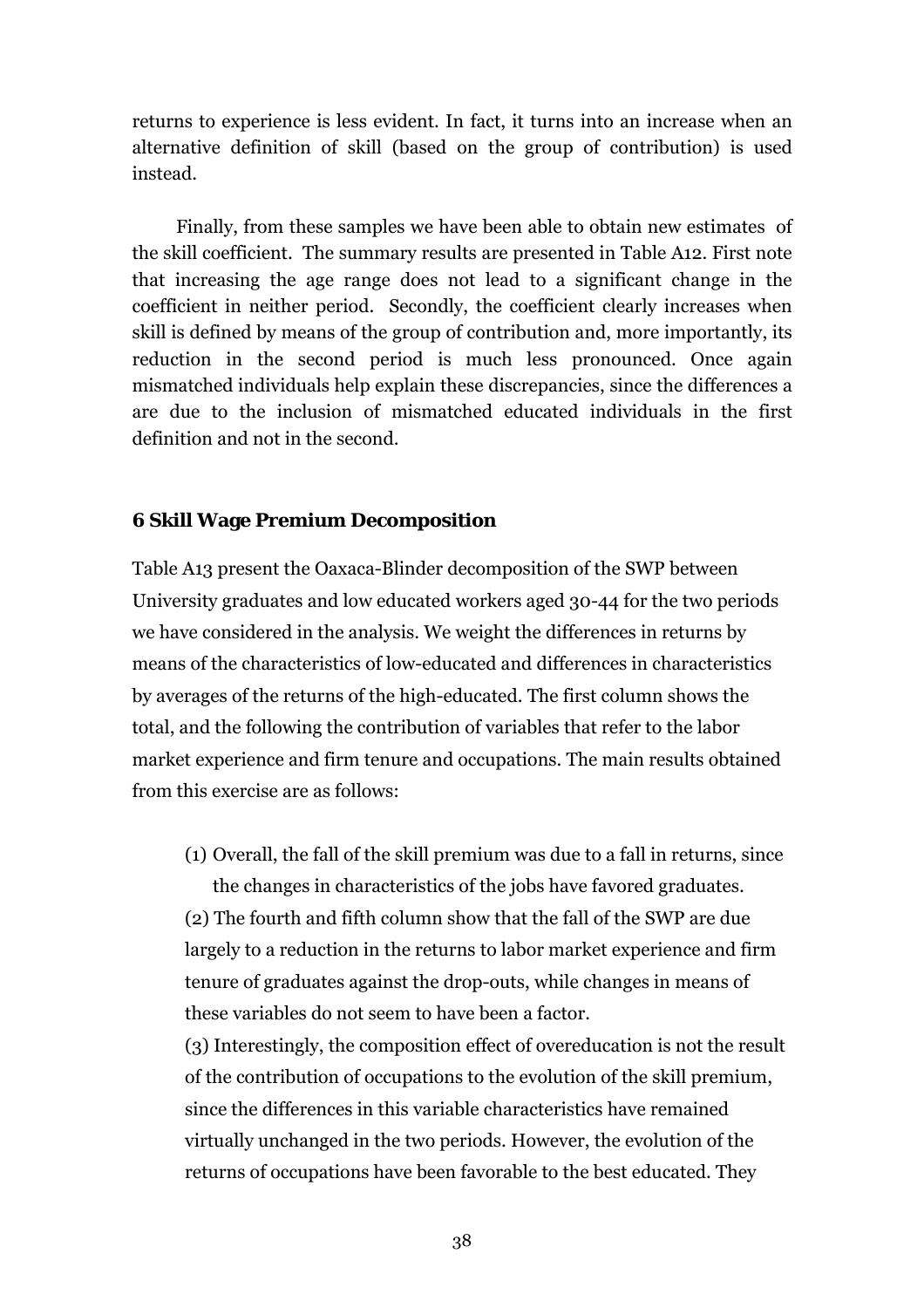remain negative, thereby indicating a higher relative performance of loweducated when they are in higher occupations (eg if they are in the group of contribution 1 they will be managers while graduates may be in the group simply because having university degree) Moreover, this result may also reflect the fact that high-educated have lower wages than loweducated in occupations for which they are over-educated.

Since the previous analysis has serious limitations we present a more detailed analysis in Table A14, which goes one step further and shows the estimation results in more precise time periods, namely 1990-1992, the period in which the SWP begins to fall, and 2006-2008, the final period of our sample. In this case we consider and compare three groups of workers: the educated well-matched and mismatched as well as the low-educated (the comparison group).

This exercise shows that the fall in the returns between the beginning and the end of the period of analysis (1990-2008) are much larger than when we consider the average of the two sub-periods. It is also important to note that part of the changes in returns have been offset by changes in characteristics. The fall in the returns to labor market experience and firm tenure are key in explaining the fall of the returns for both well-matched and also for mismatched educated individuals. Note, finally, that returns to occupations have increased over the period for both well-matched and mismatched individuals, indicating that the reward to education within an occupation has evolved positively over the period.

## **7. Concluding remarks**

The main purpose of this work is to document and explain the fall of the wage skill premium in Spain in the last two decades using Social Security data. Our estimation procedure follows the Dustman-Meghir method that allows to estimate the returns to various sources of experience, as well as for seniority, while controlling for the likely biases and endogeneity associated with these models.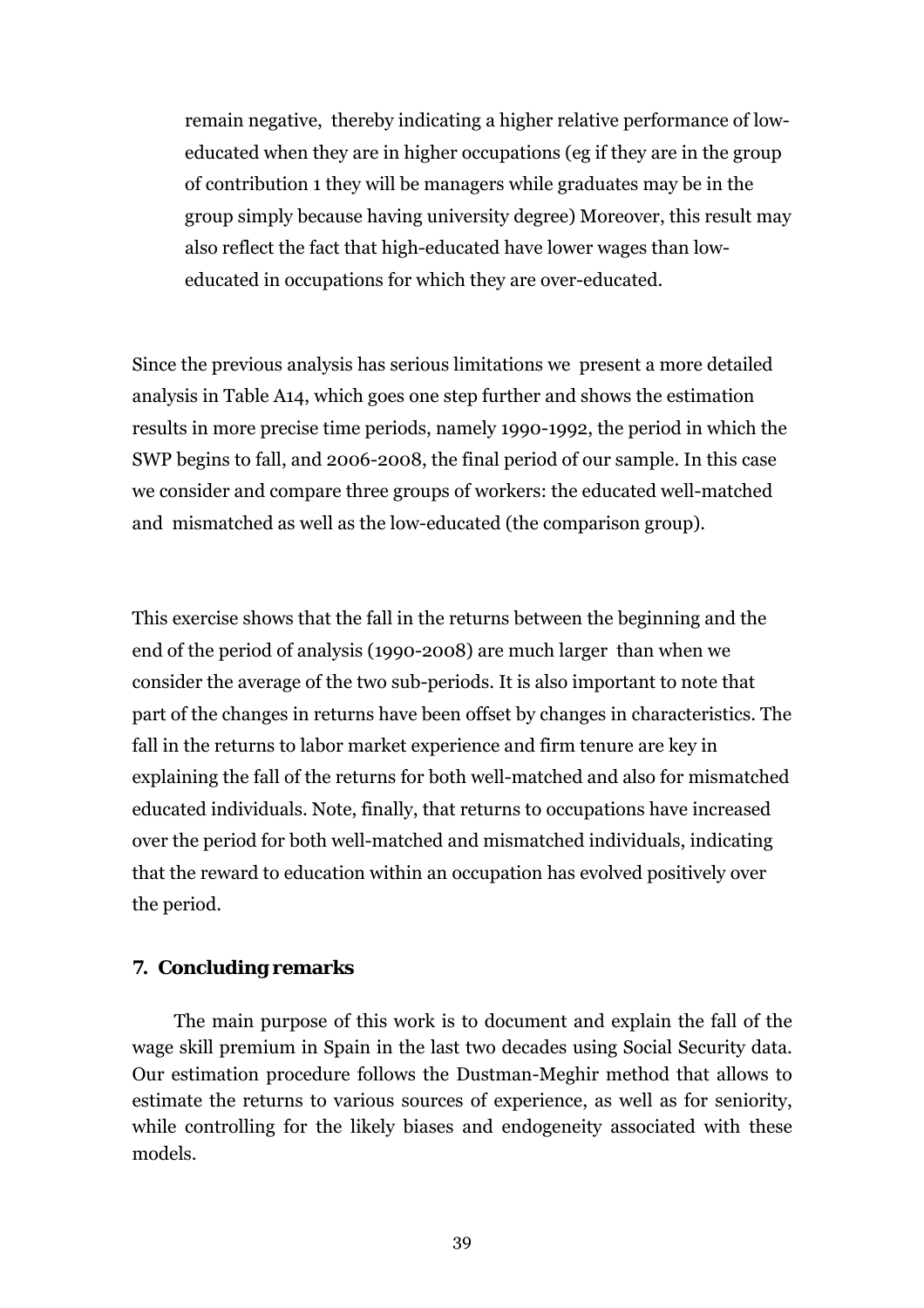Taking into account all the limitations implied by the use of SS records, we observe an important increase of the skill wage premium in the 80 followed by a continuous decrease since the early 90 (above 25 pp) for males. For females, we also observe an increase during the 80 followed in this case by a long period of stabilization. When the comparison is based upon contributions groups, the skill wage premium is much larger than the one obtained using education. For males, mean and median are roughly equal and increase until 1997, and fall since them. For females, the evolution of the SWP by group of contribution is very similar to the one described before: increase in the 80 followed by stabilization from early 90. The evolution of the SWP by age and cohort shows a similar pattern either comparing educational or qualification groups. The numbers are revealing: firstly, at the time of entry the SWP have been falling for cohort born after early 60 (with implies entry in the market after 1985); secondly, despite the apparent increase with the age, the SWP falls with time for all the male cohorts; the differences by gender are due to a delay in the SWP fall for women.

We also document with this data the increasing share of occupational mismatch among collage and university graduates, which helps explain part of the fall in the wage premium of college and university graduates, especially in the early 90s. However, in the second part of the 90s and the 2000s the decreasing premium of well-matched graduates also contributes to explain the general downward trend of the wage skill premium.

We have also explored how temporary contracts and turnover may have affected experience (labor market experience, sector experience and firm tenure) accumulation and, hence, may have contributed to explain the observed reduction on the SWP in recent decades. We observe that both labor market and sector experience of well-matched educated individuals has increased faster than those of mismatched educated individual due to the changes in the age composition of the mismatched population. Likely due to increase job instability and rotation, firm tenure has fallen continuously during the period: more than 3 years from 1988 to 2008. The fall in firm tenure for the low educated nearly doubles that of the high educated. Likewise, the decrease in returns to firm tenure for mismatched is substantially larger for than it is for well-matched educated workers. Finally, after controlling for all types of return to tenures, we document a decrease in the coefficient of the skill dummy of about 40 per cent in the last decade with respect to the 90s.

The econometric results reveal three periods in the recent evolution of the WSP in Spain: 1982-1990, 1990-1997 and 1997-2008. The first period is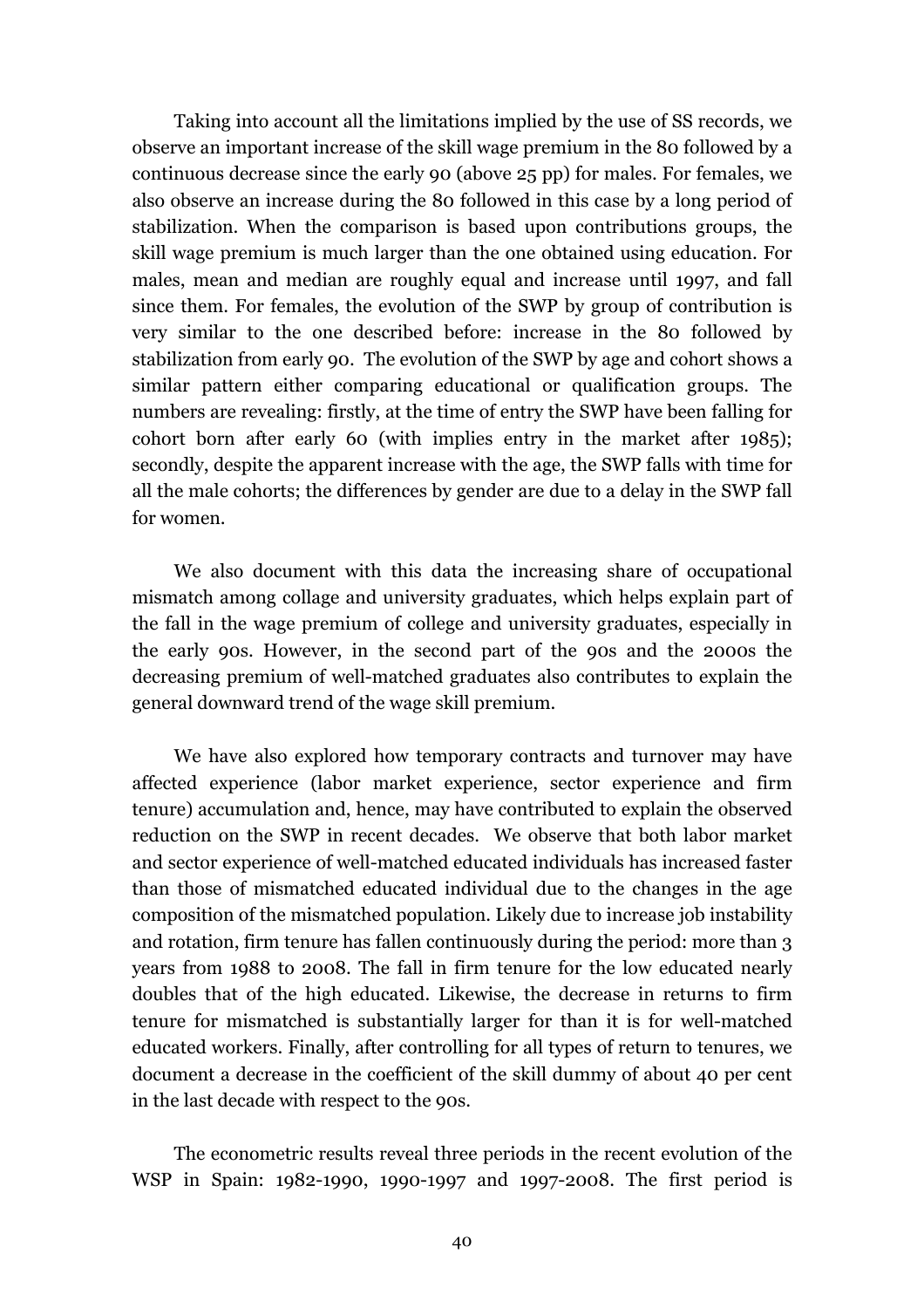characterized by continous growth of the skill premium for both wellmatched and mismatched graduates (with respect to dropouts). The second period is characterized by mild growth for wellmatched and stabilization of the premium for the mismatched. Finally, in the last period a continuous fall of the skill premium is observed for both groups, possibly due to the wrong specialization of the Spanish economy which demands relatively more unskilled than skilled labor.

The results also reveal that the distance between high and low educated (dropouts) in the returns to all types of tenures gets reduced substantially after 1997, that is, after the starting of the last period of growth of the Spanish Economy. Note that 1997 also coincides with the time of the last important reform of the Spanish labor market that introduced the employment promotion contracts (*Contratos de fomento de empleo*) and generalized employment subsidies, who have proved to be ineffective (García Pérez, 2010). Thus changes in the composition of the educated workers (in favor of those mismatched) and falling returns to experiences and tenures for the educated seem to explain a great fraction of the wage premium fall observed in the last 15 years.

We got a number of other interesting results regarding the effect of supply and demand controls such as cohort size, production capital and structure, composition of the population and unemployment rate. Specifically as regard cohort size, we have found the entry cohort size is an important negative determinant of the wage skill premium of well-matched educated individuals for all types of matches. However, what is in general more surprising is the change in the effect of many of these controls (cohort size and unemployment rate and two clear examples of this) between the first and the second period of the analysis (before and after 1997). Although these evidences merit further research, we believe that the increasing weight of low-educated workers among the insiders, and the change of priorities in the wage setting process after 1997 should help explain them.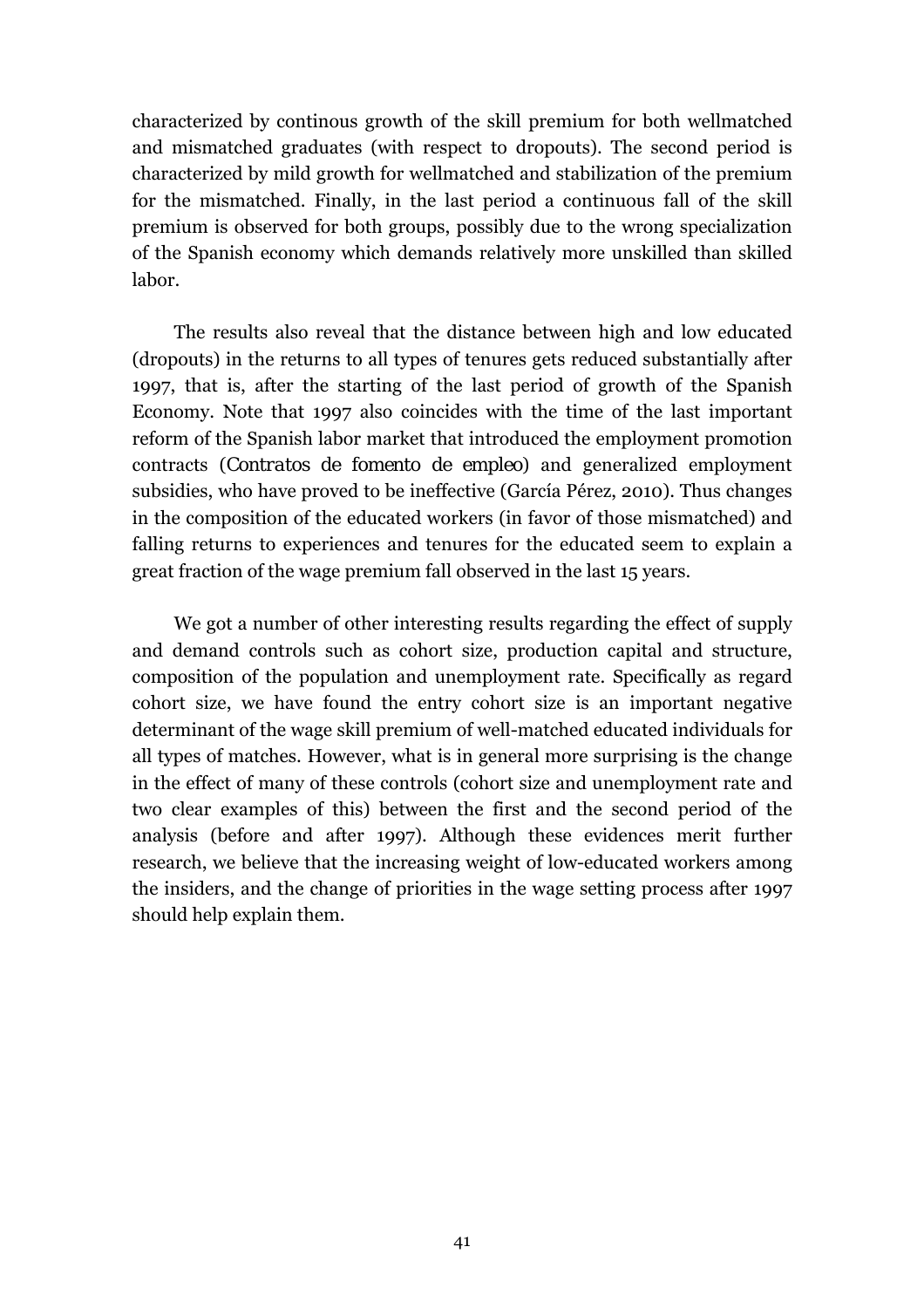# **References**

[1] Abadíe, A. (1997): "Changes in Spanish Labor Income Structure During the 1980's: A Quantile Regression Approach," Investigaciones Económicas, vol. XXI(2), pp. 253- 272.

[2] Acemoglu, D. (2003): "Cross-Country Inequality Trends," Economic Journal, vol. 113(485), pp. 121-149.

[3] Altonji, J. G. and Shakotko, R. A. (1987): "Do Wages Rise with Seniority?", Review of Economic Studies, 54, pp. 437-459.

[4] Altonji, J. G. and Williams, N. (1996): "The Effects of Labor Market Experience, Job Seniority and Job Mobility on Wage Growth", (Mimeo).

[5] Arellano, M. and Bentolila, S. and O. Bover: (2001): "The Distribution of Earnings in Spain During the 1980s: The Effects of Skill, Unemployment and Union Power", C.E.P.R. Discussion Papers, n 2770.

[6] Berger, Mark C. (1985): "The Effect of Cohort Size on Earnings Growth: A Reexamination of the Evidence." *Journal of Political Economy*, 93, 561–573.

[7] Bjorklund, A. and Moffitt, R. (1987): "The Estimation of Wage Gains and Welfare Gains in Self-Selection", Review of Economics and Statistics, 69, 42-49.

[8] Boldrin, Jiménez-Martín and Perachi (2004), "Micro-modelling of Social Security and Retirement in Spain", (with M Boldrin and F Peracchi), in Gruber, J. and Wise, D. *Social Security Programs and Retirement around the World: micro estimation*, 2004.

[9] Bonhomme, S. & L. Hóspido (2009): "Using Social Security Data to Estimate Earnings Inequality"

[10] Brunello, G. (2007): "The effects of cohort size on european earnings", Marco Fanno, working paper n.36*,* Università degli studi di Padova

[11] Card, David, and Thomas Lemieux (2001): "Can Falling Supply Explain the Rising Return to College for Younger Men? A Cohort-Based Analysis.", Quarterly Journal of Economics 116:705–746.

[12] Carrasco, R., J.F. Jimeno & C. Ortega (2008): "The impact of immigration on the wage structure: Spain 1995-2002", DT Economic Series (Universidad Carlos III, Departamento de Economá), No 16

[13] Card, D and T. Lemieux (2001): "Can Falling Supply Explain the Rising Return to College for Younger Men? A Cohort-Based Analysis", Quarterly Journal of Economics, vol. 2, n 116, pp. 705-746.

[14] Dolado, J.J, F. Felgueroso & J.F. Jimeno (2000): "Youth labour markets in Spain : Education, training and crowding-out", European Economic Review, 2000, 44 (4/6), 943-956.

[15] Dustmann, C. and C. Meghir (2006): "Wages, Experience and Seniority", The Review of Economic Studies, Vol. 72, No. 1 pp. 77-108.

[16] Febrer, A., and J. Mora (2005): "Wage distribution in Spain 1994-1999: An application of a flexible estimator of conditional distributions", Working Paper IVIE.

[17] Felgueroso, F. and S. Jiménez (2009): "The "New Growth Model". How and with Whom?", DT FEDEA 39-2009.

[18] Freeman, R. B. (1979): "The Effect of Demographic Factors on Age-Earnings Profiles." Journal of Human Resources 14:289–318.

[19] Freeman, R.B. and Katz, L. (1995): *Differences and Changes in Wage Structures*. Chap. Introduction and Summary. University of Chicago Press, Chicago, Freeman, Richard and Lawrence F. Katz (ed.)

[20]García-Pérez (2008), La Muestra Continua de Vidas Laborales: Una guia de uso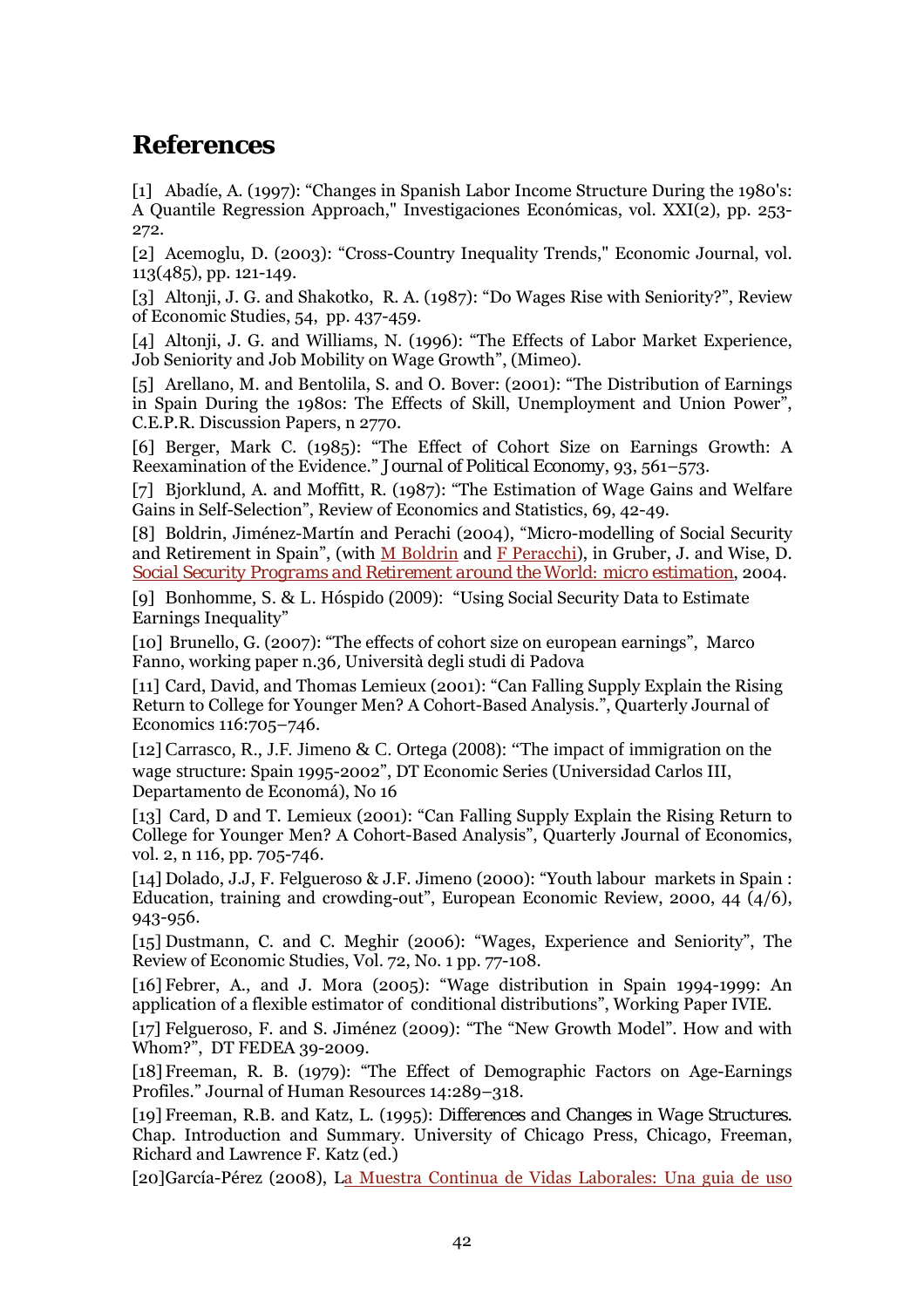para el análisis de transiciones, Revista de Economía Aplicada, 2008

[21] Hanoch & Honig (1985): "True" Age Profiles of Earnings: Adjusting for Censoring and for Period and Cohort Effects, The Review of Economics and Statistics, Vol. 67, No. 3, pp. 383- 394

[22]Heckman, J. J. (1995), "Instrumental Variables: A Cautionary Tale" (Mimeo).

[23]Heckman, J. J. and Robb, R. (1985): "Alternative Methods for Evaluating the Impact of Interventions", in J. J. Heckman and B. Singer (eds.) Longitudinal AnalySeries No. 10 (Cambridge University Press) 156-245.

[24]Heckman, J. J. and Sedlacek, G. (1985): "Heterogeneity, Aggregation and Market Wage Functions: An Empirical Model of Self-Selection in the Labor Market'" Journal of Political Economy, 93 (6), 1077-1125.

[25]Hidalgo-Pérez, M. (2010): "A Demand-Supply Analysis of the Spanish Education Wage Premium in the 1980s and 1990s", Revista de Economía Aplicada, in press.

[26]Imbens, G. W. and Angrist, J. D. (1994): "Identification and Estimation of Local Average Treatment Effects", Econometrica, 62 (2), 467-475.

[27]Izquierdo, M., and A. Lacuesta (2007): "Wage Inequality in Spain: Recent Developments," ECB working Paper 781, Banco de España

[28] Katz, L., G. Loveman, and D. Blanchflower (1995): "Differences and Changes in Wage Structures" chap. A Comparison of Changes in the Structure of Wages in Four OECD Countries. University of Chicago Press, Chicago, Freeman, Richard and Lawrence F. Katz (ed.)

[29]Murphy, K., and F. Welch (1992): "The Structure of Wages", Quarterly Journal of Economics 1:285–325.

[30]Nickell, S. and B. Bell (1995): "The Collapse in Demand for the Unskilled and Unemployment across the OECD", Oxford Review of Economic Policy, vol 11(1), pp. 40- 62

[31] Pijoan, J. and V. Sánchez (2010): "Spain is Different: Falling Trends of Inequality", Review of Economic Dynamics, vol. 13(1), pp 154-178

[32] Ruiz-Castillo, J (2007): "La medición de la desigualdad de la renta: una revisión de la literature". Documento de Trabajo 07-02, Serie de Economía, Universidad Carlos III.

[33] Simón, H. (2009). "La desigualdad salarial en España: Una perspectiva internacional y temporal," *Investigaciones Económicas*, vol. 33(3), pp 439-471.

[34] Shimer, R., (2001), The impact of young workers on the aggregate labor market, Quarterly Journal of Economics, 969-1007.

[35] Topel, R. H. (1991): "Specific Capital, Mobility and Wages: Wages Rise with Job Seniority", Journal of Political Economy, n 99, pp. 145-176.

[36] Welch, F. (1979): Effects of Cohort Size on Earnings: The Baby Boom Babies' Financial Bust, The Journal of Political Economy, Vol. 87, No. 5, pp. S65-S97.

[37] Willis, R. and Rosen, S. (1979), "Education and Self-Selection", Journal of Political Economy, 87 (5) Part 2, S7-S36.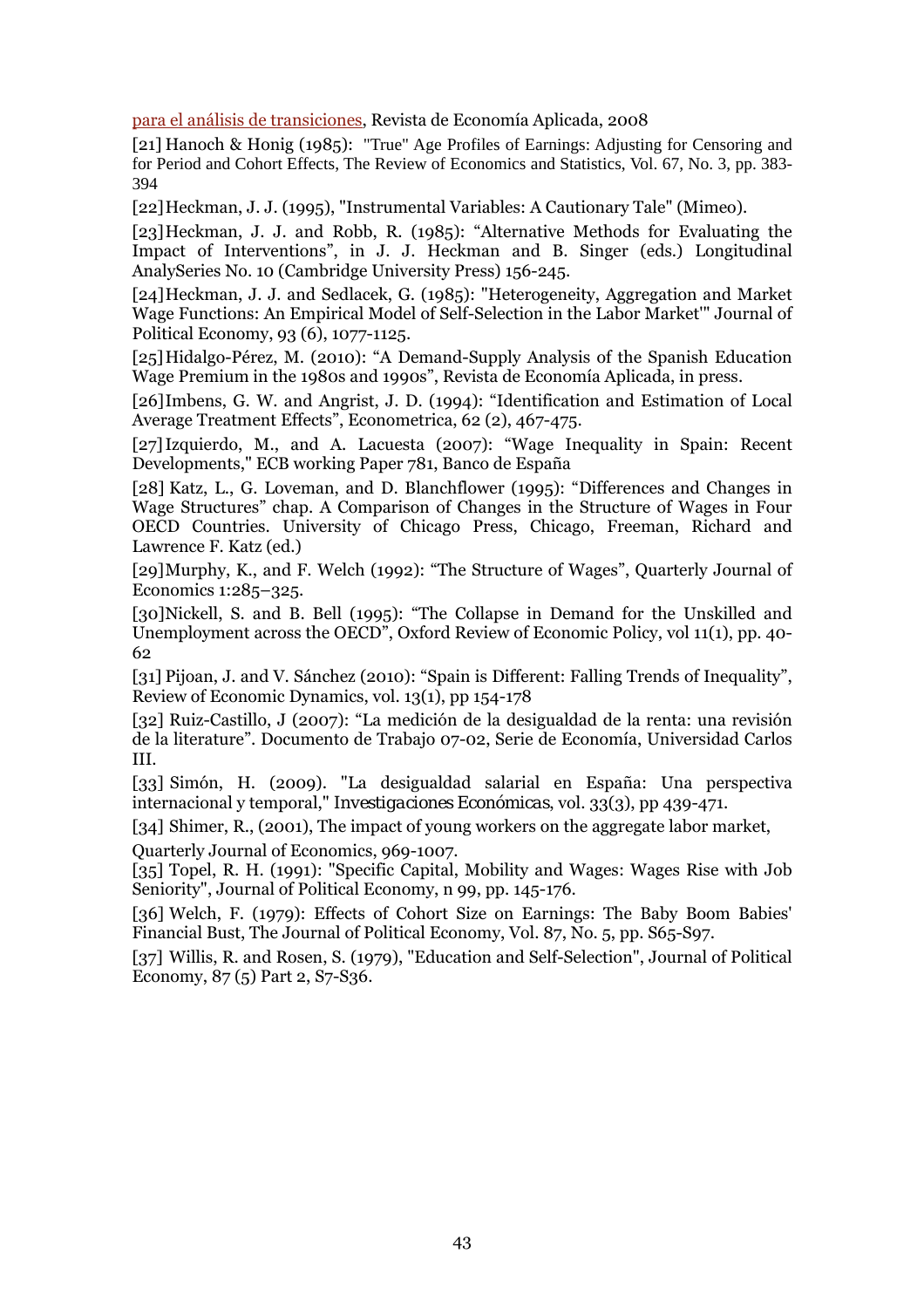# **Appendix**

#### **A From censored contributions to wages.**

The salary information is inferred from the data of members' monthly contribution. In this case, the usual problem facing any analysis using MCVL is that higher wages are censored because of the existence of maximum contribution bases. There are also minimum contribution bases, which, however, concern us less given the existence of minimum legal wages that would support such censorship. This fact can relevantly condition estimations done from wage equations with this sample.

Although the percentage of participants who show censorships in their contributions is not too high (14%), it will affect the estimates by the existence of a bias in the results of the same. To do this, in this work, censored contributions biases are corrected. The idea is transferring distribution structure of those wages which are near to censorship, but not censored, to those that did were. For that, the following methodology base don Tobit estimation models.

The (log of the) wage of a worker belonging to a group contribution *g* can be expressed as:

$$
w_{ig} = l_g \t si \t x_{ig} \beta_g + \varepsilon_{ig} \le l_g
$$
  
\n
$$
w_{ig} = u_g \t si \t x_{ig} \beta_g + \varepsilon_{ig} \ge u_g
$$
  
\n
$$
w_{ig} = x_{ig} \beta_g + \varepsilon_{ig} \le l_g \t otherwise
$$
\n(10)

where  $l_g$  and  $u_g$  are lower and upper limits of the contribution base for the group contribution  $g$ ;  $x_{i}$  it is a group of characteristics associated with worker (level of education, age, age squeare and firm size),  $\beta_g$  the returns to each of the above characteristics and  $\varepsilon_{ig}$  the error term.

Therefore, the idea is to estimate the model (10) by a double-censored Tobit, properly defining the role of maximum-likelihood assuming normality in the error term. Once the model has been estimated and given the structure for given estimated error, we simulate the wage and contribution base for those workers whose original base was censored. For those other workers no simulation is carried out, unless they are used to estimate the stochastic structure of the errors that will be used to describe simulation.

Being  $s_g$  the standard error of the original wage series  $w_g$ , and defining  $\hat{u}_g$  as the estimated standard error and adjusted such that:

$$
\hat{u}_g = \frac{u_g - \hat{w}_g}{s_g}
$$

so that  $\hat{u}_{\varepsilon} \sim N(0,1)$ , we re-estimate wages for those who are censored by the expression:

$$
\hat{w}_{ig} = \hat{w}_g + s_g \frac{\phi(\hat{u}_g)}{1 - \Phi(\hat{u}_g)} + s_g \phi^{-1}(u)
$$

Where  $\theta_i \sim U(0,1)$  and  $\phi$  is normal density function with zero average and variance 1 and  $\phi^{-1}$ is its reverse. That is to say, given a probability value *a*,  $\phi^{-1}(a)$  gives us a value in  $\mathbb R$ . The second term on the right  $\hat{w}_g$  corrects the estimate of bias derived from censorship. The third term on the right introduces randomness to the individual  $i$  and that is a function of the distribution of estimated errors with the information available for non-censored individuals.

In this way we correct the salaries of those employees whose basic minimum or maximum rate is equal to the limits set by law. This method ensures the maintenance of the structure due to stochastic information for the vast majority of workers.

The wages we definitely use in this paper is the annual monthly average wages.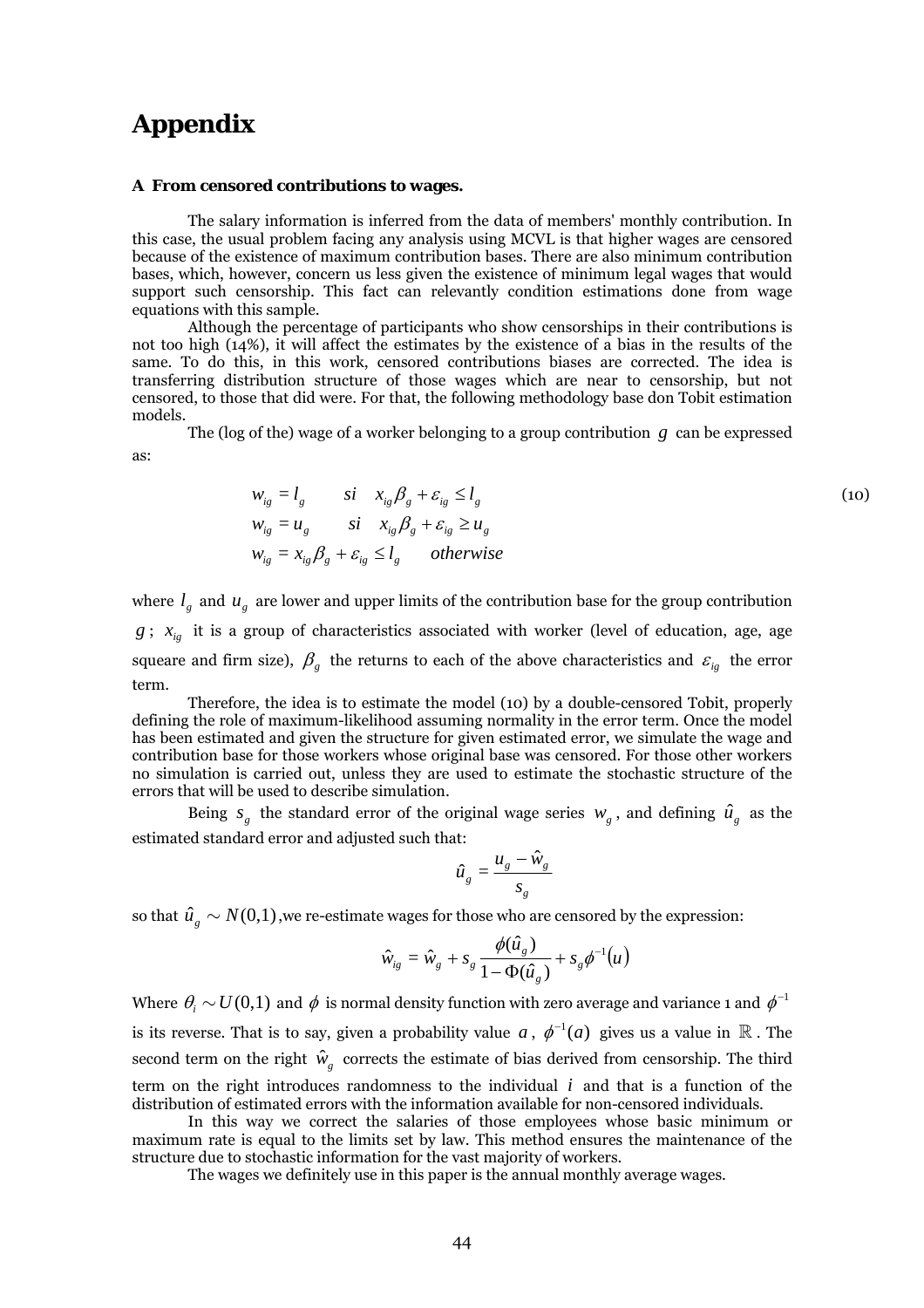|                                                                                                                                                           | All workers  |             | High-educated workers    |                | Low-        |
|-----------------------------------------------------------------------------------------------------------------------------------------------------------|--------------|-------------|--------------------------|----------------|-------------|
|                                                                                                                                                           |              |             |                          | Mismatched     | educated    |
|                                                                                                                                                           |              | All         | Well-matched             | medium-skilled | workers     |
|                                                                                                                                                           |              | occupations | occupations              | occupations    |             |
| Age                                                                                                                                                       | $0.428***$   | $0.350***$  | $0.464***$               | $0.286***$     | $-0.147***$ |
| C                                                                                                                                                         | $-0.684***$  | $-0.268***$ | $-0.071$                 | $-0.405***$    | $-1.854***$ |
| c x age                                                                                                                                                   | $0.020***$   | $0.014***$  | $0.008**$                | $0.018***$     | $0.050***$  |
| 35 <age<=40< td=""><td>4.080***</td><td>0.326</td><td><math>-0.569</math></td><td><math>0.934*</math></td><td>8.320***</td></age<=40<>                    | 4.080***     | 0.326       | $-0.569$                 | $0.934*$       | 8.320***    |
| 40 <age<=45< td=""><td>10.990***</td><td><math>1.290**</math></td><td><math>-0.735</math></td><td><math>2.407***</math></td><td>20.087***</td></age<=45<> | 10.990***    | $1.290**$   | $-0.735$                 | $2.407***$     | 20.087***   |
| $c \times (35 < a$ ge $\leq 40)$                                                                                                                          | $-0.229***$  | $-0.032$    | 0.046                    | $-0.083**$     | $-0.394***$ |
| c x $(40 <$ age $\le$ = 45)                                                                                                                               | $-0.475***$  | $-0.082**$  | 0.058                    | $-0.161**$     | $-0.817***$ |
| SS group 2                                                                                                                                                | $0.779***$   | $0.187***$  | $0.144***$               |                | $0.654***$  |
| SS group 3                                                                                                                                                | $2.343***$   | $0.839***$  | $\overline{\phantom{0}}$ | $0.445***$     | $1.975***$  |
| SS group 4                                                                                                                                                | $2.267***$   | $0.369***$  |                          | (omitted)      | $2.178***$  |
| SS group 5                                                                                                                                                | $2.023***$   | 0.033       |                          | $-0.336***$    | $2.135***$  |
| SS group 6                                                                                                                                                | $0.182***$   | $-1.596***$ |                          | $-1.945***$    | $-0.176**$  |
| SS group 7                                                                                                                                                | $0.365***$   | $-1.413***$ |                          | $-1.768***$    | $0.236***$  |
| SS group 8                                                                                                                                                | $0.264***$   | $-2.815***$ |                          | $-3.075***$    | $-0.137***$ |
| SS group 9-10                                                                                                                                             | $-1.586***$  | $-3.950***$ |                          | $-4.213***$    | $-1.949***$ |
| year 1989                                                                                                                                                 | $-0.042$     | $-0.226$    | $-0.064$                 | $-0.336$       | $-0.036$    |
| year 1990                                                                                                                                                 | 0.007        | $-0.169$    | $-0.043$                 | $-0.172$       | 0.038       |
| year 1991                                                                                                                                                 | $0.111***$   | $-0.127$    | $-0.012$                 | $-0.162$       | $0.175***$  |
| year 1992                                                                                                                                                 | $0.249***$   | $-0.104$    | $-0.008$                 | $-0.122$       | $0.354***$  |
| year 1993                                                                                                                                                 | $0.327***$   | $-0.174$    | $-0.111$                 | $-0.172$       | $0.530***$  |
| year 1994                                                                                                                                                 | $0.199***$   | $-0.123$    | 0.065                    | $-0.262$       | $0.374***$  |
| year 1995                                                                                                                                                 | $0.254***$   | $-0.113$    | 0.060                    | $-0.246$       | $0.453***$  |
| year 1996                                                                                                                                                 | 0.065        | $-0.260$    | $-0.085$                 | $-0.416*$      | $0.294***$  |
| year 1997                                                                                                                                                 | $-0.061$     | $-0.303*$   | $-0.028$                 | $-0.569**$     | $0.173***$  |
| year 1998                                                                                                                                                 | $-0.288***$  | $-0.460***$ | $-0.200$                 | $-0.732***$    | $-0.102*$   |
| year 1999                                                                                                                                                 | $-0.497***$  | $-0.664***$ | $-0.286$                 | $-1.066***$    | $-0.321***$ |
| year 2000                                                                                                                                                 | $-0.834***$  | $-0.965***$ | $-0.517***$              | $-1.436***$    | $-0.580***$ |
| year 2001                                                                                                                                                 | $-1.210***$  | $-1.176***$ | $-0.613***$              | $-1.764***$    | $-0.945***$ |
| year 2002                                                                                                                                                 | $-1.999$ *** | $-1.325***$ | $-0.593***$              | $-2.095***$    | $-1.808***$ |
| year 2003                                                                                                                                                 | $-2.292***$  | $-1.350***$ | $-0.712***$              | $-2.014***$    | $-2.148***$ |
| year 2004                                                                                                                                                 | $-2.619***$  | $-1.483***$ | $-0.863***$              | $-2.125***$    | $-2.476***$ |
| year 2005                                                                                                                                                 | $-3.198***$  | $-1.629***$ | $-0.820***$              | $-2.426***$    | $-3.127***$ |
| year 2006                                                                                                                                                 | $-3.618***$  | $-1.729***$ | $-0.897***$              | $-2.534***$    | $-3.581***$ |
| year 2007                                                                                                                                                 | $-3.953***$  | $-1.829***$ | $-0.987***$              | $-2.635***$    | $-3.952***$ |
| year 2008                                                                                                                                                 | $-4.199***$  | $-1.865***$ | $-1.168***$              | $-2.549***$    | $-4.216***$ |
| Constant                                                                                                                                                  | $-6.445***$  | $-6.387***$ | $-10.557***$             | $-3177$        | 16.500***   |
| N                                                                                                                                                         | 934987       | 68817       | 33870                    | 34947          | 586518      |
| Adjusted R Squared                                                                                                                                        | 0.341        | 0.434       | 0.456                    | 0.414          | 0.309       |

#### **Table A1:** Reduced forms estimations for **LABOUR MARKET EXPERIENCE** by skill (Men aged 30-44 years, **1988-2008**)

Notes: High-educated workers: university graduates; Low-educated workers: less than upper secondary education attainment; Well-matched: high-educated workers in high-skilled occupations (Social Security groups 1 & 2); Mismatched: high-educated workers in low-skilled occupations (Social Security groups 3-10). c is the potential experience which is calculated as age-years of schooling  $-6.$  \*  $p<.1$ ; \*\*  $p<.05$ ; \*\*\*  $p<.01$ .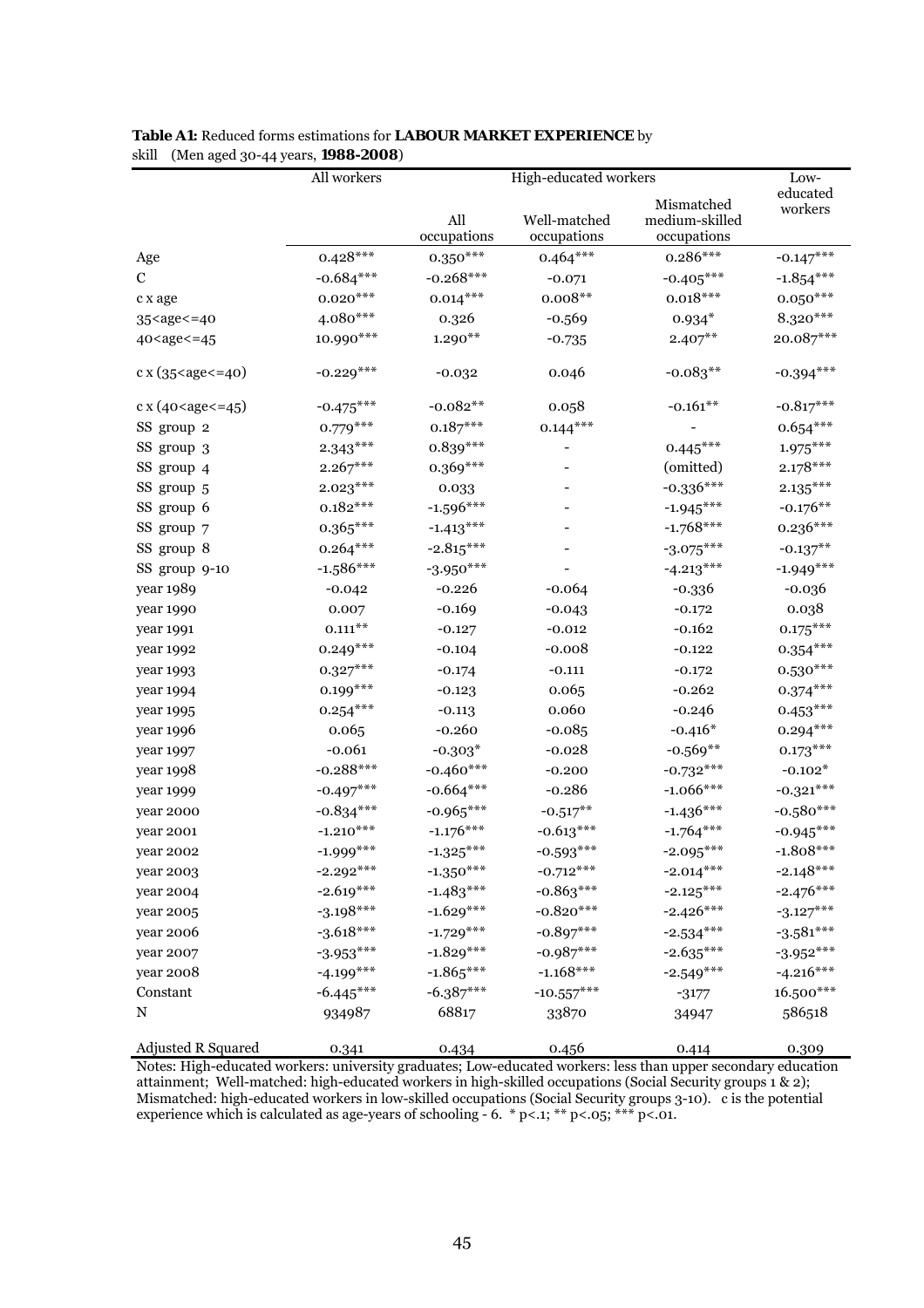|                                                                                                                                                               | All workers                | High-educated workers      |              | Low-educated                 |                            |
|---------------------------------------------------------------------------------------------------------------------------------------------------------------|----------------------------|----------------------------|--------------|------------------------------|----------------------------|
|                                                                                                                                                               |                            |                            |              |                              | workers                    |
|                                                                                                                                                               |                            |                            | Well-matched | Mismatched<br>medium-skilled |                            |
|                                                                                                                                                               |                            | All occupations            | occupations  | occupations                  |                            |
| Age                                                                                                                                                           | $0.018***$                 | 0.002                      | $-0.003$     | $0.008**$                    | $0.022***$                 |
| C                                                                                                                                                             | $-0.007***$                | $0.009*$                   | 0.004        | $0.015*$                     | $-0.014***$                |
| c x age                                                                                                                                                       | $-0.000*$                  | $-0.000$                   | 0.000        | $-0.000$                     | 0.000                      |
| 35 <age<=40< td=""><td><math>0.010*</math></td><td>0.016</td><td><math>0.039*</math></td><td><math>-0.013</math></td><td><math>0.022*</math></td></age<=40<>  | $0.010*$                   | 0.016                      | $0.039*$     | $-0.013$                     | $0.022*$                   |
| 40 <age<=45< td=""><td><math>-0.001</math></td><td>0.011</td><td><math>0.077*</math></td><td><math>-0.078</math></td><td><math>0.048**</math></td></age<=45<> | $-0.001$                   | 0.011                      | $0.077*$     | $-0.078$                     | $0.048**$                  |
| c x                                                                                                                                                           |                            |                            |              |                              |                            |
| $(35 < a$ ge $< = 40)$                                                                                                                                        | $-0.001**$                 | $-0.001$                   | $-0.002$     | 0.001                        | $-0.001*$                  |
| c x<br>(40 < age < 45)                                                                                                                                        | $-0.000$                   | $-0.001$                   | $-0.004$     | 0.004                        | $-0.002**$                 |
| SS group 2                                                                                                                                                    | $0.018***$                 | 0.002                      | 0.001        |                              | $0.015***$                 |
| SS group 3                                                                                                                                                    | $0.023***$                 | 0.004                      |              | 0.003                        | $0.015***$                 |
| SS group 4                                                                                                                                                    | $0.028***$                 | 0.000                      |              |                              | $0.028***$                 |
| SS group 5                                                                                                                                                    | $0.018***$                 | $-0.019***$                |              | $-0.019***$                  | $0.026***$                 |
|                                                                                                                                                               |                            | $-0.082***$                |              | $-0.081***$                  |                            |
| SS group 6                                                                                                                                                    | $-0.025***$                | $-0.084***$                |              |                              | $-0.030***$<br>$-0.021***$ |
| SS group 7<br>SS group 8                                                                                                                                      | $-0.024***$<br>$-0.069***$ |                            |              | $-0.083***$<br>$-0.148***$   |                            |
|                                                                                                                                                               |                            | $-0.150***$<br>$-0.226***$ |              |                              | $-0.073***$                |
| SS group 9-10                                                                                                                                                 | $-0.159***$                |                            |              | $-0.223***$                  | $-0.163***$                |
| year 1989                                                                                                                                                     | $-0.001$                   | $-0.011$                   | $-0.009$     | $-0.011$                     | 0.001                      |
| year 1990                                                                                                                                                     | $-0.002$                   | $-0.019*$                  | $-0.023*$    | $-0.009$                     | 0.000                      |
| year 1991                                                                                                                                                     | $-0.012***$                | $\textnormal{-0.018}^*$    | $-0.010$     | $-0.023$                     | $-0.013***$                |
| year 1992                                                                                                                                                     | $-0.032***$                | $-0.026***$                | $-0.015$     | $-0.034**$                   | $-0.036***$                |
| year 1993                                                                                                                                                     | $-0.040***$                | $-0.034***$                | $-0.014$     | $-0.053***$                  | $-0.043***$                |
| year 1994                                                                                                                                                     | $-0.058***$                | $-0.030***$                | $-0.010$     | $-0.047***$                  | $-0.069***$                |
| year 1995                                                                                                                                                     | $-0.051***$                | $-0.031***$                | $-0.008$     | $-0.052***$                  | $-0.060***$                |
| year 1996                                                                                                                                                     | $-0.068***$                | $-0.046***$                | $-0.022*$    | $-0.069***$                  | $-0.079***$                |
| year 1997                                                                                                                                                     | $-0.062***$                | $-0.031***$                | $-0.002$     | $-0.058***$                  | $-0.073***$                |
| year 1998                                                                                                                                                     | $-0.062***$                | $-0.031***$                | $-0.008$     | $-0.051***$                  | $-0.070***$                |
| year 1999                                                                                                                                                     | $-0.057***$                | $-0.036***$                | $-0.009$     | $-0.062***$                  | $-0.063***$                |
| year 2000                                                                                                                                                     | $-0.062***$                | $-0.042***$                | $-0.015$     | $-0.068***$                  | $-0.063***$                |
| year 2001                                                                                                                                                     | $-0.062***$                | $-0.035***$                | $-0.005$     | $-0.065***$                  | $-0.063***$                |
| year 2002                                                                                                                                                     | $-0.090***$                | $-0.043***$                | $-0.006$     | $-0.079***$                  | $-0.098***$                |
| year 2003                                                                                                                                                     | $-0.072***$                | $-0.037***$                | $-0.010$     | $-0.063***$                  | $-0.074***$                |
| year 2004                                                                                                                                                     | $-0.079***$                | $-0.046***$                | $-0.012$     | $-0.079***$                  | $-0.082***$                |
| year 2005                                                                                                                                                     | $-0.097***$                | $-0.045***$                | $-0.008$     | $-0.079***$                  | $-0.101***$                |
| year 2006                                                                                                                                                     | $-0.072***$                | $-0.027***$                | 0.003        | $-0.056***$                  | $-0.071***$                |
| year 2007                                                                                                                                                     | $-0.084***$                | $-0.029***$                | $-0.002$     | $-0.056***$                  | $-0.085***$                |
| year 2008                                                                                                                                                     | $-0.142***$                | $-0.058***$                | $-0.023**$   | $-0.091***$                  | $-0.150***$                |
| Constant                                                                                                                                                      | $0.510***$                 | $0.839***$                 | $0.956***$   | $0.686***$                   | $0.471***$                 |
| N                                                                                                                                                             | 934987                     | 68817                      | 33870        | 34947                        | 586518                     |
| <b>Adjusted R</b>                                                                                                                                             |                            |                            |              |                              |                            |
| Squared                                                                                                                                                       | 0.116                      | 0.089                      | 0.007        | 0.104                        | 0.083                      |

### **Table A2:** Reduced forms estimations for **PARTICIPATION** by skill (Men aged 30-44 years, **1988-2008**)

Notes: High-educated workers: university graduates; Low-educated workers: less than upper secondary education attainment; Well-matched: high-educated workers in high-skilled occupations (Social Security groups 1 & 2); Mismatched: high-educated workers in low-skilled occupations (Social Security groups 3- 10). c is the potential experience which is calculated as age-years of schooling - 6. \* p<.1; \*\* p<.05; \*\*\* p<.01.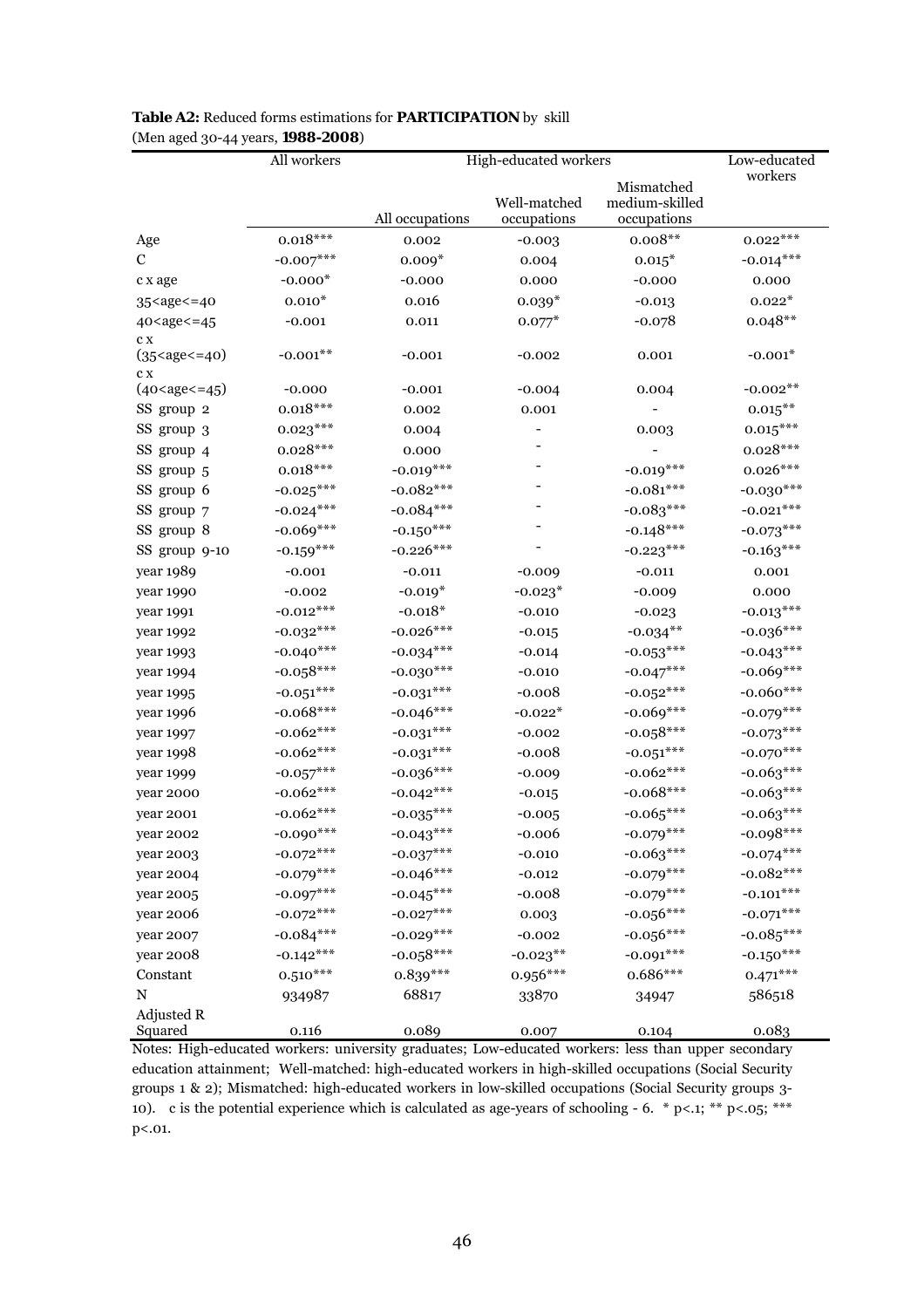|                                                                                                                                                     | All workers |                 | High-educated workers        |                                             | Low-educated |
|-----------------------------------------------------------------------------------------------------------------------------------------------------|-------------|-----------------|------------------------------|---------------------------------------------|--------------|
|                                                                                                                                                     |             | All occupations | Well-matched<br>occupations  | Mismatched<br>medium-skilled<br>occupations | workers      |
| Age                                                                                                                                                 | $0.374***$  | $0.223***$      | $0.197***$                   | $0.255***$                                  | $0.119***$   |
| $\mathbf C$                                                                                                                                         | $-0.246***$ | $-0.210**$      | $-0.114$                     | $-0.332**$                                  | $-0.790***$  |
| c x age                                                                                                                                             | $0.006***$  | $0.009***$      | $0.007*$                     | $0.011**$                                   | $0.019***$   |
| 35 <age<=40< td=""><td><math>2.372***</math></td><td>0.337</td><td><math>-0.082</math></td><td><math>0.900*</math></td><td>3.963***</td></age<=40<> | $2.372***$  | 0.337           | $-0.082$                     | $0.900*$                                    | 3.963***     |
| 40 <age<=45< td=""><td><math>6.553***</math></td><td>0.917</td><td>0.188</td><td><math>1.875*</math></td><td><math>9.572***</math></td></age<=45<>  | $6.553***$  | 0.917           | 0.188                        | $1.875*$                                    | $9.572***$   |
| C X<br>$(35 < a$ ge $< = 40)$<br>C X                                                                                                                | $-0.132***$ | $-0.027$        | 0.008                        | $-0.073*$                                   | $-0.187***$  |
| $(40 < \text{age} < = 45)$                                                                                                                          | $-0.281***$ | $-0.062$        | $-0.015$                     | $-0.124*$                                   | $-0.388***$  |
| SS group 2                                                                                                                                          | $0.587***$  | 0.064           | -0.028                       |                                             | $0.598***$   |
| SS group 3                                                                                                                                          | $1.710***$  | $0.601***$      | $\qquad \qquad \blacksquare$ | $-0.226**$                                  | $1.246***$   |
| SS group 4                                                                                                                                          | $2.029***$  | $0.798***$      |                              |                                             | $2.002***$   |
| SS group 5                                                                                                                                          | $1.952***$  | $0.558***$      |                              | $-0.227***$                                 | $2.165***$   |
| SS group 6                                                                                                                                          | $0.127***$  | $-0.611***$     |                              | $-1.401***$                                 | $-0.104$     |
| SS group 7                                                                                                                                          | $1.116***$  | $-0.244***$     |                              | $-0.999$ ***                                | $1.097***$   |
| SS group 8                                                                                                                                          | $-0.549***$ | $-1.848***$     |                              | $-2.550***$                                 | $-0.790***$  |
| SS group 9-10                                                                                                                                       | $-0.984***$ | $-2.356***$     |                              | $-3.049***$                                 | $-1.158***$  |
| year 1989                                                                                                                                           | $-0.273***$ | $-0.446**$      | $-0.307$                     | $-0.556*$                                   | $-0.245***$  |
| year 1990                                                                                                                                           | $-0.439***$ | $-0.653***$     | $-0.625**$                   | $-0.573**$                                  | $-0.386***$  |
| year 1991                                                                                                                                           | $-0.529***$ | $-0.629***$     | $-0.547**$                   | $-0.645**$                                  | $-0.471***$  |
| year 1992                                                                                                                                           | $-0.420***$ | $-0.354*$       | $-0.234$                     | $-0.403$                                    | $-0.391***$  |
| year 1993                                                                                                                                           | $-0.384***$ | $-0.368**$      | $-0.205$                     | $-0.471*$                                   | $-0.304***$  |
| year 1994                                                                                                                                           | $-0.819***$ | $-0.481***$     | $-0.219$                     | $-0.693***$                                 | $-0.834***$  |
| year 1995                                                                                                                                           | $-0.836***$ | $-0.501***$     | $-0.148$                     | $-0.821***$                                 | $-0.838***$  |
| year 1996                                                                                                                                           | $-0.966***$ | $-0.505***$     | $-0.119$                     | $-0.871***$                                 | $-1.002***$  |
| year 1997                                                                                                                                           | $-1.120***$ | $-0.697***$     | $-0.331$                     | $-1.042***$                                 | $-1.138***$  |
| year 1998                                                                                                                                           | $-1.421***$ | $-0.909***$     | $-0.533**$                   | $-1.267***$                                 | $-1.471***$  |
| year 1999                                                                                                                                           | $-1.857***$ | $-1.426***$     | $-0.998***$                  | $-1.848***$                                 | $-1.825***$  |
| year 2000                                                                                                                                           | $-2.011***$ | $-1.416***$     | $-0.900***$                  | $-1.934***$                                 | $-2.011***$  |
| year 2001                                                                                                                                           | $-2.269***$ | $-1.633***$     | $-1.097***$                  | $-2.173***$                                 | $-2.279***$  |
| year 2002                                                                                                                                           | $-2.834***$ | $-1.785***$     | $-1.130***$                  | $-2.448***$                                 | $-2.894***$  |
| year 2003                                                                                                                                           | $-2.904***$ | $-1.805***$     | $-1.186***$                  | $-2.433***$                                 | $-2.961***$  |
| year 2004                                                                                                                                           | $-2.995***$ | $-1.690***$     | $-1.010***$                  | $-2.373***$                                 | $-3.066***$  |
| year 2005                                                                                                                                           | $-3.263***$ | $-1.827***$     | $-1.047***$                  | $-2.596***$                                 | $-3.359***$  |
| year 2006                                                                                                                                           | $-3.498***$ | $-2.005***$     | $-1.207***$                  | $-2.785***$                                 | $-3.588***$  |
| year 2007                                                                                                                                           | $-3.719***$ | $-2.207***$     | $-1.434***$                  | $-2.967***$                                 | $-3.777***$  |
| year 2008                                                                                                                                           | $-3.683***$ | $-2.062***$     | $-1.277***$                  | $-2.826***$                                 | $-3.751***$  |
| Constant                                                                                                                                            | $-6.297***$ | $-3.205***$     | $-3.183*$                    | $-2495$                                     | $4.532***$   |
| N                                                                                                                                                   | 934987      | 68817           | 33870                        | 34947                                       | 586518       |
| Adjusted R<br>Squared                                                                                                                               | 0.160       | 0.184           | 0.158                        | 0.207                                       | 0.130        |

#### **Table A3:** Reduced forms estimations for **FIRM TENURE** by skill (Men aged 30-44 years, **1988-2008**)

Notes: High-educated workers: university graduates; Low-educated workers: less than upper secondary education attainment; Well-matched: high-educated workers in high-skilled occupations (Social Security groups 1 & 2); Mismatched: high-educated workers in low-skilled occupations (Social Security groups 3- 10). c is the potential experience which is calculated as age-years of schooling - 6. \* p<.1; \*\* p<.05; \*\*\* p<.01.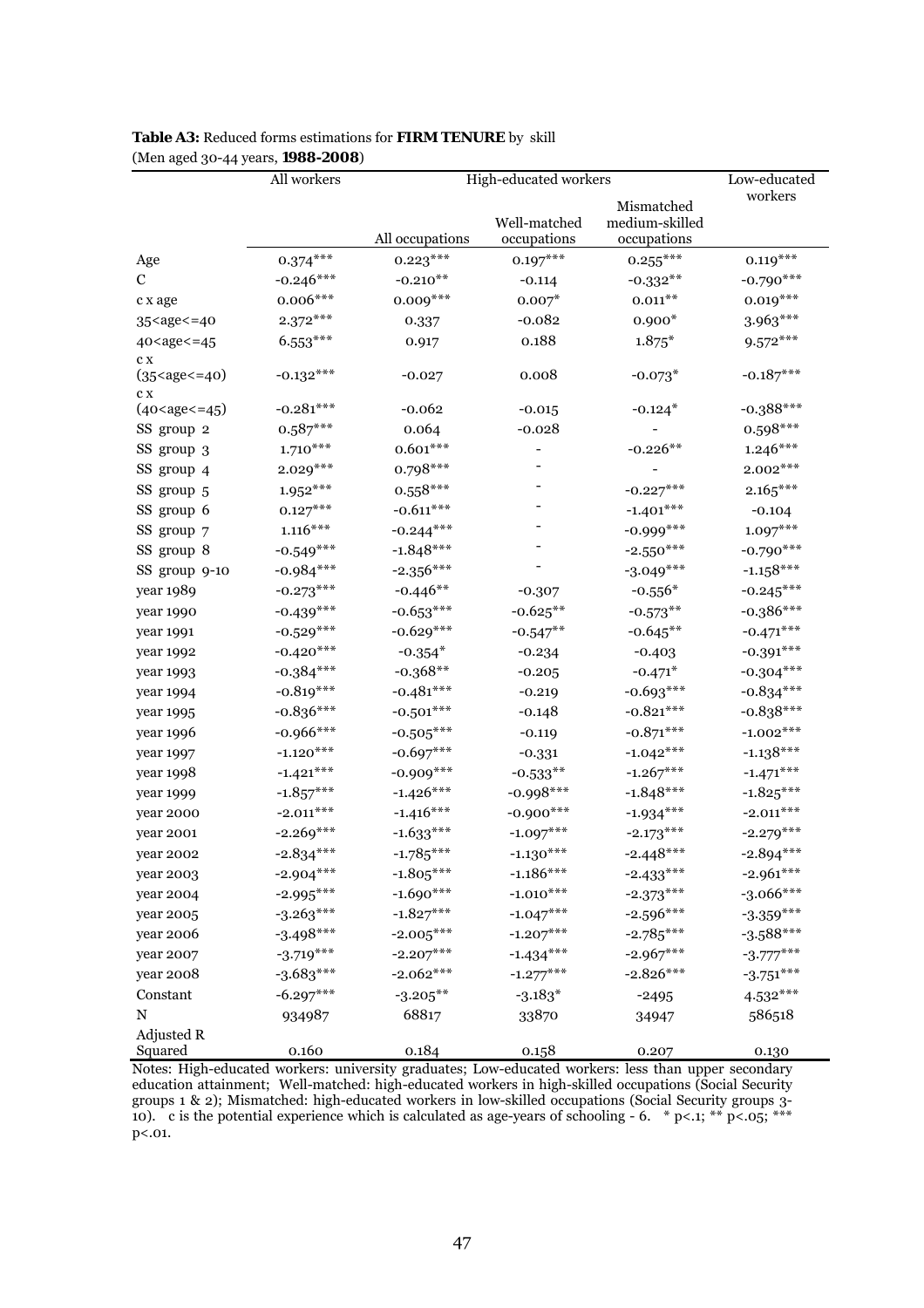|                         | 1988-1996   |               |                       |            |            |             | 1997-2008   |                       |            |               |
|-------------------------|-------------|---------------|-----------------------|------------|------------|-------------|-------------|-----------------------|------------|---------------|
|                         |             |               | High-educated workers |            |            |             |             | High-educated workers |            | Low-          |
|                         |             |               | Low                   |            |            |             |             | High                  |            | educated      |
|                         |             |               | All                   |            | Low-       |             |             | Low                   |            | workers       |
|                         | All         |               | Well-                 |            | educated   | All         |             | Well-                 |            |               |
|                         | workers     | All           | matched               | Mismatched | workers    | workers     | All         | matched               | Mismatched |               |
| <b>All matches</b>      |             |               |                       |            |            |             |             |                       |            |               |
| 1 year                  | $-0.012***$ | $0.041*$      | $0.089***$            | 0.002      | $-0.008**$ | $0.018***$  | $0.035***$  | 0.019                 | $0.038***$ | $0.024***$    |
| 2 years                 | $-0.013***$ | $0.066**$     | $0.132***$            | 0.018      | $-0.003$   | $0.043***$  | $0.045***$  | $0.074***$            | $0.036***$ | $0.056***$    |
| 3 years                 | $-0.006$    | $0.140***$    | $0.253***$            | 0.038      | $0.009*$   | $0.056***$  | $0.068***$  | $0.106***$            | $0.056***$ | $0.073***$    |
| 4 years                 | $-0.000$    | $0.165***$    | $0.271***$            | 0.058      | $0.020***$ | $0.069***$  | $0.095***$  | $0.127***$            | $0.091***$ | $0.089***$    |
| $X$ years ( $5+$ years) | $-0.006***$ | $0.031^{***}$ | $0.053***$            | 0.013      | $-0.000$   | $0.013***$  | $0.026***$  | $0.042***$            | $0.019***$ | $0.017***$    |
| X squared (for          |             |               |                       |            |            |             |             |                       |            |               |
| 5+years)x1000           | $1.113***$  | $-1.140**$    | $-2.210**$            | $-0.195$   | $0.954***$ | $-0.293***$ | $-0.884***$ | $-1.625***$           | $-0.416$   | $-0.287***$   |
| <b>New matches</b>      |             |               |                       |            |            |             |             |                       |            |               |
| 1 year                  | $-0.012***$ | $0.041*$      | $0.089***$            | 0.003      | $-0.008**$ | $0.018***$  | $0.035***$  | 0.020                 | $0.038***$ | $0.024***$    |
| 2 years                 | $-0.014***$ | $0.061**$     | $0.126***$            | 0.013      | $-0.003$   | $0.043***$  | $0.046***$  | $0.075***$            | $0.037***$ | $0.057***$    |
| 3 years                 | $-0.007$    | $0.137***$    | $0.251^{***}$         | 0.034      | $0.009*$   | $0.056***$  | $0.069***$  | $0.106***$            | $0.057***$ | $0.073***$    |
| 4 years                 | $-0.001$    | $0.159***$    | $0.268***$            | 0.048      | $0.020***$ | $0.069***$  | $0.096***$  | $0.127***$            | $0.093***$ | $0.089***$    |
| $X$ years $(5+$ years)  | $-0.006***$ | $0.031***$    | $0.053***$            | 0.012      | $-0.000$   | $0.013***$  | $0.026***$  | $0.042***$            | $0.019***$ | $0.017***$    |
| X squared (for          |             |               |                       |            |            |             |             |                       |            |               |
| 5+years)x1000           | $1.133***$  | $-1.084*$     | $-2.142**$            | $-0.151$   | $0.970***$ | $-0.296***$ | $-0.903***$ | $-1.622***$           | $-0.442$   | $-0.287***$   |
| <b>Displaced</b>        |             |               |                       |            |            |             |             |                       |            |               |
| 1 year                  | $-0.010$    | $-0.046$      | $-0.127$              | 0.005      | 0.001      | $0.020***$  | $0.064***$  | $-0.008$              | $0.077***$ | $0.021^{***}$ |
| 2 years                 | $-0.017*$   | 0.016         | 0.151                 | 0.032      | $-0.000$   | $0.034***$  | $0.055*$    | 0.010                 | $0.057*$   | $0.040***$    |
| 3 years                 | $-0.022*$   | 0.070         | 0.223                 | 0.079      | 0.001      | $0.048***$  | $0.087***$  | 0.004                 | $0.100**$  | $0.055***$    |
| 4 years                 | $-0.011$    | 0.156         | $0.376**$             | 0.119      | 0.017      | $0.054***$  | $0.091**$   | 0.034                 | $0.090**$  | $0.064***$    |
| X years $(5+ years)$    | $-0.007$ ** | 0.028         | $0.086*$              | 0.029      | 0.001      | $0.009***$  | $0.021***$  | $-0.012$              | $0.027***$ | $0.011***$    |
| X squared (for          |             |               |                       |            |            |             |             |                       |            |               |
| 5+years)x1000           | $1.025***$  | $-0.934$      | $-3295$               | $-1279$    | $0.747***$ | $-0.018$    | $-0.304$    | 1301                  | $-0.629$   | $-0.042$      |

**Table A4:** Returns to labor market experience - (2<sup>nd</sup> step, with control functions) (Men aged 30-44 years)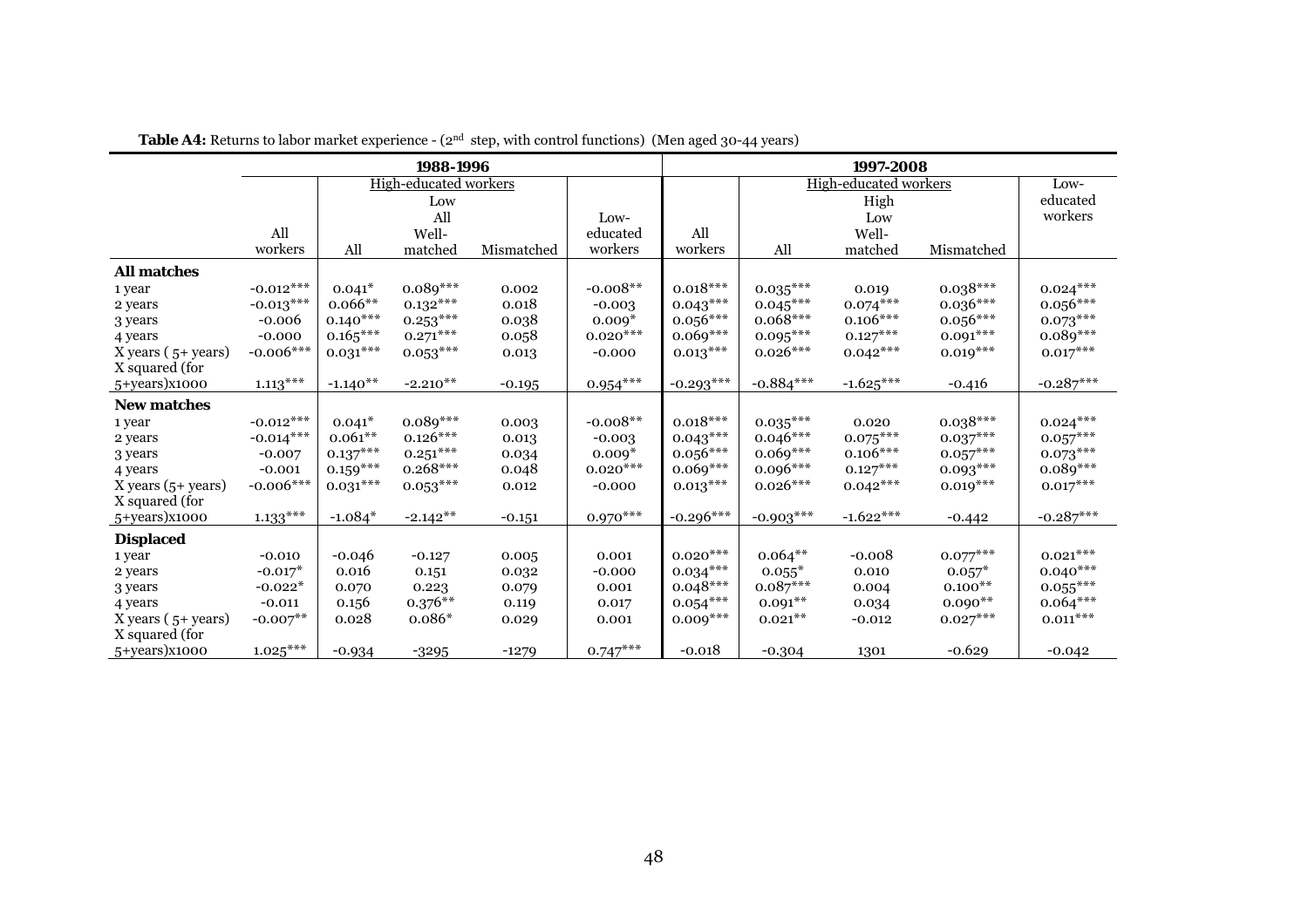|                        | 1988-1996     |          |                       |            |                        |             | 1997-2008  |                       |            |             |
|------------------------|---------------|----------|-----------------------|------------|------------------------|-------------|------------|-----------------------|------------|-------------|
|                        | All           |          | High-educated workers |            |                        |             |            | High-educated workers |            | Low-        |
|                        | workers       |          | Low                   |            |                        |             |            | High                  |            | educated    |
|                        |               |          | All                   |            | $Low-$<br>educated     |             |            | Low                   |            | workers     |
|                        |               | All      | Well-matched          | Mismatched | workers                | All workers | All        | Well-matched          | Mismatched |             |
| <b>All matches</b>     |               |          |                       |            |                        |             |            |                       |            |             |
| 1 year                 | $0.010^{***}$ | $-0.029$ | $-0.052$              | 0.004      | $0.011^{\ast\ast\ast}$ | $-0.005*$   | $-0.008$   | $-0.005$              | $-0.010$   | $-0.004$    |
| 2 years                | $0.017***$    | 0.005    | 0.015                 | $-0.021$   | $0.017***$             | $-0.014***$ | $0.034***$ | $0.042**$             | $0.031*$   | $-0.017***$ |
| 3 years                | $0.015***$    | 0.009    | $-0.008$              | 0.038      | $0.016***$             | $-0.016***$ | 0.010      | $0.050**$             | $-0.009$   | $-0.018***$ |
| 4 years                | $0.011***$    | 0.011    | $-0.069$              | $0.108**$  | $0.012***$             | $-0.006*$   | $0.046***$ | $0.072***$            | 0.024      | $-0.009**$  |
| $X$ years $(5+$ years) | $0.003***$    | $-0.001$ | $-0.013$              | 0.013      | $0.003***$             | $0.003***$  | $0.009***$ | $0.012***$            | 0.004      | $0.003***$  |
| X squared (for         |               |          |                       |            |                        |             |            |                       |            |             |
| 5+years)x1000          | $0.163*$      | 0.149    | 1.048                 | $-0.961$   | $0.172**$              | $0.058*$    | $-0.163$   | $-0.457*$             | 0.288      | $0.066*$    |
| <b>New matches</b>     |               |          |                       |            |                        |             |            |                       |            |             |
| 1 year                 | $0.014***$    | $-0.023$ | $-0.042$              | 0.003      | $0.015***$             | $-0.005*$   | $-0.007$   | $-0.005$              | $-0.009$   | $-0.004$    |
| 2 years                | $0.019***$    | 0.006    | 0.016                 | $-0.020$   | $0.019***$             | $-0.014***$ | $0.033***$ | $0.041*$              | $0.030*$   | $-0.017***$ |
| 3 years                | $0.018***$    | 0.015    | $-0.007$              | 0.052      | $0.018***$             | $-0.016***$ | 0.010      | $0.049**$             | $-0.009$   | $-0.018***$ |
| 4 years                | $0.013***$    | 0.017    | $-0.067$              | $0.120**$  | $0.013***$             | $-0.006*$   | $0.049***$ | $0.076***$            | 0.027      | $-0.009**$  |
| $X$ years $(5+$ years) | $0.003***$    | $-0.001$ | $-0.013$              | 0.013      | $0.003***$             | $0.003***$  | $0.008***$ | $0.011***$            | 0.004      | $0.003***$  |
| X squared (for         |               |          |                       |            |                        |             |            |                       |            |             |
| 5+years)x1000          | $0.155*$      | 0.157    | 1.039                 | $-0.934$   | $0.165***$             | $0.060*$    | $-0.146$   | $-0.438*$             | 0.294      | $0.068*$    |
| <b>Displaced</b>       |               |          |                       |            |                        |             |            |                       |            |             |
| 1 year                 | 0.006         | $-0.017$ | $-0.133$              | 0.128      | 0.007                  | 0.001       | $-0.004$   | $-0.051$              | 0.031      | $-0.000$    |
| 2 years                | 0.007         | $-0.035$ | $-0.075$              | $-0.002$   | 0.007                  | $-0.001$    | $-0.019$   | $-0.045$              | $-0.010$   | $-0.001$    |
| 3 years                | 0.006         | $-0.041$ | $-0.122$              | 0.093      | 0.006                  | $-0.011$    | $-0.017$   | $-0.026$              | $-0.001$   | $-0.012$    |
| 4 years                | $0.015***$    | 0.024    | 0.028                 | 0.043      | $0.014***$             | $-0.002$    | 0.020      | 0.079                 | $-0.019$   | $-0.003$    |
| $X$ years $(5+$ years) | 0.002         | 0.000    | $-0.045**$            | 0.007      | 0.002                  | $0.003***$  | $0.013***$ | $0.024***$            | 0.007      | $0.002**$   |
| X squared (for         |               |          |                       |            |                        |             |            |                       |            |             |
| 5+years)x1000          | $-0.025$      | $-1200$  | 2.950                 | $-2426$    | 0.032                  | 0.083       | $-0.307$   | $-1014$               | 0.164      | 0.100       |

**Table A5:** Returns to sector experience - (2<sup>nd</sup> step, with control functions) (Men aged 30-44 years)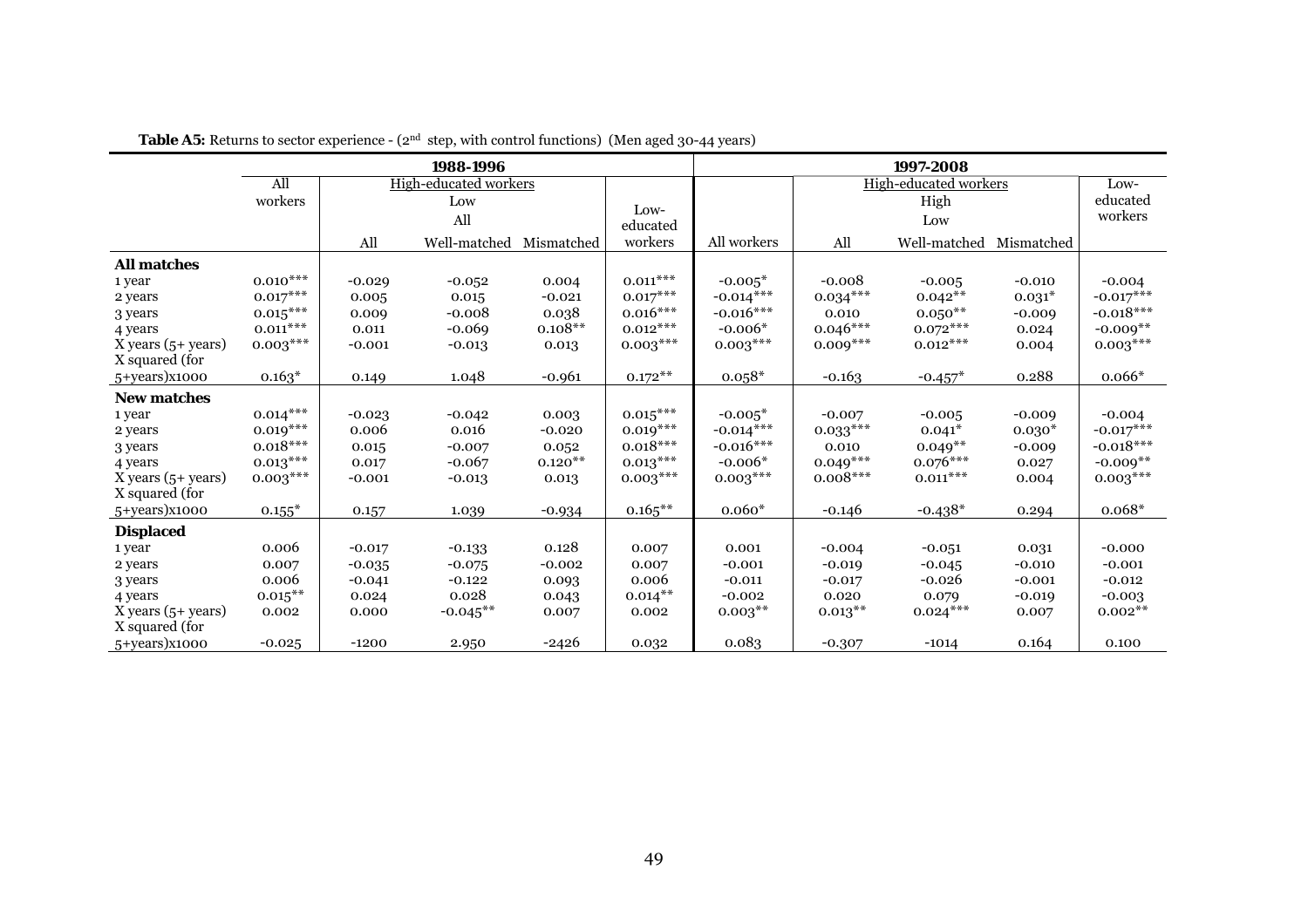|                        | 1988-1996  |             |                       |             |              |             | 1997-2008   |                              |             |               |
|------------------------|------------|-------------|-----------------------|-------------|--------------|-------------|-------------|------------------------------|-------------|---------------|
|                        | All        |             | High-educated workers |             |              |             |             | <b>High-educated workers</b> |             | Low-educated  |
|                        | workers    |             | Low                   |             |              |             |             | High                         |             | workers       |
|                        |            |             | All                   |             |              |             |             | Low                          |             |               |
|                        |            |             | Well-                 |             | Low-educated |             |             | Well-                        |             |               |
|                        |            | All         | matched               | Mismatched  | workers      | All workers | All         | matched                      | Mismatched  |               |
| <b>All matches</b>     |            |             |                       |             |              |             |             |                              |             |               |
| 1 year                 | 0.000      | $0.020***$  | 0.008                 | $0.025***$  | $-0.001$     | $0.006***$  | $0.011***$  | $0.020***$                   | $0.011***$  | $0.005***$    |
| 2 years                | $0.012***$ | $0.042***$  | $0.031^{***}$         | $0.035***$  | $0.010***$   | $0.023***$  | $0.018***$  | $0.029***$                   | $0.023***$  | $0.023***$    |
| 3 years                | $0.029***$ | $0.042***$  | $-0.003$              | $0.083***$  | $0.025***$   | $0.042***$  | $0.008*$    | $0.020***$                   | $0.017***$  | $0.044***$    |
| 4 years                | $0.045***$ | $0.062***$  | $0.024**$             | $0.078***$  | $0.041***$   | $0.057***$  | $0.021***$  | $0.022***$                   | $0.049***$  | $0.059***$    |
| $X$ years $(5+$ years) | $0.013***$ | $0.025***$  | $0.021***$            | $0.023***$  | $0.012***$   | $0.011***$  | $0.003**$   | $0.004**$                    | $0.012***$  | $0.011^{***}$ |
| X squared (for         |            |             |                       |             |              |             |             |                              |             |               |
| 5+years)x1000          | 0.019      | $-0.980***$ | $-1.180***$           | $-1.040***$ | 0.035        | $-0.131***$ | $-0.336***$ | $-0.104$                     | $-0.787***$ | 0.034         |
| <b>New matches</b>     |            |             |                       |             |              |             |             |                              |             |               |
| 1 year                 | $-0.000$   | $0.020***$  | $0.017***$            | $0.015*$    | $-0.003**$   | $0.007***$  | $0.014***$  | $0.026***$                   | $0.012***$  | $0.005***$    |
| 2 years                | $0.008***$ | $0.035***$  | $0.038***$            | 0.015       | $0.004**$    | $0.024***$  | $0.023***$  | $0.037***$                   | $0.025***$  | $0.023***$    |
| 3 years                | $0.020***$ | $0.032***$  | 0.012                 | $0.050***$  | $0.015***$   | $0.042***$  | $0.015***$  | $0.030***$                   | $0.020***$  | $0.041***$    |
| 4 years                | $0.032***$ | $0.050***$  | $0.038**$             | $0.039**$   | $0.025***$   | $0.053***$  | $0.028***$  | $0.033***$                   | $0.049***$  | $0.052***$    |
| X years $(5+$ years)   | $0.007***$ | $0.020***$  | $0.020***$            | $0.012***$  | $0.005***$   | $0.011***$  | $0.005***$  | $0.006**$                    | $0.012***$  | $0.010***$    |
| X squared (for         |            |             |                       |             |              |             |             |                              |             |               |
| 5+years)x1000          | $0.509***$ | $-0.530*$   | $-0.852**$            | $-0.087$    | $0.571***$   | $-0.179***$ | $-0.466***$ | $-0.170$                     | $-0.894***$ | 0.073         |
| <b>Displaced</b>       |            |             |                       |             |              |             |             |                              |             |               |
| 1 year                 | $0.007***$ | 0.022       | 0.021                 | 0.017       | $0.006**$    | $0.010***$  | $0.022***$  | $-0.003$                     | $0.034***$  | $0.008***$    |
| 2 years                | $0.020***$ | $0.059***$  | $0.127***$            | $-0.006$    | $0.017***$   | $0.023***$  | $0.027***$  | $-0.005$                     | $0.043***$  | $0.021***$    |
| 3 years                | $0.036***$ | $0.047*$    | 0.051                 | 0.036       | $0.032***$   | $0.038***$  | $0.021**$   | $-0.042**$                   | $0.055***$  | $0.036***$    |
| 4 years                | $0.057***$ | $0.072**$   | $0.117***$            | 0.010       | $0.052***$   | $0.055***$  | $0.040***$  | $-0.036$                     | $0.082***$  | $0.052***$    |
| $X$ years $5+$ years)  | $0.012***$ | $0.036***$  | $0.033**$             | 0.009       | $0.010***$   | $0.012***$  | $0.009**$   | $-0.016**$                   | $0.024***$  | $0.010***$    |
| X squared (for         |            |             |                       |             |              |             |             |                              |             |               |
| 5+years)x10000         | $0.586***$ | $-2.236**$  | $-1478$               | 0.908       | $0.676***$   | $-0.176**$  | $-1.327***$ | $-0.289$                     | $-1.824***$ | $0.162*$      |

**Table A6:** Returns to firm tenure - (3<sup>rd</sup> step, with control functions) (Men aged 30-44 years)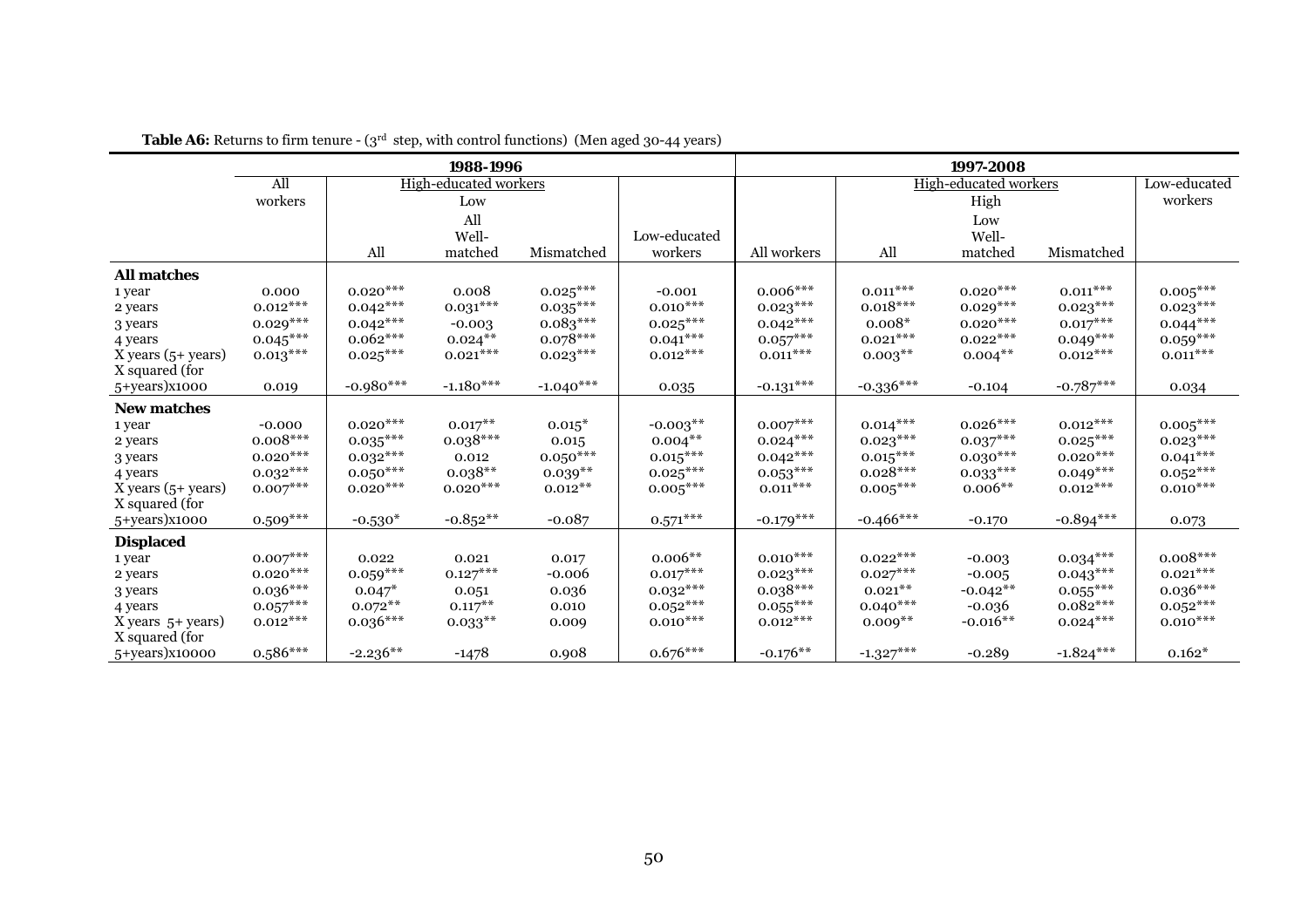|                                   | <b>Without control functions</b> |             |                              |             |               | <b>With control functions</b> |             |                       |             |              |
|-----------------------------------|----------------------------------|-------------|------------------------------|-------------|---------------|-------------------------------|-------------|-----------------------|-------------|--------------|
|                                   |                                  |             | <b>High-educated workers</b> |             |               |                               |             | High-educated workers |             |              |
|                                   |                                  |             | Low                          |             |               |                               |             | High                  |             |              |
|                                   |                                  |             | All                          |             | Low-educated  |                               |             | Low                   |             | Low-educated |
| 1988-1996                         | All workers                      | All         | Well-matched                 | Mismatched  | workers       | All workers                   | All         | Well-matched          | Mismatched  | workers      |
| Cohort size<br>Share low-educ.    | $-0.761***$                      | $-0.184$    | $-2.231$                     | 1.864       | $-0.450***$   | $1.176***$                    | 1.030       | $-2.336$              | $5.179*$    | $0.263***$   |
| pop<br>Share high-educ.           |                                  |             |                              |             | 0.236         |                               |             |                       |             | 0.211        |
| pop                               | $-0.024$                         | 0.057       | 0.764                        | $-0.593$    | $\sim$        | $-0.047$                      | $-0.151$    | 1214                  | $-1029$     |              |
| Share female empl                 | 0.062                            | $-0.354$    | 0.045                        | $-0.889$    | $0.069**$     | 0.116                         | $-0.014$    | 0.636                 | $-0.668$    | $0.074***$   |
| IT/K                              | $2.570***$                       | $6.134*$    | 1.570                        | $9.550*$    | $1.976***$    | $2.552^{\ast\ast\ast}$        | 6.514       | 2.434                 | 8.649       | $2.777***$   |
| K/Y<br>Share of                   | $-0.228*$                        | $-2.073*$   | $-1300$                      | $-2.518*$   | $-0.190$      | $-0.190$                      | $-2.479**$  | $-0.757$              | $-3.751***$ | $-0.118$     |
| construction                      | 0.061                            | 1.002       | 1.546                        | 0.230       | 0.116         | 0.111                         | 0.282       | 0.512                 | $-0.327$    | 0.053        |
| Share of manufact.                | 0.049                            | $-0.017$    | $-0.067$                     | $-0.370$    | $0.127*$      | $0.202**$                     | $-0.433$    | $-0.373$              | $-0.829$    | $0.140*$     |
| Share of services<br>Unemployment | $-0.131**$                       | 0.351       | 0.094                        | 0.271       | $-0.012$      | 0.088                         | 0.004       | $-0.093$              | $-0.151$    | 0.030        |
| rate                              | $-0.205***$                      | 0.536       | $1.137*$                     | 0.028       | $-0.273***$   | $-0.261***$                   | 0.679       | 1.007                 | 0.289       | $-0.291***$  |
| Constant                          | $11.216***$                      | $10.461***$ | 9.940***                     | 10.988***   | 10.806***     | $11.062***$                   | 10.822***   | $9.535***$            | $11.707***$ | $10.691***$  |
| N                                 | 124195                           | 4.258       | 2171                         | 2.087       | 119937        | 101199                        | 3.544       | 1793                  | 1.751       | 97655        |
| 1997-2008<br>Cohort size at       |                                  |             |                              |             |               |                               |             |                       |             |              |
| current age<br>Share low-educ.    | $1.852***$                       | $-1.500**$  | 0.311                        | $-2.437***$ | $0.640***$    | $1.339***$                    | $1.780*$    | 0.950                 | 1857        | $1.323***$   |
| pop<br>Share high-educ.           | $\overline{\phantom{a}}$         |             |                              |             | $1.153^{***}$ |                               |             |                       |             | $0.984***$   |
| pop                               | $-0.749***$                      | $-0.706***$ | $-1.350***$                  | $-0.343$    |               | $-0.636***$                   | $-0.591**$  | $-0.940**$            | $-0.262$    |              |
| Share female empl                 | $-0.007$                         | 0.006       | 0.428                        | $-0.072$    | $0.180***$    | 0.007                         | 0.163       | 0.364                 | 0.283       | $0.220***$   |
| IT/K                              | $-2.566***$                      | 1.474       | 3.903                        | 1.229       | $-3.202***$   | $-2.276***$                   | 1.719       | $5.125*$              | 0.425       | $-2.934***$  |
| K/Y<br>Share of                   | $-0.097*$                        | $-0.282$    | $-0.353$                     | $-0.254$    | $0.111*$      | $-0.096$                      | $-0.110$    | $-0.190$              | $-0.036$    | 0.099        |
| construction                      | $0.230***$                       | 0.075       | $-0.002$                     | 0.099       | $0.221***$    | $0.150**$                     | 0.049       | 0.054                 | $-0.018$    | $0.204***$   |
| Share of manufact.                | $0.123***$                       | $-0.245$    | 0.191                        | $-0.504$    | 0.073         | 0.040                         | $-0.061$    | 0.414                 | $-0.353$    | 0.085        |
| Share of services<br>Unemployment | $0.097*$                         | $-0.306$    | $-0.047$                     | $-0.419$    | $0.098*$      | 0.052                         | $-0.162$    | 0.045                 | $-0.308$    | 0.039        |
| rate                              | $1.007***$                       | 0.282       | $-0.406$                     | $0.506**$   | $1.096***$    | $0.937***$                    | 0.315       | $-0.225$              | $0.505*$    | $1.002***$   |
| Constant                          | $11.406***$                      | $11.714***$ | $11.771***$                  | 10.961***   | $10.425***$   | $11.436***$                   | $11.374***$ | $11.252***$           | $11.058***$ | 10.468***    |
| ${\bf N}$                         | 243784                           | 16959       | 6023                         | 10936       | 226825        | 197602                        | 13854       | 4951                  | 8903        | 183748       |

 **Table A7:** Estimations of wage equations (2nd step)- Regional variables (Men aged 30-44 years)-**All matches**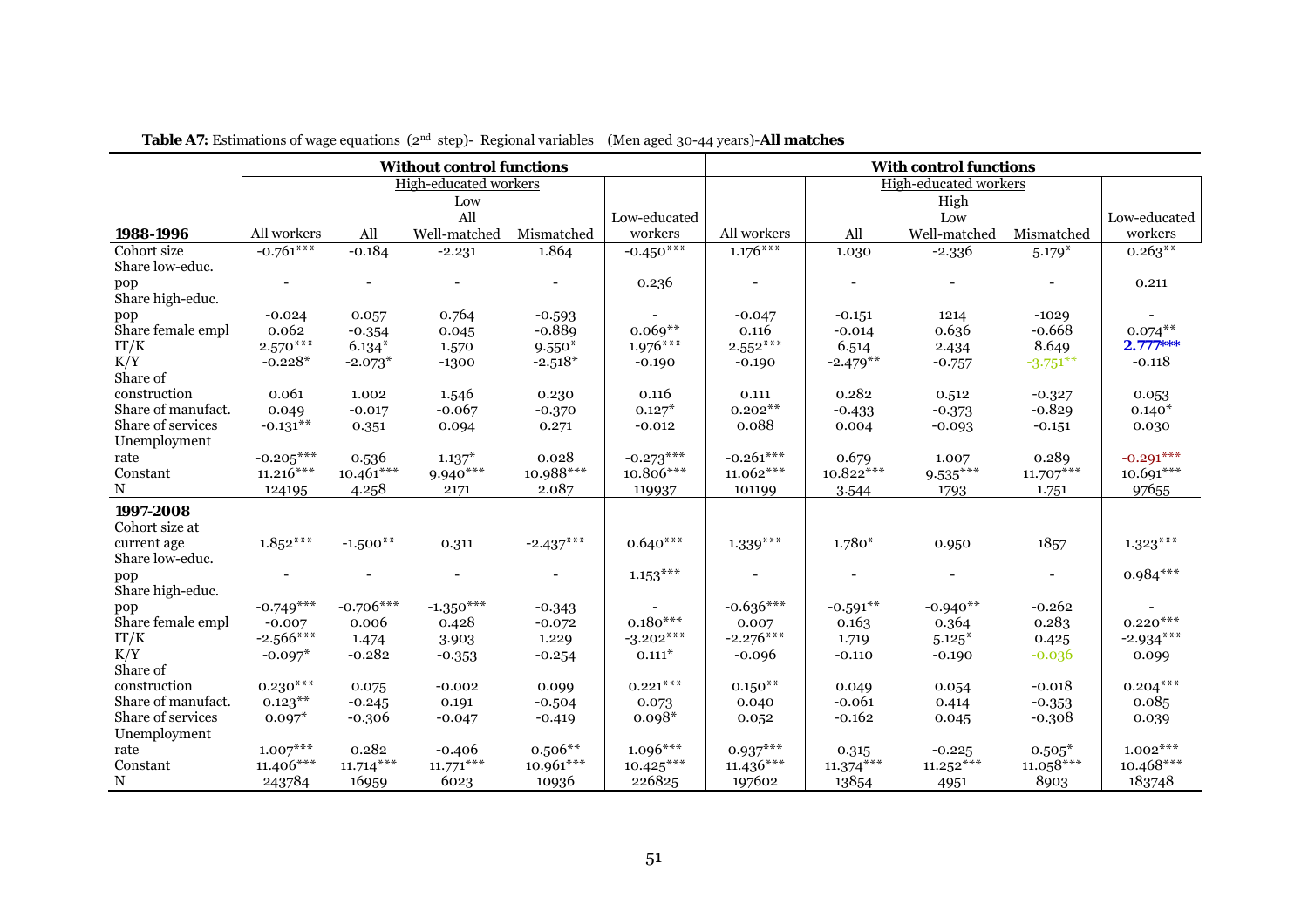|                                         |             |             | Without control functions |             |              |             |                  | With control functions |             |                        |
|-----------------------------------------|-------------|-------------|---------------------------|-------------|--------------|-------------|------------------|------------------------|-------------|------------------------|
|                                         | All         |             | High-educated workers     |             |              |             |                  | High-educated workers  |             | Low-educated           |
|                                         | workers     |             | Low                       |             |              |             |                  | High                   |             | workers                |
|                                         |             |             | All                       |             | Low-educated |             |                  | Low                    |             |                        |
| 1988-1996                               |             | All         | Well-matched              | Mismatched  | workers      | All workers | All              | Well-matched           | Mismatched  |                        |
| Cohort size                             | $-0.791***$ | $-0.253$    | $-2.303$                  | 1.801       | $-0.461***$  | $1.209***$  | 0.683            | $-2.677$               | $4.805*$    | $0.269**$              |
| Share low-educ. pop<br>Share high-educ. |             |             | $\blacksquare$            |             | $0.268*$     |             |                  |                        |             | 0.248                  |
| pop                                     | $-0.042$    | 0.084       | 0.895                     | $-0.671$    |              | $-0.066$    | $-0.087$         | 1.391                  | $-1.078$    |                        |
| Share female empl                       | 0.055       | $-0.358$    | 0.075                     | $-0.939$    | $0.066**$    | 0.107       | $-0.012$         | 0.678                  | $-0.724$    | $0.071*$               |
| IT/K                                    | $2.663***$  | $6.332*$    | 1.398                     | $10.189**$  | $2.076***$   | $2.636***$  | $6.777*$         | 2.278                  | $9.583*$    | $2.885***$             |
| K/Y                                     | $-0.247*$   | $-2.104*$   | $-1.303$                  | $-2.584*$   | $-0.209$     | $-0.204$    | $-2.528**$       | $-0.770$               | $-3.847**$  | $-0.132$               |
| Share of                                |             |             |                           |             |              |             |                  |                        |             |                        |
| construction                            | 0.045       | 1.014       | 1.522                     | 0.283       | 0.099        | 0.088       | 0.296            | 0.447                  | $-0.224$    | 0.029                  |
| Share of manufact.                      | 0.049       | 0.097       | 0.034                     | $-0.267$    | $0.121*$     | $0.201**$   | $-0.276$         | $-0.249$               | $-0.664$    | 0.132                  |
| Share of services                       | $-0.134***$ | 0.401       | 0.136                     | 0.306       | $-0.017$     | 0.089       | 0.095            | $-0.040$               | $-0.051$    | 0.025                  |
| Unemployment rate                       | $-0.213***$ | 0.587       | $1.152*$                  | 0.109       | $-0.281***$  | $-0.267***$ | 0.739            | 1008                   | 0.424       | $-0.300***$            |
| Constant                                | $11.239***$ | $10.374***$ | $9.792***$                | 10.997***   | $10.813***$  | $11.081***$ | $10.671***$      | $9.350***$             | $11.615***$ | 10.695***              |
| N                                       | 123113      | 4236        | 2163                      | 2073        | 118877       | 100117      | 3522             | 1785                   | 1737        | 96595                  |
| 1997-2008                               |             |             |                           |             |              |             |                  |                        |             |                        |
| Cohort size at                          |             |             |                           |             |              |             |                  |                        |             |                        |
| current age                             | $1.840***$  | $-1.515***$ | 0.264                     | $-2.442***$ | $0.639***$   | $1.298***$  | $1.661*$         | 0.735                  | 1.798       | $1.327^{\ast\ast\ast}$ |
| Share low-educ. pop                     |             |             |                           |             | $1.157***$   |             |                  |                        |             | $0.990***$             |
| Share high-educ.                        |             |             |                           |             |              |             |                  |                        |             |                        |
| pop                                     | $-0.744***$ | $-0.714***$ | $-1.392***$               | $-0.335$    |              | $-0.631***$ | $-0.594**$       | $-0.983**$             | $-0.251$    |                        |
| Share female empl                       | $-0.011$    | 0.006       | 0.396                     | $-0.058$    | $0.185***$   | 0.003       | 0.168            | 0.335                  | 0.303       | $0.226***$             |
| IT/K                                    | $-2.529***$ | 1.617       | 4349                      | 1.207       | $-3.170***$  | $-2.238***$ | 1.887            | $5.779*$               | 0.382       | $-2.899***$            |
| K/Y                                     | $-0.101*$   | $-0.260$    | $-0.354$                  | $-0.219$    | $0.106*$     | $-0.101$    | $-0.070$         | $-0.192$               | 0.031       | 0.094                  |
| Share of                                |             |             |                           |             |              |             |                  |                        |             |                        |
| construction                            | $0.228***$  | 0.099       | 0.006                     | 0.135       | $0.215***$   | $0.145***$  | 0.085            | 0.067                  | 0.034       | $0.195***$             |
| Share of manufact.                      | $0.120**$   | $-0.213$    | 0.180                     | $-0.449$    | 0.067        | 0.035       | $-0.017$         | 0.406                  | $-0.285$    | 0.079                  |
| Share of services                       | $0.094*$    | $-0.274$    | $-0.057$                  | $-0.364$    | $0.093*$     | 0.048       | $-0.123$         | 0.032                  | $-0.241$    | 0.032                  |
| Unemployment rate                       | $1.006***$  | 0.279       | $-0.419$                  | $0.515***$  | $1.094***$   | $0.936***$  | 0.310            | $-0.230$               | $0.509*$    | $1.000***$             |
| Constant                                | 11.406***   | 11.692***   | 11.840***                 | 10.899***   | $10.502***$  | $11.397***$ | $11.336^{***}\;$ | 11.288***              | $10.528***$ | $10.470***$            |
| N                                       | 242435      | 16896       | 6007                      | 10889       | 225539       | 196253      | 13791            | 4935                   | 8856        | 182462                 |

 **Table A8:** Estimations of wage equations (2<sup>nd</sup> step)- Regional variables (Men aged 30-44 years)- **New matches**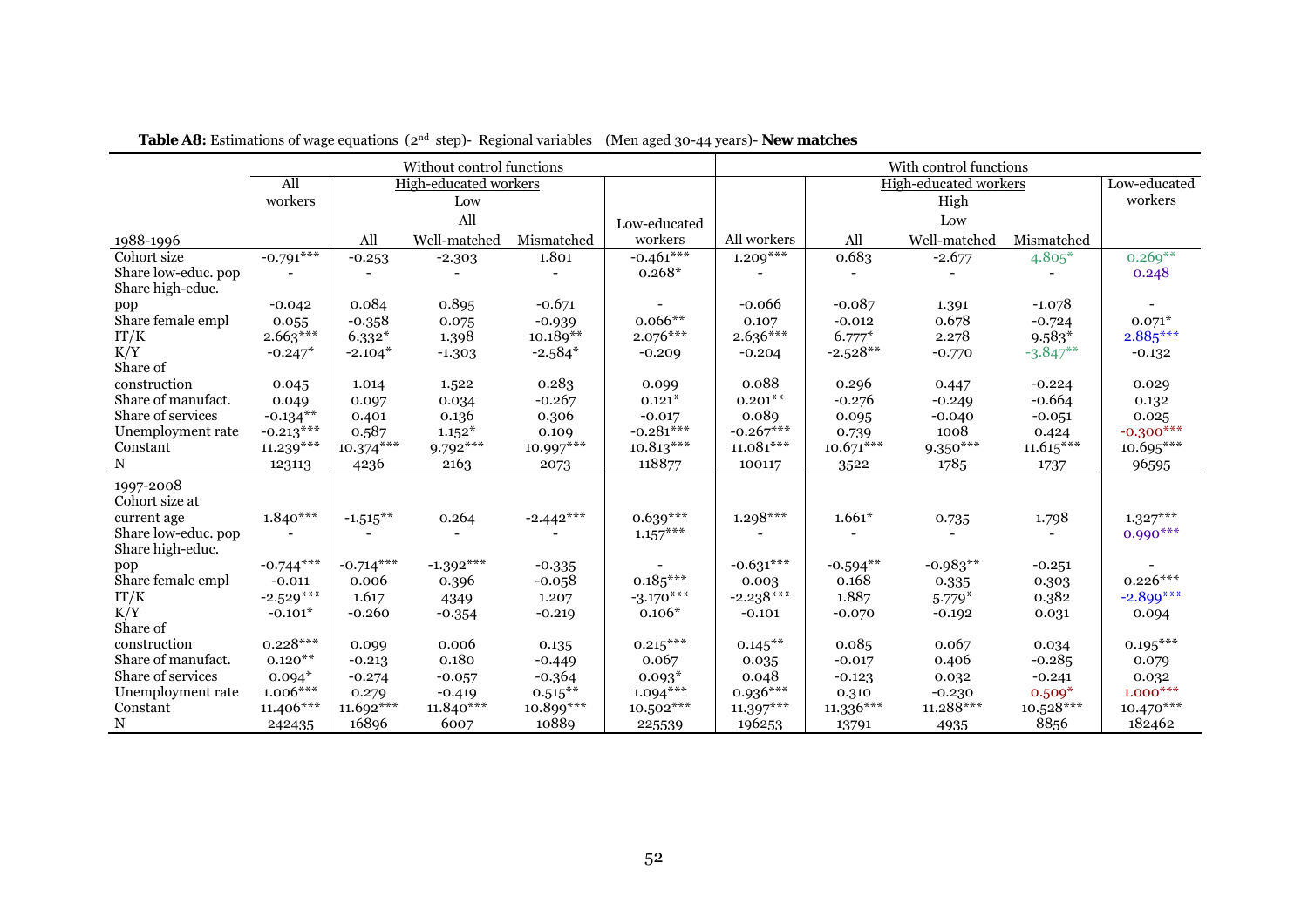| <b>Without control functions</b>        |             |            |                       |              |              |             |             | <b>With control functions</b> |              |              |
|-----------------------------------------|-------------|------------|-----------------------|--------------|--------------|-------------|-------------|-------------------------------|--------------|--------------|
|                                         | All         |            | High-educated workers |              |              |             |             | High-educated workers         |              | Low-educated |
|                                         | workers     |            | Low                   |              |              |             |             | High                          |              | workers      |
|                                         |             |            | All                   |              | Low-educated |             |             | Low                           |              |              |
| 1988-1996                               |             | All        | Well-matched          | Mismatched   | workers      | All workers | All         | Well-matched                  | Mismatched   |              |
| Cohort size                             | $-0.429$    | $-3.221$   | $-18.182***$          | 5.004        | $-0.323***$  | $1.279*$    | $-3.846$    | $-26.355***$                  | 7.766        | $0.385*$     |
| Share low-educ. pop<br>Share high-educ. |             |            |                       |              | 0.125        |             |             |                               |              | 0.373        |
| pop                                     | 0.046       | 2.245      | $5.114*$              | 2.586        |              | $-0.094$    | 0.771       | 5.227                         | 1.573        |              |
| Share female empl                       | $0.307*$    | $2.328*$   | 2.911                 | 2.575        | $0.154***$   | $0.325*$    | 1.347       | 2.163                         | 1.558        | $0.155*$     |
| IT/K                                    | $-0.488$    | $-5798$    | $-5.771$              | $-8.200$     | $-0.501$     | $-0.443$    | $-6.304$    | $-5.218$                      | $-16.884$    | 0.700        |
| K/Y<br>Share of                         | 0.186       | $-4.391$   | 3.354                 | $-10.352***$ | 0.357        | 0.212       | $-4.263$    | 6.445                         | $-14.181***$ | 0.444        |
| construction                            | $-0.092$    | 0.458      | 0.664                 | $-1.108$     | $-0.051$     | $-0.158$    | 0.141       | 1.563                         | $-2.515$     | $-0.204$     |
| Share of manufact.                      | 0.018       | $-0.217$   | $-0.669$              | $-0.592$     | 0.078        | 0.083       | 0.216       | 0.835                         | $-0.909$     | 0.028        |
| Share of services                       | $-0.188$    | $-0.186$   | $-1.232$              | $-1.029$     | $-0.083$     | $-0.045$    | $-0.313$    | $-0.624$                      | $-1.668$     | $-0.084$     |
| Unemployment rate                       | $-0.256*$   | $2.865***$ | $4.249**$             | 1.770        | $-0.390***$  | $-0.284*$   | $3.164***$  | $3.805*$                      | 2.274        | $-0.394***$  |
| Constant                                | $11.204***$ | $8.656***$ | $6.508**$             | 9.380***     | 10.887***    | $11.240***$ | $10.053***$ | 5.807                         | 11.569***    | $10.783***$  |
| N                                       | 28123       | 739        | 348                   | 391          | 27384        | 22181       | 600         | 278                           | 322          | 21581        |
| 1997-2008                               |             |            |                       |              |              |             |             |                               |              |              |
| Cohort size at                          |             |            |                       |              |              |             |             |                               |              |              |
| current age                             | $1.122***$  | 1.638      | $6.352**$             | $-0.742$     | $0.364***$   | $1.757***$  | $4.232*$    | 6.794                         | 2.244        | $0.841***$   |
| Share low-educ. pop                     |             |            |                       |              | $0.997***$   |             |             |                               |              | $0.715***$   |
| Share high-educ.                        |             |            |                       |              |              |             |             |                               |              |              |
| pop                                     | $-0.693***$ | $-0.771$   | $-2.977***$           | 0.086        |              | $-0.524***$ | $-0.041$    | $-2.866**$                    | 1.077        |              |
| Share female empl                       | $-0.196$    | $-0.804$   | 0.497                 | $-1.326*$    | 0.038        | 0.122       | $-0.550$    | $-0.163$                      | $-0.414$     | 0.120        |
| IT/K                                    | $-2.194***$ | $-2.371$   | 10.739                | $-4.132$     | $-2.575***$  | $-1.805***$ | $-8.351*$   | 3.160                         | $-7.644$     | $-2.136***$  |
| K/Y                                     | $-0.139$    | $-0.302$   | $-1.838*$             | 0.173        | 0.005        | $-0.203$    | 0.663       | $-0.110$                      | 0.678        | $-0.080$     |
| Share of                                |             |            |                       |              |              |             |             |                               |              |              |
| construction                            | $-0.117$    | 0.020      | $-1.629$              | 0.791        | $-0.113$     | $-0.213$    | 0.190       | $-2.371*$                     | 1.553        | $-0.221$     |
| Share of manufact.                      | 0.003       | $-0.789$   | $-1.415$              | $-0.532$     | 0.055        | $-0.000$    | $-0.192$    | $-1.064$                      | 0.434        | 0.055        |
| Share of services                       | $-0.082$    | $-0.438$   | $-1.481$              | 0.087        | $-0.064$     | $-0.047$    | $-0.320$    | $-2.005$                      | 0.722        | $-0.046$     |
| Unemployment rate                       | $0.754***$  | 0.767      | 0.923                 | 0.579        | $0.819***$   | $0.734***$  | 0.350       | 0.839                         | 0.325        | $0.770***$   |
| Constant                                | 11.683***   | 12.050***  | 12.955***             | $10.579***$  | 10.810***    | $11.426***$ | $11.540***$ | $14.127***$                   | $9.145***$   | 10.662***    |
| N                                       | 49970       | 2803       | 919                   | 1884         | 47167        | 37761       | 2131        | 705                           | 1426         | 35630        |

 **Table A9:** Estimations of wage equations (2<sup>nd</sup> step)- Regional variables (Men aged 30-44 years) – **Displaced**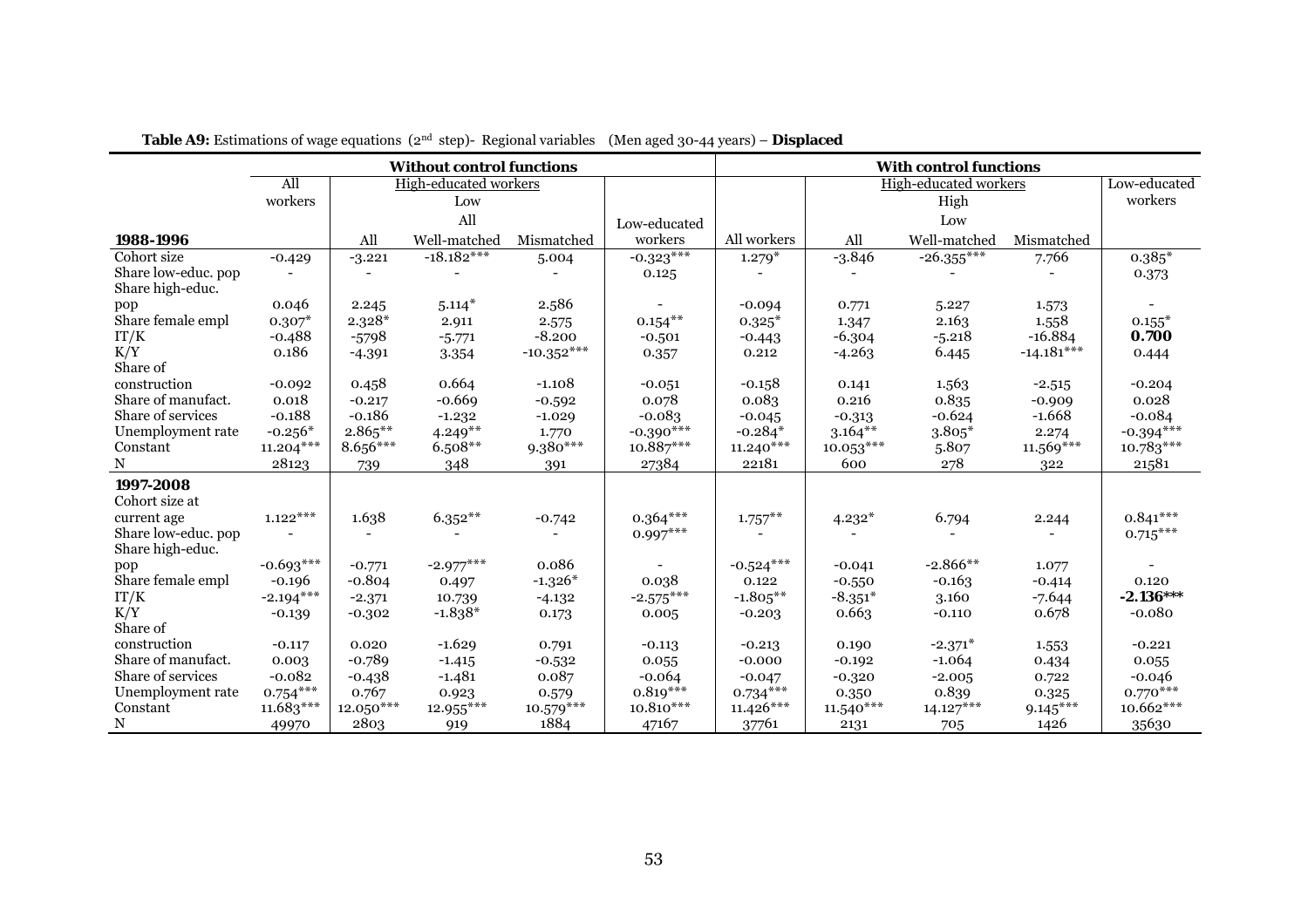### **Table A10:** Estimations of wage equations (2<sup>nd</sup> step)- Regional variables (High-educated workers, men aged 30-44 years, **1997-2008**) – Effects of cohort sizes

|                                      |             | <b>Without control functions</b> |            | <b>With control functions</b> |              |            |  |
|--------------------------------------|-------------|----------------------------------|------------|-------------------------------|--------------|------------|--|
|                                      | All         | Well-matched                     | Mismatched | All                           | Well-matched | Mismatched |  |
| <b>All matches</b><br>Cohort size at |             |                                  |            |                               |              |            |  |
| current age<br>Cohort size at        | $-0.751$    | 0.884                            | $-1.867*$  | 1.574                         | 0.831        | 1.445      |  |
| age 24-25                            | $-2.370**$  | $-2.539$                         | $-1.559$   | $-0.650$                      | $-2.308$     | 0.788      |  |
| <b>New matches</b><br>Cohort size at |             |                                  |            |                               |              |            |  |
| current age<br>Cohort size at        | $-0.692$    | 0.827                            | $-1.752*$  | 1.552                         | 0.606        | 1.536      |  |
| age 24-25                            | $-2.494***$ | $-2.520$                         | $-1.772$   | $-0.852$                      | $-2.344$     | 0.501      |  |
| <b>Displaced</b><br>Cohort size at   |             |                                  |            |                               |              |            |  |
| current age<br>Cohort size at        | 2.928       | $10.187***$                      | $-0.542$   | 4.049                         | 6.890        | 1.855      |  |
| age 24-25                            | $-5.057*$   | $-9.655***$                      | $-2.475$   | $-0.744$                      | $-3.931$     | 2.005      |  |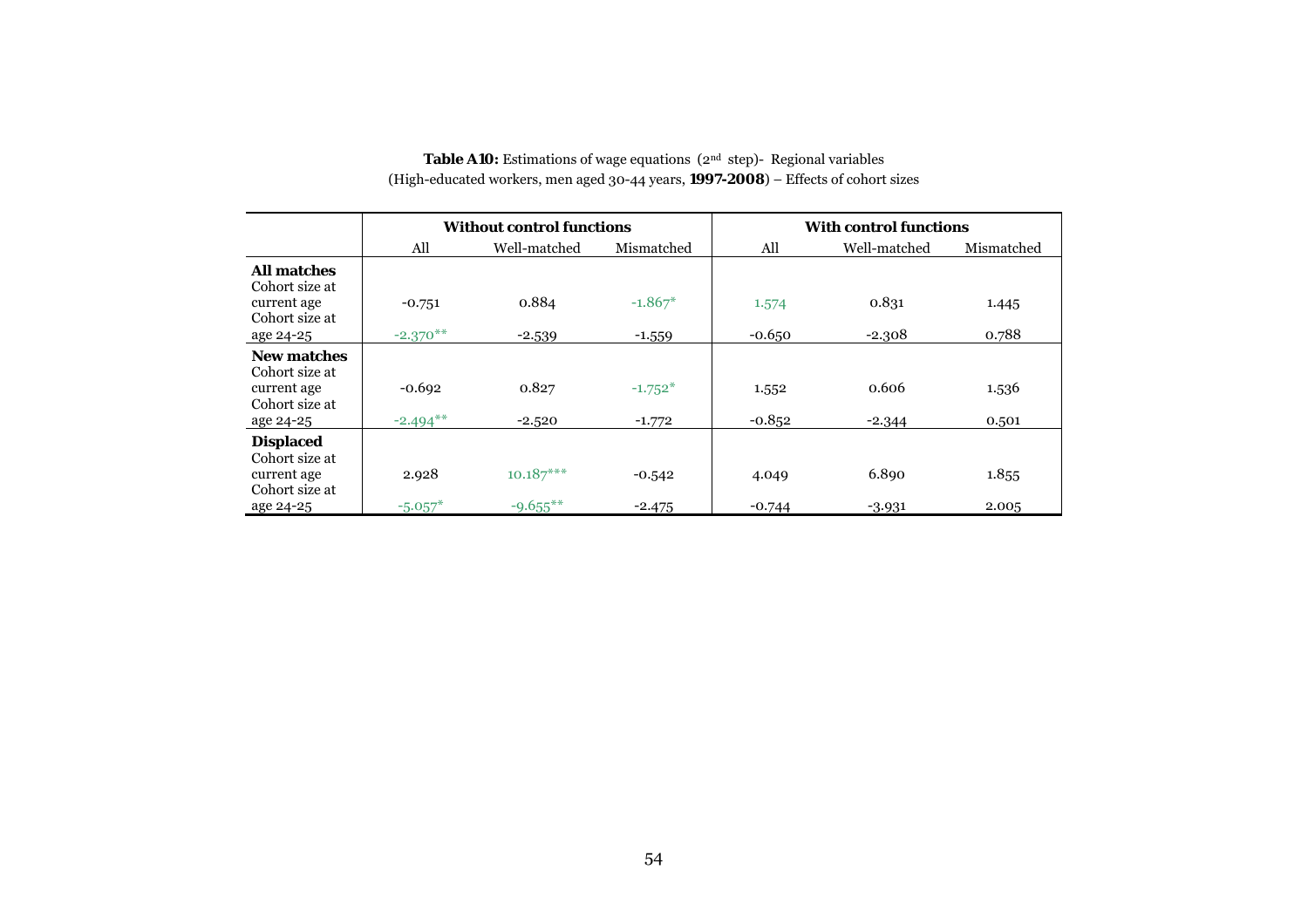|                    | Without control        | With control funcionts |
|--------------------|------------------------|------------------------|
|                    | functions              |                        |
| <b>All Matches</b> |                        |                        |
| 1988-1996          | $0.202***$             | $0.306***$             |
| 1997-2008          | $0.115***$             | $0.185***$             |
| <b>New Matches</b> |                        |                        |
| 1988-1996          | $0.204***$             | $0.308***$             |
| 1997-2008          | $0.115***$             | $0.184***$             |
| <b>Displaced</b>   |                        |                        |
| 1988-1996          | $0.196***$             | $0.304***$             |
| 1997-2008          | $0.130^{\ast\ast\ast}$ | $0.184***$             |

**Table A11**. Coefficient of the skill dummy. Men aged 30-44. All workers regressions.

**Table A12.** Skill Wage Premium. Sensibility Análisis. All Workers and estimations with control functions

|           |            |                 | Skilled Workers   Skilled Workers |
|-----------|------------|-----------------|-----------------------------------|
|           |            | with            | with                              |
|           |            | Occupation      | Occupation                        |
|           | $30 - 54$  | Level less than | Level less than                   |
|           |            |                 |                                   |
| 1988-1996 | $0.280***$ | $0.470***$      | $0.428***$                        |
| 1997-2008 | $0.186***$ | $0.429***$      | $0.406***$                        |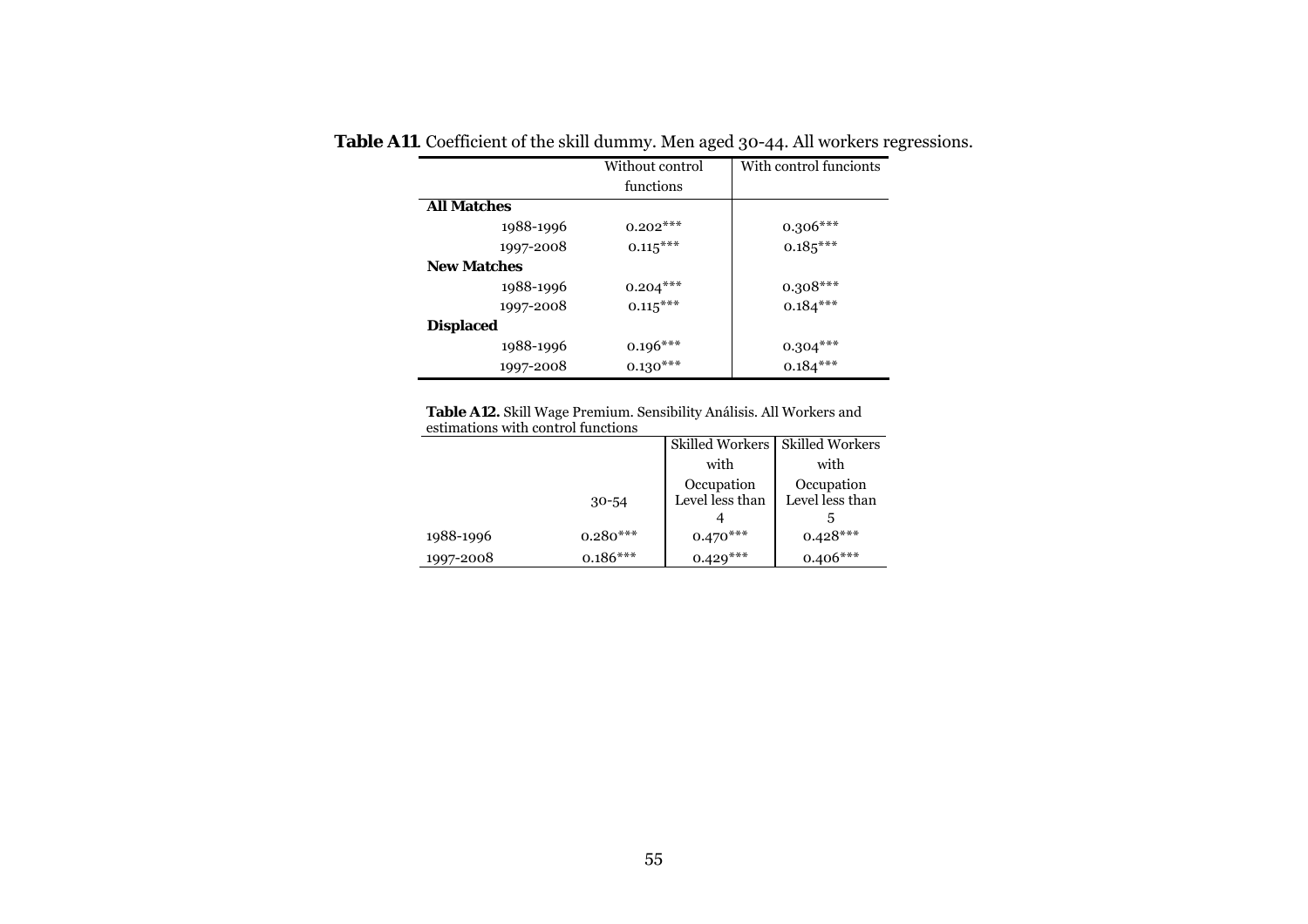| TOIIIversity Ordudates-Compaisory culturing attainment) (Inten agea) 19-44 years) |           |           |                                     |           |            |           |
|-----------------------------------------------------------------------------------|-----------|-----------|-------------------------------------|-----------|------------|-----------|
|                                                                                   | Total     |           | Labor Experience and<br>Firm Tenure |           | Occupation |           |
|                                                                                   | 1988-1996 | 1997-2008 | 1988-1996                           | 1997-2008 | 1988-1996  | 1997-2008 |
| Total                                                                             | 49.2      | 44.2      | 8.0                                 | $-2.8$    | $-3.0$     | 10.6      |
| Returns                                                                           | 30.7      | 24.1      | 8.8                                 | $-3.5$    | $-32.7$    | $-21.0$   |
| Characteristics                                                                   | 18.5      | 20.1      | $-0.8$                              | 0.8       | 29.8       | 31.6      |

#### **Table A13**. Decomposition of Skill Wage Premium

(University Graduates-Compulsory education attainment) (Men aged 30-44 years)

**Table A14.** Decomposition of Skill Wage Premium by period and labor market adjustment. (University Graduates-Compulsory education attainment) (Men aged 30-44 years)

|                                         |           |           |           | Labor Experience and |           |            |
|-----------------------------------------|-----------|-----------|-----------|----------------------|-----------|------------|
|                                         |           | Total     |           | Firm Tenure          |           | Occupation |
|                                         | 1990-1992 | 2006-2008 | 1990-1992 | 2006-2008            | 1990-1992 | 2006-2008  |
| All University Graduates - Low Educated |           |           |           |                      |           |            |
| Total                                   | 50.3      | 46.0      | 12.4      | 0.5                  | 1.6       | 16.1       |
| Returns                                 | 66.6      | 30.1      | 13.3      | $-5.2$               | $-27.6$   | $-14.5$    |
| Characteristics                         | $-16.2$   | 15.9      | $-0.9$    | 5.7                  | 29.3      | 30.6       |
| Well Matched-Low Educated               |           |           |           |                      |           |            |
| Total                                   | 66.6      | 70.8      | 15.2      | 13.7                 | 18.2      | 41.8       |
| Returns                                 | 35.5      | 23.4      | 15.9      | 6.3                  | $-28.8$   | $-18.4$    |
| Characteristics                         | 31.1      | 47.4      | $-0.7$    | 7.4                  | 47.0      | 60.2       |
| Mismatched-Low Educated                 |           |           |           |                      |           |            |
| Total                                   | 32.3      | 25.9      | 17.0      | $-2.8$               | 4.2       | 23.7       |
| Returns                                 | 44.3      | 32.8      | 16.1      | $-10.0$              | $-5.3$    | 15.7       |
| Characteristics                         | $-12.0$   | $-6.9$    | 0.9       | 7.2                  | 9.5       | 8.0        |